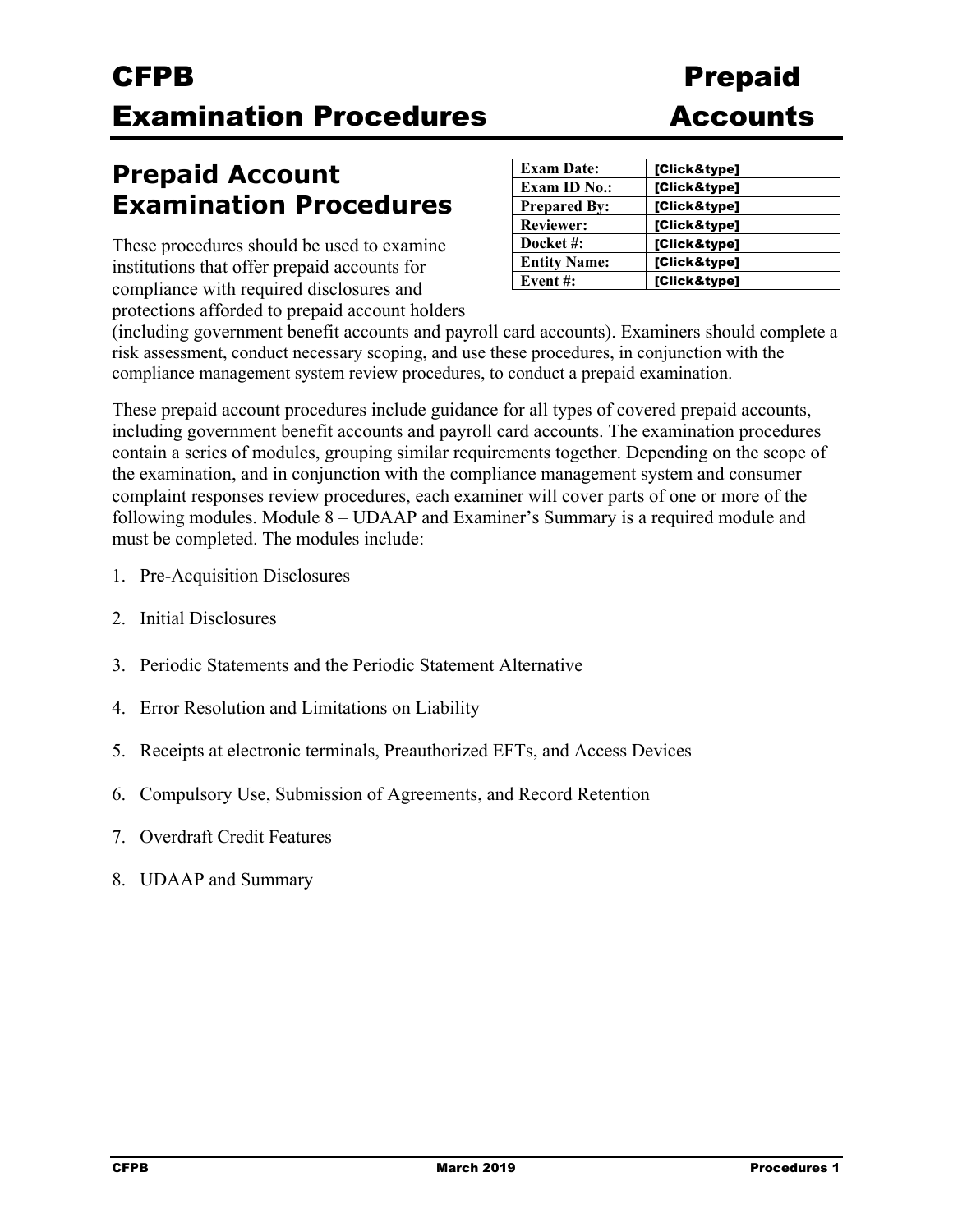## **Prepaid Account Examination Objectives**

- 1. To assess the quality of the regulated entity's compliance risk management systems, including internal controls and policies and procedures, for preventing violations of Federal consumer financial law in its prepaid account business.
- 2. To identify acts or practices that materially increase the risk of violations of Federal consumer financial law and associated harm to consumers in connection with prepaid accounts.
- 3. To gather facts that help to determine whether a supervised entity engages in acts or practices that are likely to violate Federal consumer financial law in connection with prepaid accounts.
- 4. To determine, in consultation with CFPB headquarters, whether a violation of a Federal consumer financial law has occurred and whether further supervisory or enforcement actions are appropriate.

### **Background**

### **Regulatory History**

On October 5, 2016, the Consumer Financial Protection Bureau (CFPB or Bureau) issued a final rule to create comprehensive protections for prepaid accounts under Regulation E, which implements the Electronic Fund Transfer Act (EFTA), and Regulation Z, which implements the Truth in Lending Act (TILA) (2016 Final Rule) (81 FR 83934) (November 22, 2016). On April 20, 2017, the Bureau issued a final rule delaying the general October 1, 2017 effective date in the 2016 Final Rule to April 1, 2018 (the April 2017 Effective Date Delay) (82 FR 18975) (April 25, 2017). On January 25, 2018, the Bureau issued a final rule amending and clarifying certain provisions of Regulation E and Regulation Z related to prepaid accounts and extending the 2016 Final Rule's effective date to April 1, 2019 (the 2018 Prepaid Amendments) (83 FR 6364) (February 13, 2018). Collectively, the 2016 Final Rule, the April 2017 Effective Date Delay, and the 2018 Prepaid Amendments are referred to as the Prepaid Rule.

### **Effect of the Prepaid Rule on Prepaid Practices**

The Prepaid Rule generally extends the requirements set forth in Subpart A of Regulation E to prepaid accounts with some modifications. The rule adds the term "prepaid account" to the definition of "account" in Regulation E. The Prepaid Rule also adds tailored provisions governing disclosures, limited liability and error resolution, and access to account information specifically for prepaid accounts, along with new requirements regarding the posting and submission of prepaid account agreements. In addition, the Prepaid Rule addressed regulation of credit features that institutions may offer under certain circumstances in conjunction with prepaid accounts and creates new requirements that apply to hybrid prepaid-credit cards.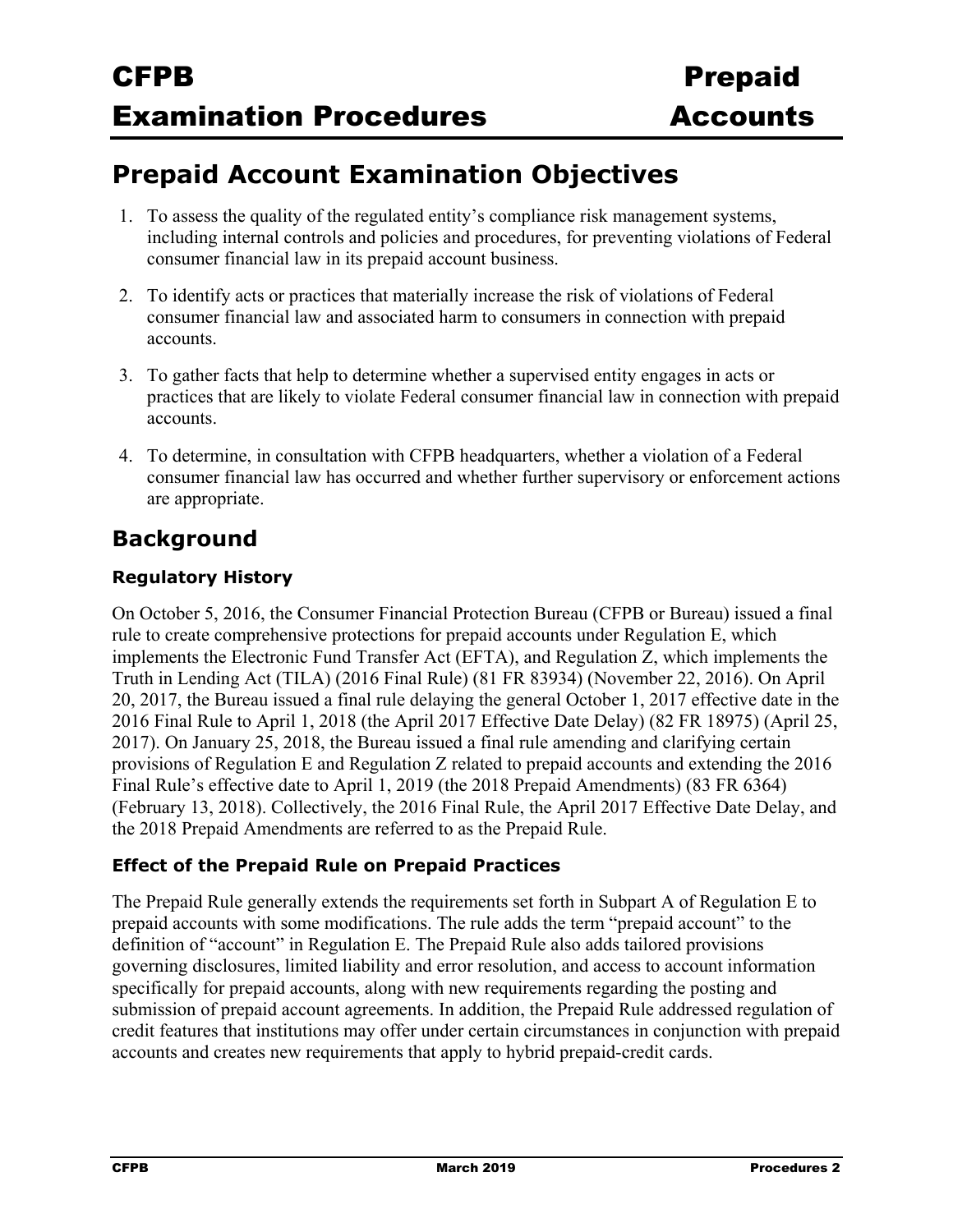#### *Additional guidance and citations are provided in the Supplemental Information attached to these procedures.*

### **Consumer Risks Addressed Outside the Prepaid Rule**

To carry out the objectives set forth in the Examination Objectives section, the examination process should also include assessing consumer risks addressed outside the Prepaid Rule. These risks may include potentially unfair, deceptive, or abusive acts or practices (UDAAPs). Examiners should refer to the procedures that address UDAAPs for information about the relevant legal standards and the CFPB's approach to examining for UDAAPs. Because the particular facts and circumstances in a case are crucial to the determination of UDAAPs, examiners should consult with CFPB Headquarters to determine whether the applicable legal standards have been met before a UDAAP violation is cited.

In addition, examiners should consider whether an entity has complied with privacy provisions enacted as part of the Gramm-Leach-Bliley Act (GLBA) and implemented through Regulation P. These provisions impose limitations on when financial institutions can share nonpublic personal information with third parties. They also require under certain circumstances that financial institutions disclose their privacy policies and permit customers to opt out of certain sharing practices with unaffiliated entities.

### **Management and Policy-Related Examination Procedures**

1. Through a review of all available information (*e.g.*, board minutes, management reports, monitoring reports, etc.) and discussions with management, determine that the board and management have set clear expectations about compliance with Federal consumer financial law, including Regulation E and Regulation Z (as applicable), not only within the entity but also concerning key business partners, agents, correspondent banks, and software providers, to the extent relevant.

#### [Click&type]

- 2. Through a review of all available information (*e.g.*, written policies and procedures, management's self-assessments, customer complaints, prior examination reports, and any compliance audit material, including workpapers and reports), determine whether:
	- a. There are any weaknesses or other risks in the business model.
	- b. The scope of the audit addresses all provisions of Regulation E and Regulation Z (as applicable).
	- c. The scope of the audit addresses all key business processes and functions, including those carried out by third-party service providers or key business partners, as appropriate.
	- d. Management has taken corrective actions to follow up on previously identified deficiencies.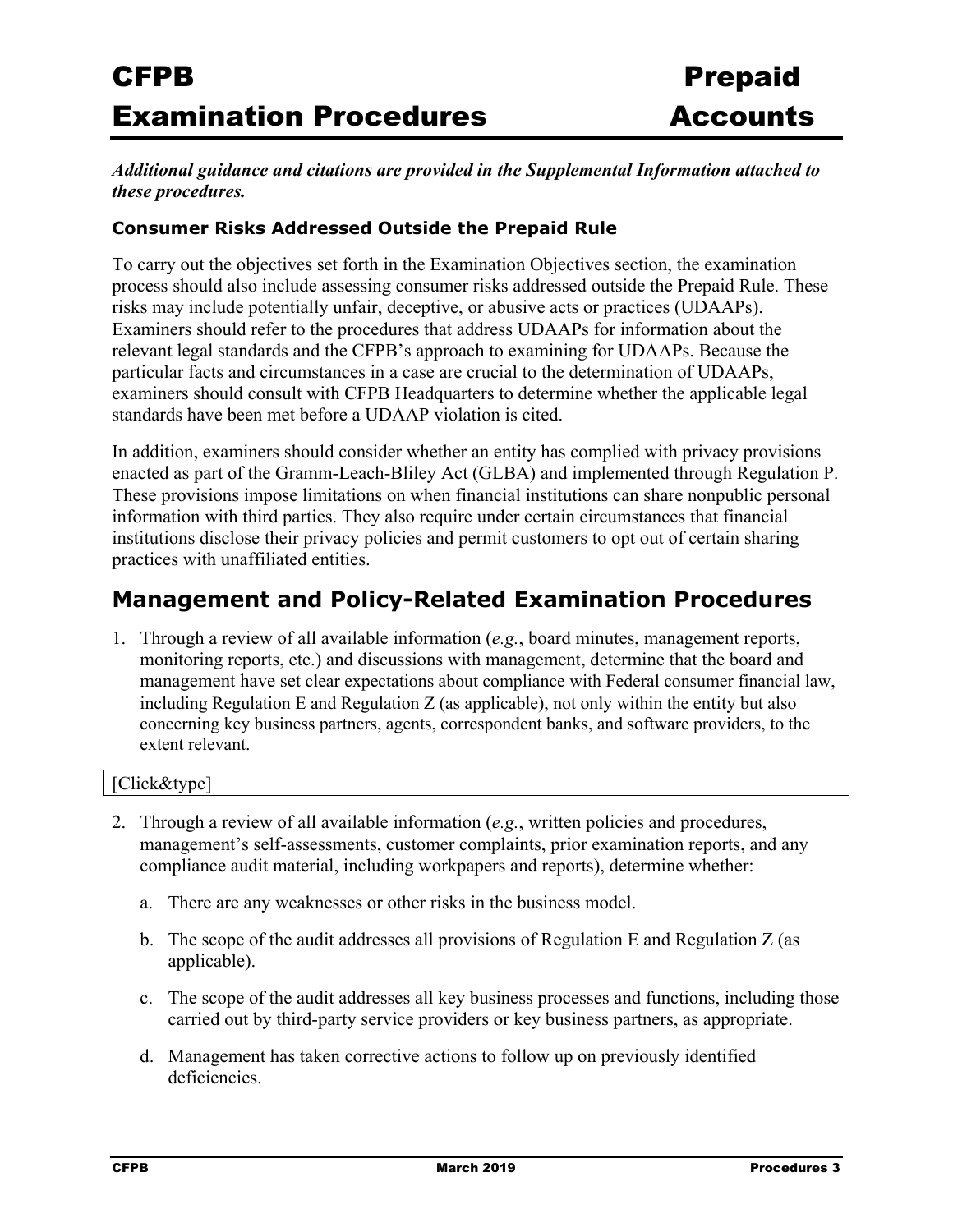- e. As applicable, testing includes risk-based samples covering product types and decision centers.
- f. There is an audit trail that supports the findings and conclusions of the work performed.
- g. Significant deficiencies and their causes are included in reports to management and/or to the board of directors or principal(s).
- h. The frequency of review is appropriate.

#### [Click&type]

- 3. Through discussions with management and review of available information, determine whether the entity's internal controls are adequate to ensure compliance with respect to the Regulation E and Regulation Z (as applicable) area(s) under review. Consider among other things:
	- a. Organizational charts;
	- b. Process flowcharts;
	- c. Board minutes, annual reports, or equivalent to the extent available;
	- d. Relevant management reporting;
	- e. Policies and procedures;
	- f. Periodic review, reporting cycles;
	- g. Account (if applicable) and transaction documentation;
	- h. Checklists;
	- i. Computer program documentation; and
	- j. Complaints.

#### [Click&type]

- 4. Through a review of the entity's training materials and discussions with management, determine whether:
	- a. The entity provides appropriate training to employees and other persons responsible for Regulation E and Regulation Z (as applicable) compliance and operational procedures.
	- b. The training is comprehensive and covers the sections of Regulation E and Regulation Z (as applicable) that apply to the individual entity's prepaid product offerings and operations including, to the extent appropriate, those functions carried out by third-party service providers or other business partners, such as agents and correspondent banks.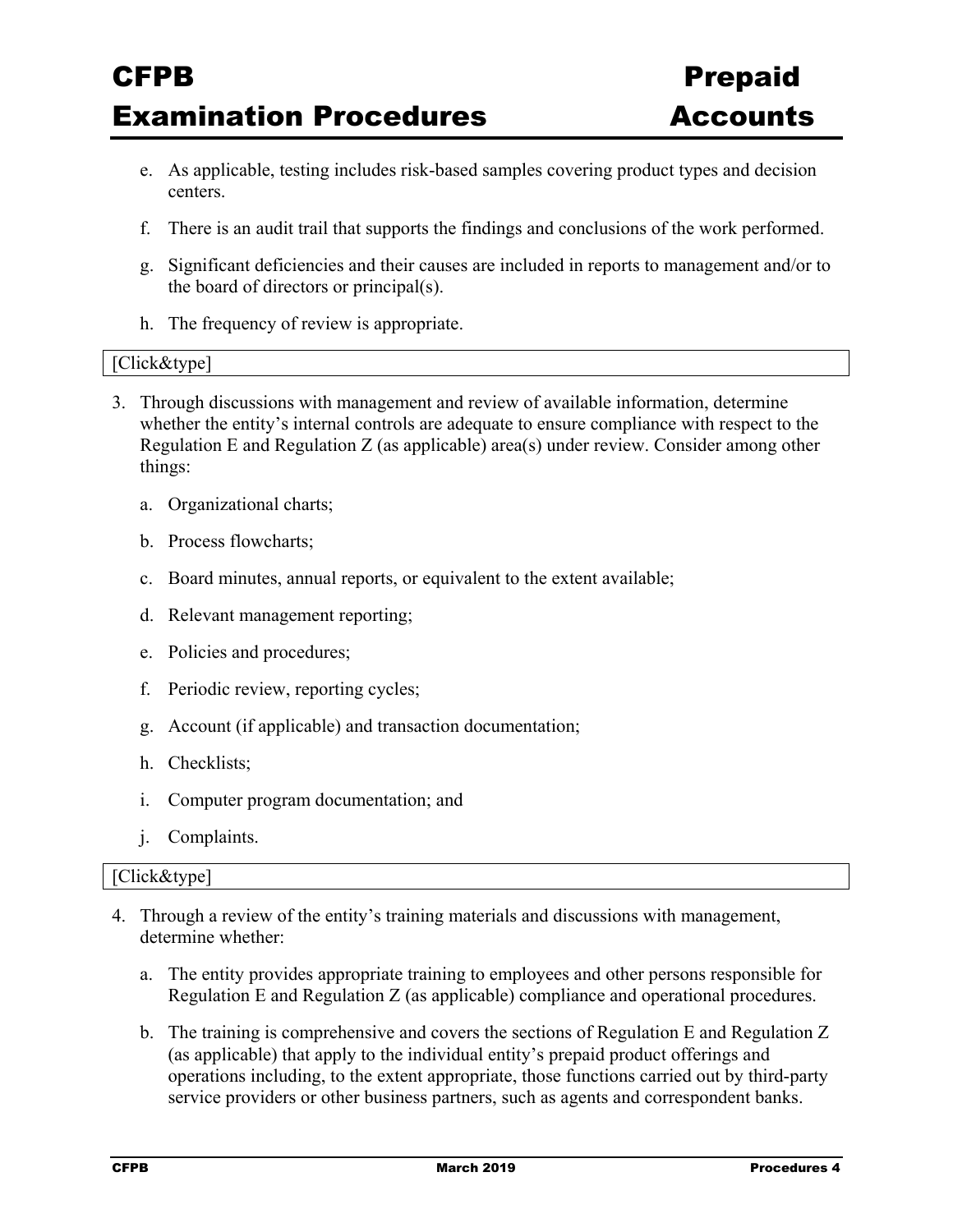#### [Click&type]

### **Transaction-Related Examination Procedures**

As applicable, conduct transaction testing using the following examination procedures:

Obtain all available information as it relates to the entity's prepaid account program. Examples of this include but are not limited to:

- a. List of divisions or departments involved in offering or providing prepaid accounts (*e.g.,* retail, high net worth, bill payment, payroll card, online or mobile banking, government benefits, and foreign exchange and/or treasury departments);
- b. Prepaid account products offered;
- c. Disclosure forms (short and long forms and initial disclosures) in all languages (as applicable);
- d. List of all third-party service providers or business partners involved in prepaid accounts, including correspondent banks, payment networks, payment processors, software providers, program managers, retail sales agents, agents in the U.S., or similar entities;
- e. Change-in-terms notices;
- f. Applicable documentation related to prepaid account operations (*e.g.*, transaction logs, periodic statement or periodic statement alternative, service provider agreements (including those allocating compliance responsibilities), advertising and marketing material including any done in foreign languages, and overdraft credit feature disclosures / details (as applicable));
- g. Procedural manuals and written policies;
- h. Error resolution files (including limited liability files);
- i. Foreign language prepaid services and products; and
- j. Consumer complaint files.

#### [Click&type]

### **Definition of Prepaid Account**

Confirm that the product in question meets the definition of "prepaid account" in the Prepaid Rule. A consumer asset account that is established primarily for personal, family, or household purposes and is not held by a financial institution under a bona fide trust agreement is a prepaid account if it meets any of the following four tests: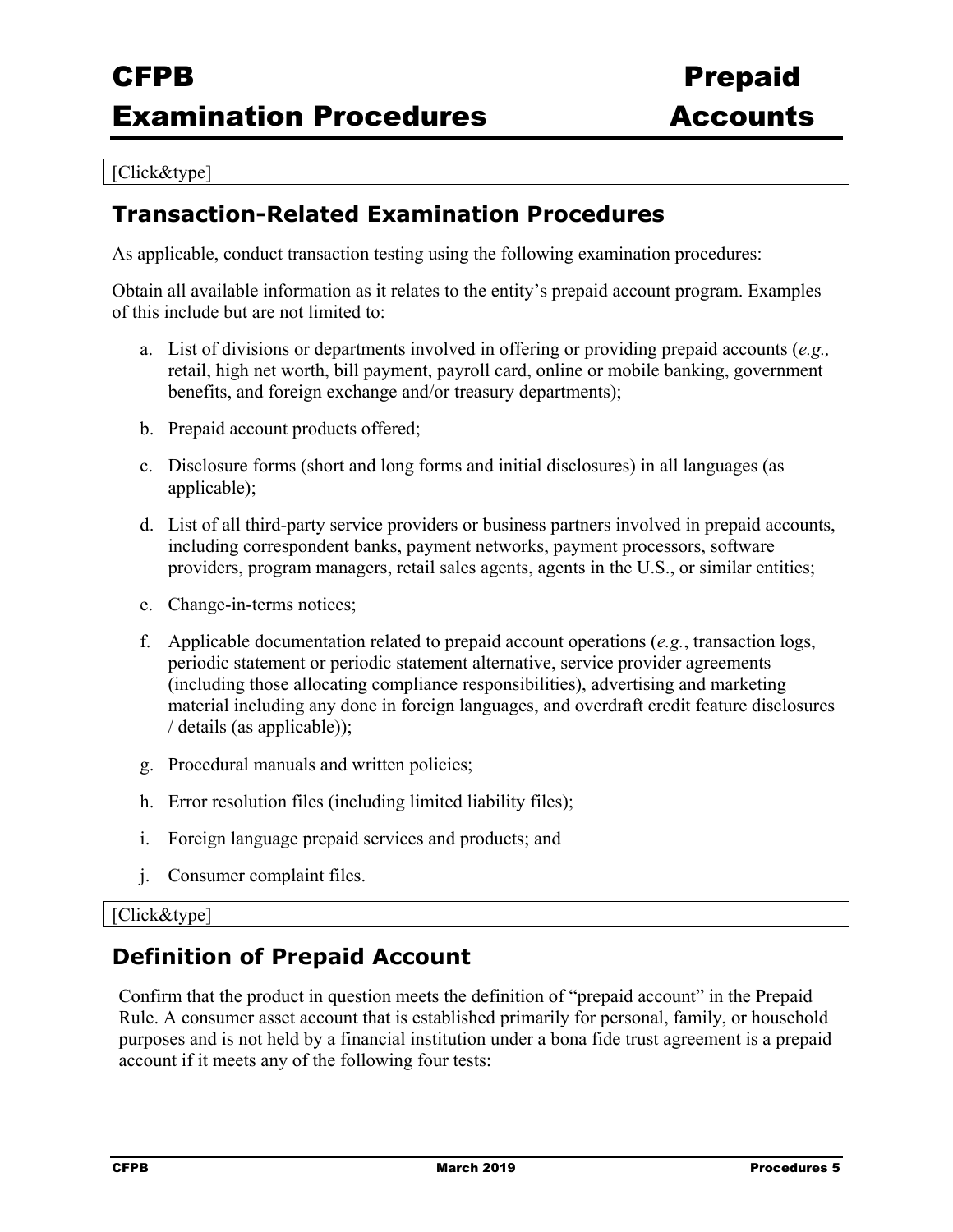- a. It is a "payroll card account," which is an account that is directly or indirectly established through an employer and to which electronic fund transfers (EFTs) of the consumer's wages, salary, or other employee compensation (such as commissions), are made on a recurring basis, whether the account is operated or managed by the employer, a thirdparty payroll processor, a depository institution or any other person  $(1005.2(b)(3)(A));$
- b. It is a "government benefit account," which is an account established by a government agency for distributing government benefits to a consumer electronically, such as through automated teller machines or point-of-sale terminals, but does not include an account for distributing needs-tested benefits in a program established under state or local law or administered by a state or local agency  $(1005.2(b)(3)(B), 1005.15(a)(2));$
- c. It is an account that is marketed and labeled as "prepaid" and that is redeemable upon presentation at multiple, unaffiliated merchants for goods or services or usable at automated teller machines  $(1005.2(b)(3)(C))$ ; or
- d. It is an account: (1) that is issued on a prepaid basis in a specified amount or not issued on a prepaid basis but capable of being loaded with funds thereafter; (2) whose primary function is to conduct transactions with multiple, unaffiliated merchants for goods or services, or at automated teller machines, or to conduct personal transfers; and (3) that is not a checking account, share draft account, or negotiable order of withdrawal account.

*NOTE: There are a number of exceptions to the third and fourth tests (1005.2(b)(3)(ii)). A product that meets one of these exceptions may instead be subject to 1005.20, which contains requirements for gift cards and gift certificates as defined in that section.* 

### **Module 1 - Pre-Acquisition Disclosures**

- 5. Obtain and review a sample of the entity's pre-acquisition disclosure forms (short form and long form for the entity's various prepaid account products. Include disclosures as provided through various channels (*e.g*., retail acquisitions, other in-person acquisitions, through a website, by telephone, through a mobile phone application, or a text message). Verify that:
	- a. Disclosures are in the appropriate form (written, unless the prepaid account is acquired through electronic means or telephone), and are clear and conspicuous  $(1005.18(b)(6)(i)(B));$
	- b. Text used is in a single, easy-to-read type that is all black or one color on a background that provides a clear contrast to the easy-to-read type  $(1005.18(b)(7)(ii)(A));$
	- c. Pre-acquisition disclosures are given *prior* to acquiring a prepaid account, with limited exceptions  $(1005.18(b)(1))^1$ ;

 $<sup>1</sup>$  These exceptions, where the long form disclosure is not required to be provided prior to the consumer acquiring the prepaid</sup> account include the "retail location exception" and prepaid accounts acquired orally by telephone (1005.18(b)(1)(ii) and (iii)).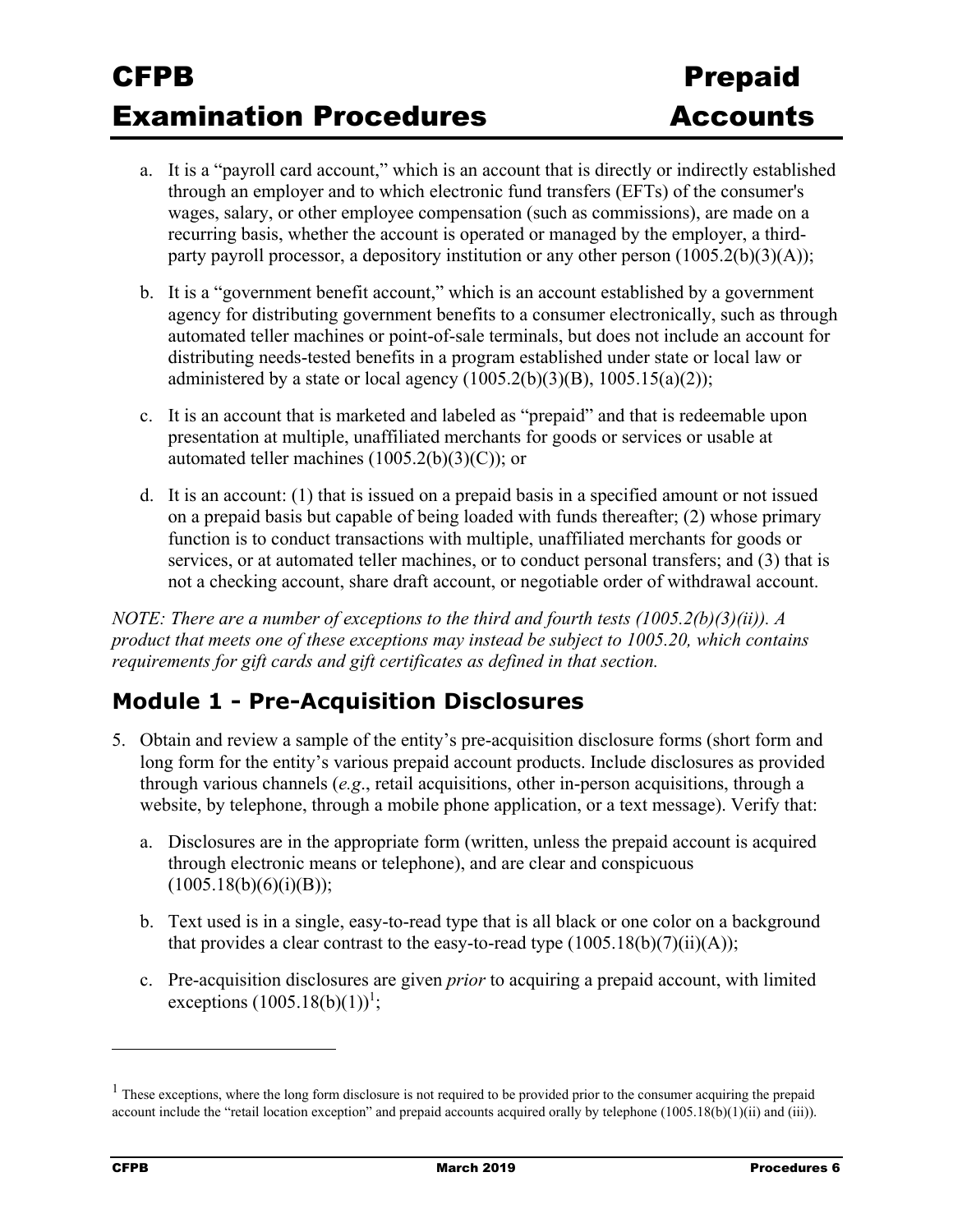*NOTE: For payroll accounts, the disclosures must be given prior to the consumer electing to be paid via the prepaid card, however it is acceptable for the consumer to have been given the access device (the physical card) earlier (comment 1005.18(b)(1)(i)- 1(i)(B)).* 

- d. Copies of scripts used for oral disclosures comply with the content requirements of the pre-acquisition disclosures; and
- e. The disclosures are in a form that a consumer can keep (with limited exceptions for accounts acquired orally or via the "retail location exception," as set forth below)  $(1005.18(b)(6)(ii)).$

#### [Click&type]

6. For oral disclosures, verify that the entity provides the short form disclosure and the information required outside but in close proximity to the short form disclosure at the time the consumer acquires a prepaid account by telephone, unless previously provided in writing to that consumer  $(1005.18(b)(6)(i)(C))$ .

#### [Click&type]

7. For accounts acquired orally, verify that the entity makes the information in the long form disclosure available both by telephone and on a website and orally discloses this availability to each consumer before acquiring the account while also providing the long form disclosure after the consumer acquires the account  $(1005.18(b)(1)(iii))$ .

#### [Click&type]

8. For accounts satisfying the "retail location exception" (1005.18(b)(1)(ii) and (b)(2)(xiii)), verify that the prepaid account access device is contained inside the packaging materials; the short form disclosure is provided on or is visible through the packaging; the short form includes a telephone number and website URL that a consumer may use to access the long form; the long form disclosure is available orally at that telephone number and via the website; and the long form is provided post-acquisition in writing or electronically.  $(1005.18(b)(6)(i)(C)).$ 

#### [Click&type]

9. For pre-acquisition disclosures provided electronically, verify that the disclosures are viewable regardless of screen size; use machine readable text that is accessible via web browsers or mobile applications, and via screen readers; and are provided in a manner that is reasonably expected to be accessible to the consumer given the way the consumer is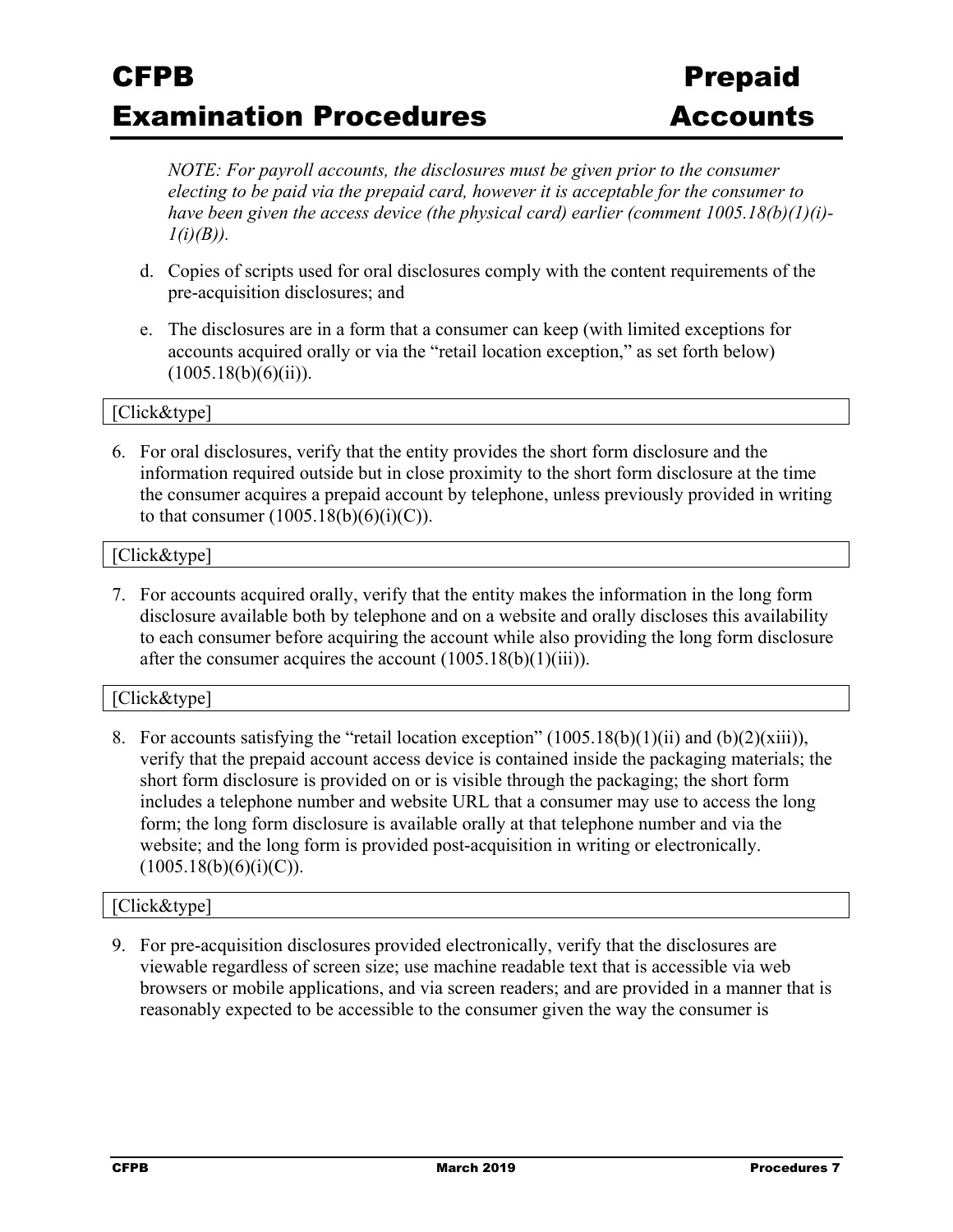acquiring the prepaid account  $(1005.18(b)(6)(i)(B))$ .<sup>2</sup> Verify that the consumer must view the webpage contained the short form and long form disclosures before choosing to accept the prepaid account  $(1005.18(b)(1)(i)-2)$ .

### [Click&type]

10. Verify that the short form and long form disclosures are segregated from other information and contain only information that is required or specifically permitted (1005.18(b)(7)(iii)).

*NOTE: These disclosures can be on the same page or in the same document as other disclosures or information.* 

[Click&type]

11. Verify that fee names and other terms are used consistently within and across all preacquisition disclosures for each prepaid account program (1005.18(b)(8)).

#### [Click&type]

- 12. Verify that an entity provides pre-acquisition disclosures in a foreign language if the entity uses that same foreign language in connection with the acquisition of the prepaid account in any of the following circumstances:
	- a. The entity principally uses a foreign language on the prepaid account packaging material, as determined with regard to the specific packaging material  $(1005.18(b)(9)(i)(A));$
	- b. The entity principally uses a foreign language to advertise, solicit, or market a prepaid account and provides a means in the advertisement, solicitation, or marketing material that the consumer uses to acquire the prepaid account by telephone or electronically  $(1005.18(b)(9)(i)(B))$ ; or
	- c. The entity provides a means for the consumer to acquire a prepaid account by telephone or electronically principally in a foreign language  $(1005.18(b)(9)(i)(C))^3$

#### [Click&type]

#### **Short Form Disclosure**

13. Verify that the short form disclosure includes the name of all "static fees" (explained below) even if the feature for which the fee is charged is not offered or there is no cost to the

<sup>2</sup>*See* comment 1005.18(b)(6)(i)(B)-1 for more on reasonable expectations and -2 for more on small screen allowances.

 $3$  Foreign language disclosures are not required for payroll card or government benefit accounts where the foreign language is offered by telephone via a real-time language interpretation service provided by a third-party or by the employer or government agency on an informal or ad hoc basis as an accommodation to the prospective payroll card account or government benefit account holders.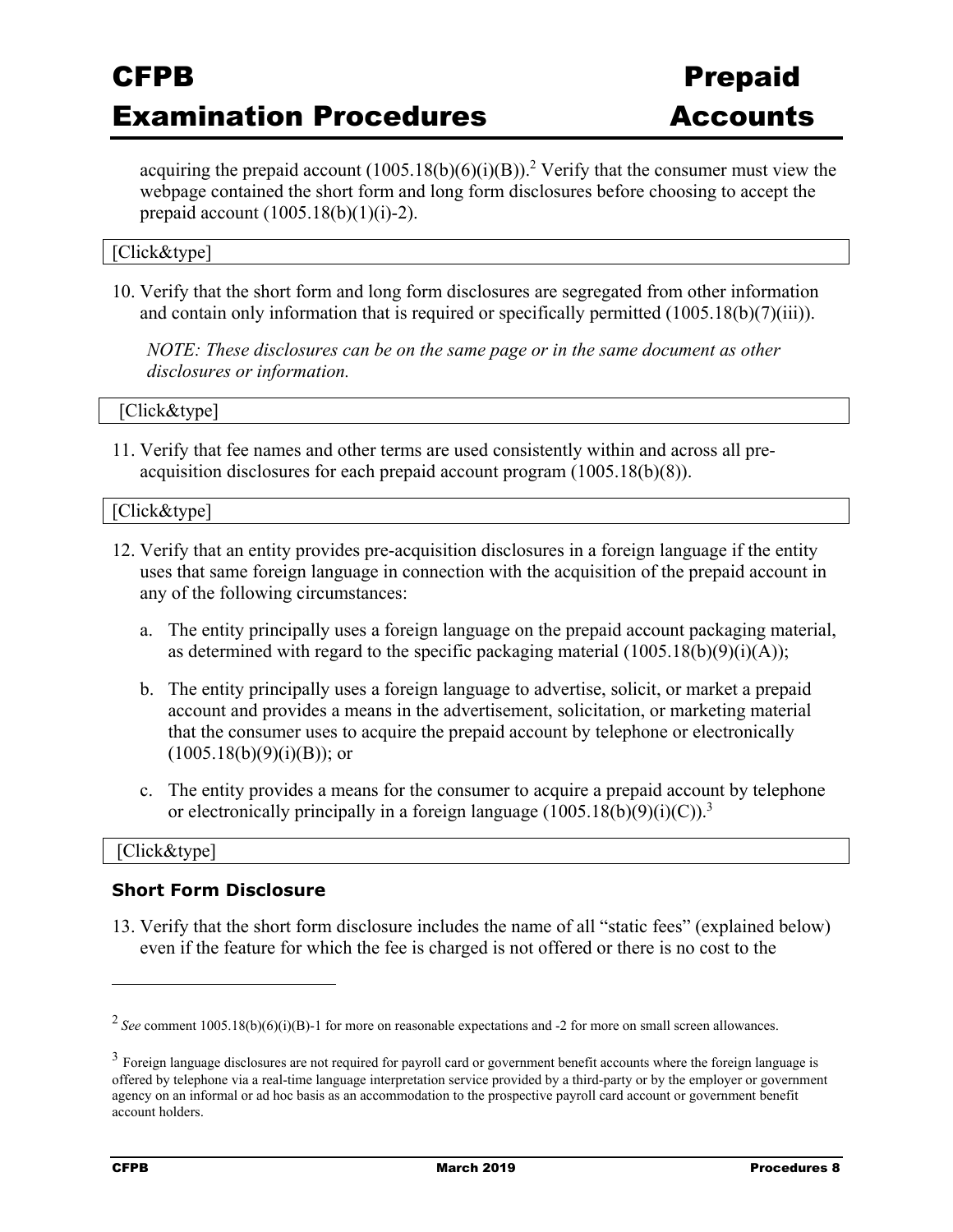consumer associated with that feature. If the feature is not offered, the entity must disclose the fee amount as "N/A;" if it is offered and there is no charge, entities must disclose the fee amount as zero dollars (comment  $1005.18(b)(2)-1$ ). If the fees for any feature could vary, the entity must disclose the *highest* amount the entity could charge for the feature.<sup>4</sup> Except with regard to the cash reload fee, the short form disclosure must not include third-party fees  $(1005.18(b)(3)(iv)$  and (v)). The static fees are:

- a. *Periodic fee* **–** the fee for holding the prepaid account for a specific time period, using "Monthly fee," "Annual fee," or a substantially similar term.
- b. *Per purchase fee*the fee for making a purchase with the prepaid account using "Per purchase" or a substantially similar term  $(1005.18(b)(2)(ii))$ .
- c. *ATM withdrawal fees* **–** the two fees for withdrawing cash in the United States: the fee charged for such a withdrawal at an ATMs located within the entity's network, using "ATM withdrawal" and "in-network" or substantially similar terms and the fee charged for such a withdrawal at an ATM outside the entity's network using "out-of-network" or a substantially similar term  $(1005.18(b)(2)(iii))$ .<sup>5</sup>
- d. *Cash reload fee* the fee for reloading funds in the form of cash into the prepaid account using "Cash reload" or a substantially similar term  $(1005.18(b)(2)(iv))$ . The fee may be disclosed using "Cash deposit" if the entity does not permit cash reloads via a third-party reload network but instead permits cash deposits as, for example, in a bank branch  $(1005.18(b)(2)(iv)-2)$ . The cash reload fee must include the total of all charges that the entity and any third party may charge for a cash reload  $(1005.18(b)(2)(iv))$ .<sup>6</sup>

1

<sup>&</sup>lt;sup>4</sup> Generally, the fee amount must be followed by a symbol, such as an asterisk, linked to the statement "This fee can be lower depending on how and where this card is used" or substantially similar language  $(1005.18(b)(3)(i)$  and (ii)). The entity must use the same symbol and statement for all fees that could vary, except for a variable periodic fee. For a periodic fee that may vary, the entity may alternatively disclose the highest periodic fee followed by a symbol that is different from the one used for other fees that may vary, such as a dagger, that links to a separate statement disclosing the waiver or reduced fee amount and circumstances under which the reduction or waiver could occur (1005.18(b)(3)(ii)). The linked separate statement, if used, must appear above or in place of the linked statement for other variable fees and may not take up more than one line of text (comment  $1005.18(b)(3)(ii) - 1$ .

<sup>&</sup>lt;sup>5</sup> If the entity charges the same amount for all withdrawals at ATMs located in the United States it can disclose one fee amount and does not need to include the two tiers "in-network" and "out-of-network" in the short form disclosure (1005.18(b)(3)(iii); comment 1005.18(b)(3)-1.i).

 $^6$  The cash reload fee includes the cost of adding cash to a prepaid account at a point of sale (POS) terminal, the cost of purchasing an additional card or other device on which cash is reloaded and then transferred to the prepaid account, or any other method a consumer may use to reload cash into the prepaid account (comment  $1005.18(b)(2)(iv)$ -1). Because it is only for cash reloads, it does not include fees for reloading the prepaid account electronically or by check (comment 1005.18(b)(2)(viii)(A)-  $2.i$ ).

*NOTE: An entity is not required to revise its short form disclosure to reflect changes in a third party's cash reload fee until the entity manufactures, prints, or otherwise produces new prepaid account packaging materials or otherwise updates its short form disclosure (comment 1005.18(b)(3)(v)-1).*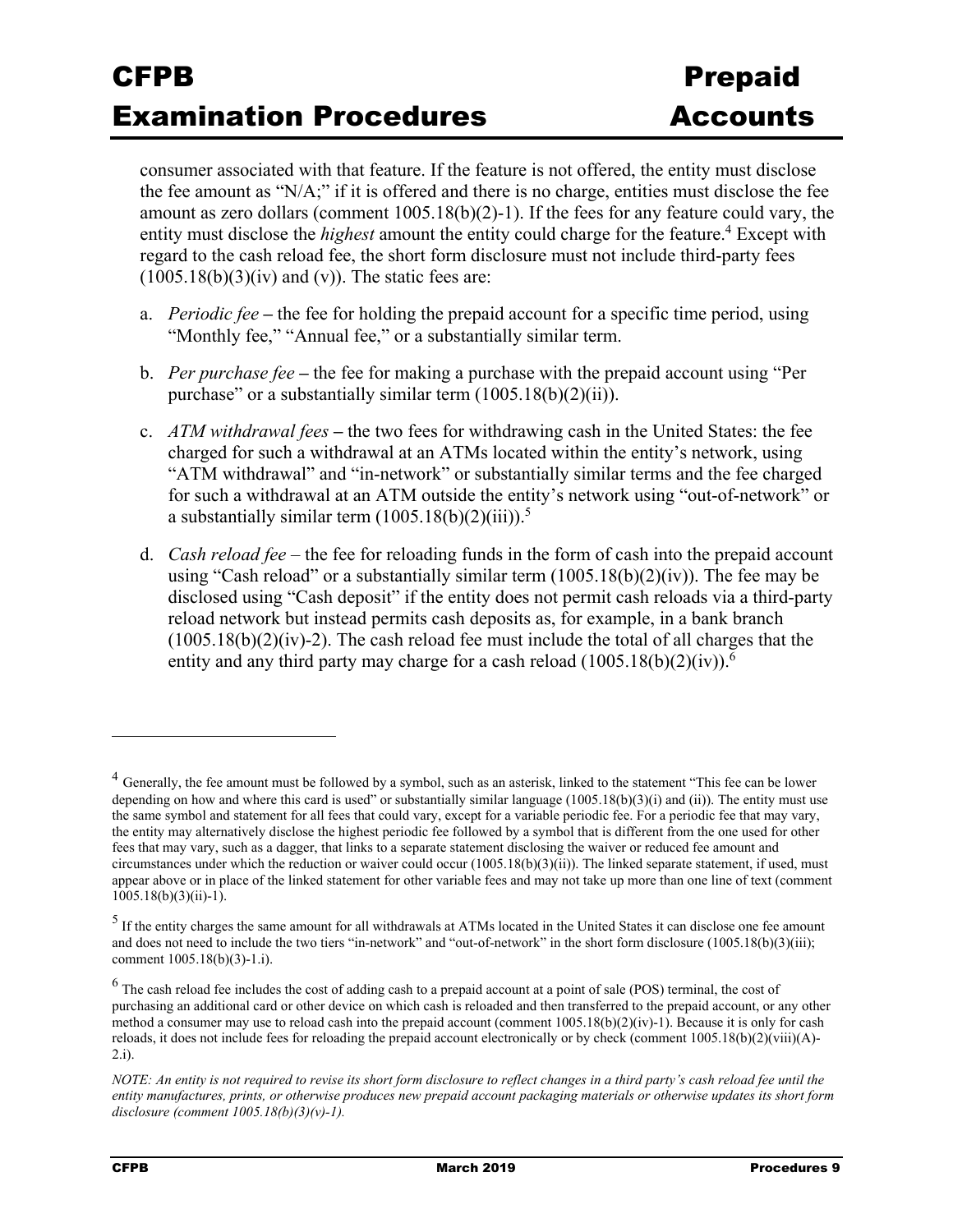- e. *ATM balance inquiry fees* the two fees for checking prepaid account balances at ATMs in the United States, one disclosing the fee charged for a balance inquiry at an ATM within its network or affiliated network, using "ATM balance inquiry" and "in-network" or substantially similar term and one disclosing a fee charged at an ATM outside its network using "out-of-network" or substantially similar term  $(1005.18(b)(2)(v))$ .<sup>7</sup>
- f. *Customer service fees* the two fees for calling the financial institution about the prepaid account, using "Customer service" or a substantially similar term; and then, for calling an IVR system, "automated" or a substantially similar term; and, for calling a live customer service agent, "live agent" or a substantially similar term. The short form disclosure must also inform the consumer that the fee is charged for each call, using "per call" or a substantially similar term  $(1005.18(b)(2)(vi))$ .<sup>8</sup>
- g. *Inactivity fee* the fee charged for non-use, dormancy, or inactivity of the prepaid account using the term "Inactivity" or substantially similar term while also disclosing the conditions under which the fee will be imposed (1005.18(b)(2)(vii)).

[Click&type]

- 14. Verify that the short form disclosure includes the following information on additional fee types:
	- a. *Disclosure of the number of additional fee types* –"We charge [x] other types of fees" or substantially similar language  $(1005.18(b)(2)(viii)(A))$ .<sup>9</sup> If there are no additional fee types, the entity must disclose "0."
	- b. *Transitional statement* If the entity disclosed any additional fees types (pursuant to 1005.18(b)(ix)), the statement "Here are some of them" or substantially similar language after, but on the same line as, the disclosure of the number of additional fee types  $(1005.18(b)(2)(viii)(B)).$

<u>.</u>

 $<sup>7</sup>$  If the entity charges the same amount for all ATM balance inquiries located in the United States, it can disclose one fee amount</sup> and does not need to include the two tiers "in-network" and "out-of-network" in the short form disclosure (1005.18(b)(3)(iii)).

 $8$  If the entity charges the same amount for IVR and live agent calls, it can disclose one fee amount without including the two tiers in the short form disclosure (1005.18(b)(3)(iii)). If the entity is providing a short form disclosure for multiple service plans, it only needs to disclose the fee for calling the live agent customer service, using the term "Live customer service" or a substantially similar term and "per call" or substantially similar term  $(1005.18(b)(2)(vi)$  and  $(b)(6)(iii)(B)(2))$ .

<sup>&</sup>lt;sup>9</sup> See comment 1005.18(b)(2)(viii)(A)-2 for more information on what constitutes "additional fee types" and for examples of "additional fee types."

*NOTE: The disclosure of the number of additional fee types, as well as the disclosure of the additional fee types themselves (pursuant to 1005.18(b)(2)(ix(A)), exclude: static fees (i.e., fees disclosed pursuant to 1005.18(b)(2)(i)-(vii)), fees disclosed outside the short form pursuant to 1005.18(b)(5), and any finance charges imposed in connection with a covered separate credit feature accessible by a hybrid prepaid-credit card as defined in 12 CFR 1026.61 (1005.18(b)(2)(viii) and (ix) and1005.18(b)(3)(vi)).*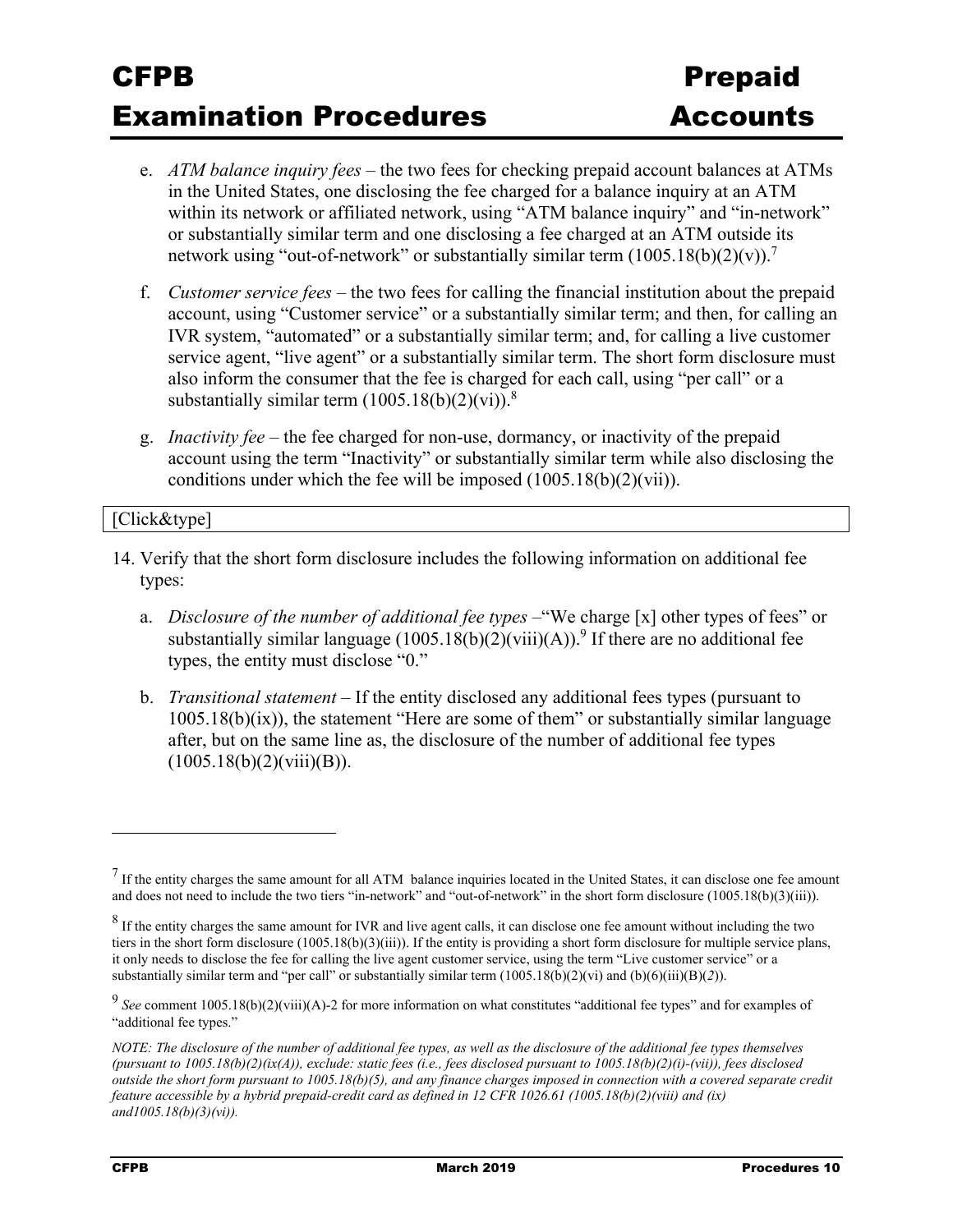c. *Listing of the fees* –the two additional fee types that generate the highest revenue from consumers for the prepaid account program or across prepaid account programs that share the same fee schedule during the appropriate 24-month period  $(1005.18(b)(2)(ix)(A))$ .<sup>10</sup>

### [Click&type]

15. Verify that the additional fee types listed are the two highest revenue-generating fees within the last 24-month period and if any updates are required. Verify that the additional fee type disclosures are updated within three months of the end of the 24-month period  $(1005.18(b)(2)(ix)(A)$  and  $(E)(I)$  and  $(2))$ .<sup>11</sup> Check to see if the "update printing exception" applies if the disclosures are not updated timely (1005.18(b)(2)(ix)(E)(*4*)). An entity may update more frequently but still must use 24 consecutive months of data and update the disclosure within three months (1005.18(b)(2)(ix)(E)(*2*); comment 1005.18(b)(2)(ix)(E)(*2*)- 2).

*NOTE: A fee schedule change resets the 24-month period for reassessment*. *The entity must conduct a reassessment prior to implementing a fee schedule change and determine whether it "reasonably anticipates" that the additional fee types will remain compliant. If not, the entity must update the disclosures at that time (1005.18(b)(2)(ix)(E)(3); comment 1005.18(b)(2)(ix)(E)(3)-1).* 

#### [Click&type]

- 16. Verify that the listing of the additional fee types is consistent with the requirements of the Prepaid Rule based on how many fee variations are within the additional fee type and whether the financial institutions is providing the short form disclosure for multiple service plans from one of these options, depending on the fees  $(1005.18(b)(2)(ix)(C))$ :
	- a. *One fee variation charged under an additional fee type –* must disclose the name of the additional fee type and fee amount. The entity may choose to also disclose the name of the one fee variation (comment  $1005.18(b)(2)(ix)(C)-2$ ).

 $10$  If any entity does not charge any fees other than the ones listed in the static fees, it will not list any additional fees types in the short form disclosure. Further, the Prepaid Rule does not require the entity to include in its determination of additional fee types any fee types that generated less than five percent of total revenue from consumers for the prepaid account program or across prepaid account programs that share the same fee schedule during the relevant period, so it is possible the entity will be required to list fewer than two additional fee types  $(1005.18(b)(2)(ix)(A)$  and  $(B)$ ). An entity may list two fee types, at its election, if less than two fee types generate at least five percent of the total revenue from consumers for the prepaid account program or across prepaid account programs that share the same fee schedule during the relevant period  $(1005.18(b)(2)(ix)(B))$ ; comment 1005.18(b)(2)(ix)(B)-1). Note that, hereafter, each time this guide references the highest revenue-generating fees it refers to total revenue *from consumers for the particular prepaid program or across prepaid account programs that share the same fee schedule during the relevant time period*.

 $11$  For prepaid account programs created after April 1, 2019 or that lack 24 months of fee revenue data, the entity must disclose the two additional fee types based on the revenue it "reasonably anticipates" the program will generate during the first 24 months  $(1005.18(b)(ix)(D)(2)$  and (3)). Existing prepaid account programs must disclose additional fee types based on a 24-month period that begins no earlier than October 1, 2014 (1005.18(b)(ix)(D)(1)).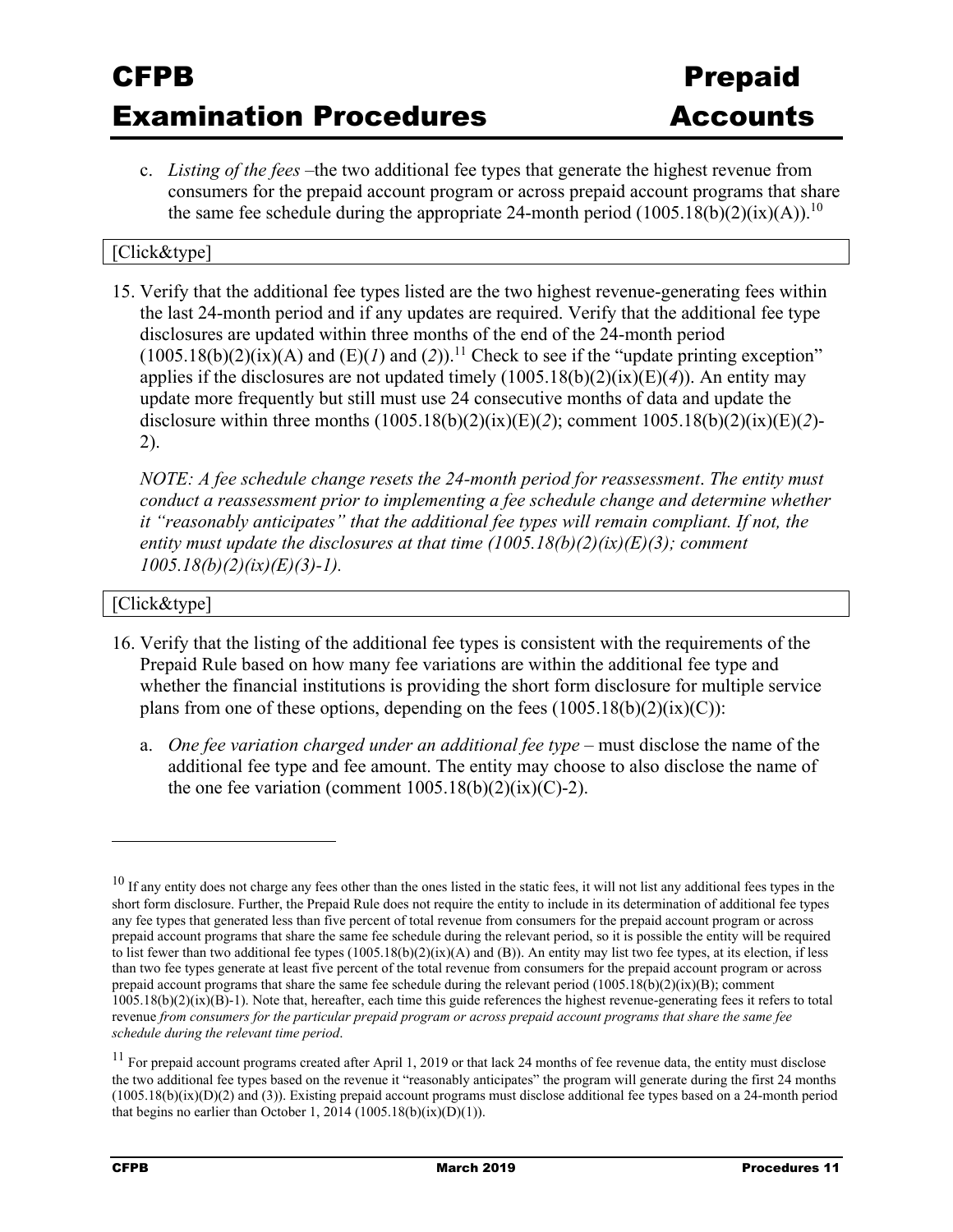- b. *Two fee variations charged under an additional fee type* if exactly two variations, the entity must disclose the name of the additional fee type as well as the names and amounts of both fee variations in a format substantially similar to the two-tiered disclosure of the two fees under ATM withdrawal and Customer service (1005.18(b)(2)(ix)(C) and comment  $1005.18(b)(ix)(C)-1.1$ . If the charge for the two variations is the same, see comment  $1005.18(b)(ix)(C) - 1.iii$  and  $1005.18(b)(3)(iii)$ .
- c. *More than two fee variations charged under an additional fee type* The entity must either:
	- i. Disclose the name of the additional fee type and the highest fee amount among the fee variations followed by a symbol linked to a statement explaining that the fee could be lower depending on how and where the card is used  $(1005.18(b)(2)(ix)(C))$ and comment  $1005.18(b)(2)(ix)(C)-1.ii)$ , or
	- ii. Consolidate the fee variations into two categories and disclose the names of those two categories and fee amounts in a format substantially similar to the two-tiered disclosure of the two fees under ATM withdrawal and Customer service  $(1005.18(b)(2)(ix)(C))$ ; comment  $1005.18(b)(ix)(C)-1.1)$ .

*NOTE: If the entity provides the short form disclosure for multiple service plans, the entity must disclose the name of the additional fee type and the highest fee amount among the variations (comment*  $1005.18(b)(2)(ix)(C)-1.iv)$ *.* 

### [Click&type]

17. Verify that the short form disclosure states either, "You may be offered overdraft/credit after [x] days. Fees would apply" or "No overdraft/credit feature" or substantially similar language depending on if a consumer may be offered a separate credit feature at any point in connection with the prepaid account  $(1005.18(b)(2)(x))$ .

[Click&type]

18. Verify that the short form disclosure includes a statement that:

- a. Informs a consumer about whether the prepaid account program is set up to be eligible for FDIC deposit insurance or NCUA share insurance; and
- b. Directs a consumer to register the prepaid account for insurance and other protections (if applicable).

1005.18(b)(2)(xi)

This language should use the appropriate model language or substantially similar language, which depends on the specific scenario offered with the product, as found in  $1005.18(b)(2)(xi)(A)$  through (E).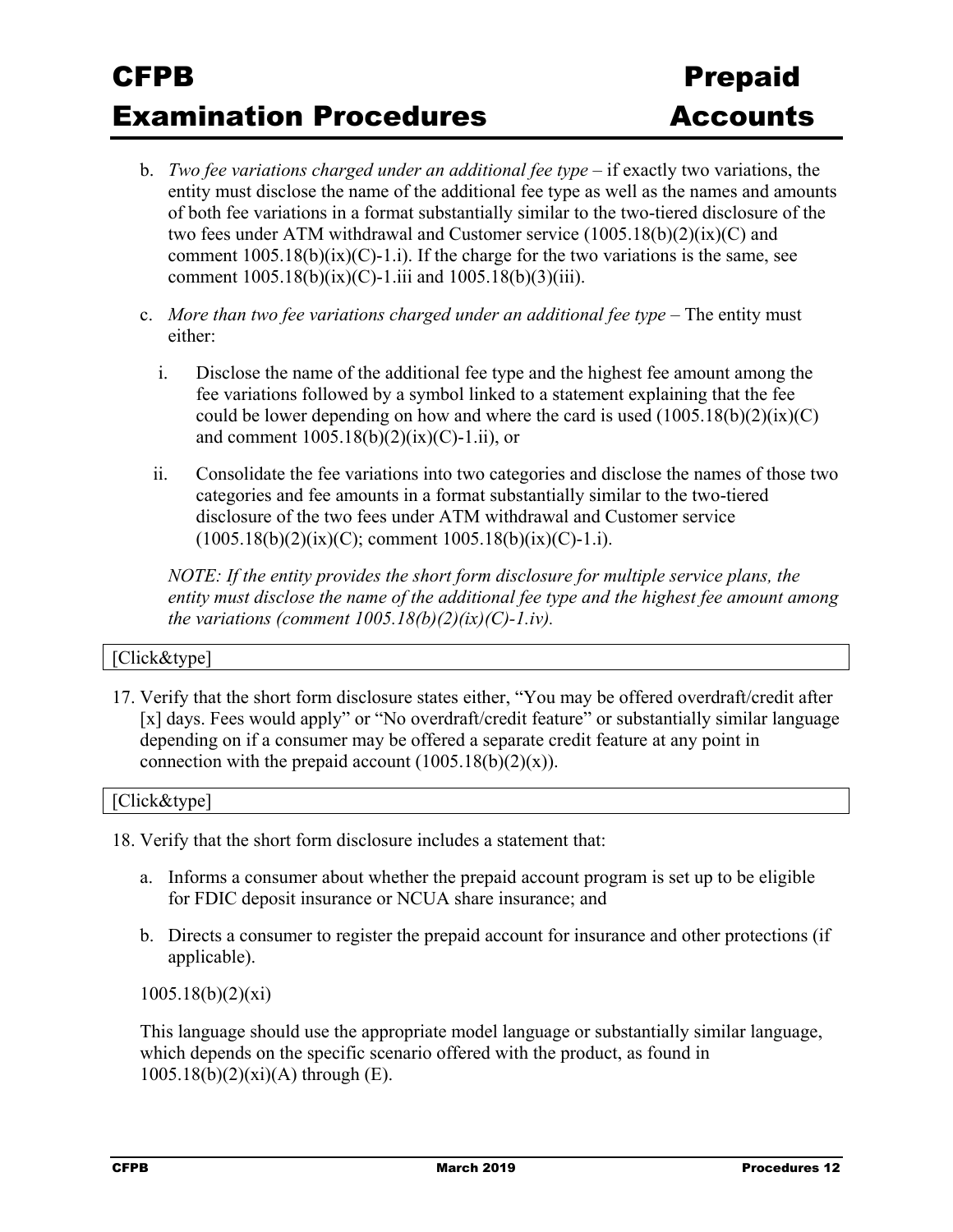## Examination Procedures **Accounts**

#### [Click&type]

19. Verify that the short form disclosure includes the statement "For general information about prepaid accounts, visit *cfpb.gov/prepaid*" or substantially similar language  $(1005.18(b)(2)(xii)).$ 

#### [Click&type]

- 20. Verify, after determining if the entity is relying on the retail location exception or not, the short form disclosure includes a statement directing the consumer to the long form disclosure:
	- a. *If the prepaid product is not relying on the retail location exemption* "Find details and conditions for all fees and services in [location]" or substantially similar language.
	- b. *If the prepaid product is relying on the retail location exemption* "Find details and conditions for all fees and services inside the package, or call [telephone number], or visit [website]" or substantially similar language. If an SMS code also fits on the same line of text, an entity may also disclose an SMS code at the end of the statement.
		- i. Verify that the telephone number provided in the statement above provides direct access, for example, if the consumer only navigates one or two prompts to reach the oral version of the long form disclosure (comment 1005.18(b)(2)(xiii)-1).
		- ii. Verify that the website URL provided in the statement above provides direct access to an electronic version of the long form disclosure. The website URL must not exceed 22 characters and must be meaningfully named  $(1002.18(b)(2)(xiii))$ . Direct access is not achieved, for example, if the consumer must navigate various other webpages before viewing the long form disclosure (comment 1005.18(b)(2)(xiii)-2).

#### [Click&type]

- 21. For short form disclosures provided as part of a payroll card account, verify the disclosure includes one of the following statements, or a substantially similar statement, and appears above the static fees section and in a minimum type size of eight points (or 11 pixels) and appears in a type size no larger than that used for the static fee headings:
	- a. *Option 1* "You do not have to accept this payroll account. Ask your employer about other ways to receive your wages."
	- b. *Option 2*  "You have several options to receive your wages: [list of options available to consumer]; or this payroll card. Tell your employer which option you choose."

 $1005.18(b)(2)(xiv)(A)$  and  $1005.18(b)(7)(2)(B)(iii)$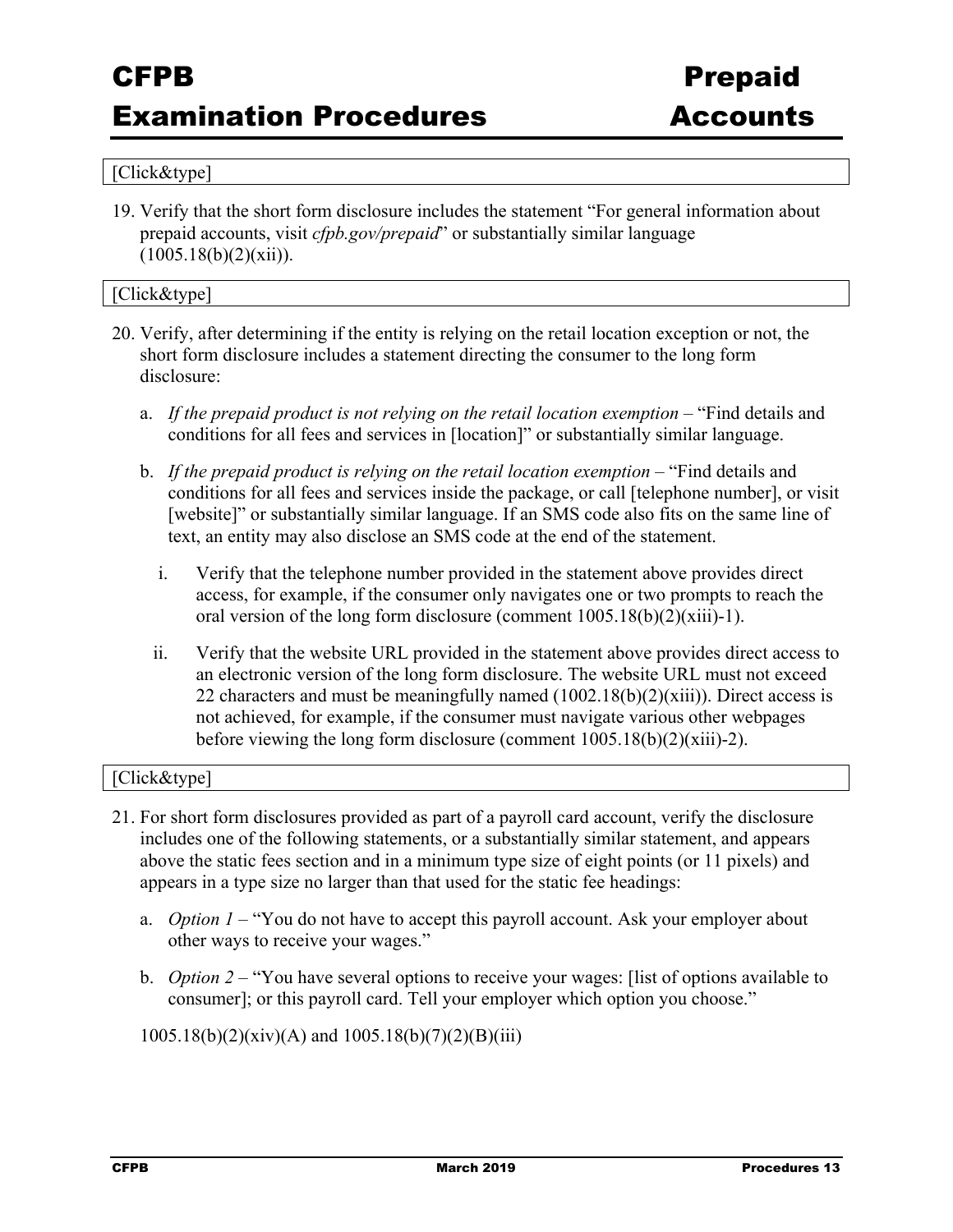*NOTE*: *In either option, the entity is permitted to provide more specificity as to whom a consumer must ask or inform of his or her choice of wage payment method (comment 1005.18(b)(2)(xiv)(A)-1).* 

*ALSO NOTE: The entity may also choose for payroll card accounts to include a statement in its short form disclosure a statement, up to one additional line of text, directing a consumer to a particular location outside the short form disclosure for information on ways the consumer may access payroll card account funds and balance information for free or for a reduced charge (1005.18(b)(2))(xiv)(B)). This statement must be located below the statements disclosed pursuant to 1005.18(b)(3)(i) and (ii) or, if there are no such statements, above the statement required by 1005.18(b)(2)(x).*

#### [Click&type]

- 22. For short form disclosures provided for a government benefit account, verify the disclosure includes one of the following or a substantially similar statement and appears above the static fees section and in a minimum type size of eight points (or 11 pixels) and appears in a type size no larger than that used for the static fee headings:
	- a. *Option 1* "You do not have to accept this benefits card. Ask about other ways to receive your benefits."
	- b. *Option 2*  "You have several options to receive your payments: [list of options available to consumer]; or this benefits card. Tell the benefits office which option you choose."

#### $1005.15(c)(2)(i)$

*NOTE: For government benefit accounts, a government agency can choose to include in its short form disclosure a statement, up to one additional line of text and directly below the linked statement for fees that can vary in amount or directly above the statement regarding overdraft/credit features if no linked statement, directing a consumer to a particular location outside the short form disclosure for information on ways the consumer may access government benefit account funds and balance information for free or for a reduced charge (1005.15(c)(2)(ii)).12* 

#### [Click&type]

23. Verify that written and electronic short form disclosures are in the required format to include:13

<sup>12</sup> *See* Model Form A-10(a) for an illustration of the disclosure. https://www.consumerfinance.gov/documents/1043/102016\_cfpb\_PrepaidDisclosures.pdf

<sup>13</sup> *See* https://www.consumerfinance.gov/documents/6332/cfpb\_prepaid\_guide-to-short-form-disclosure.pdf.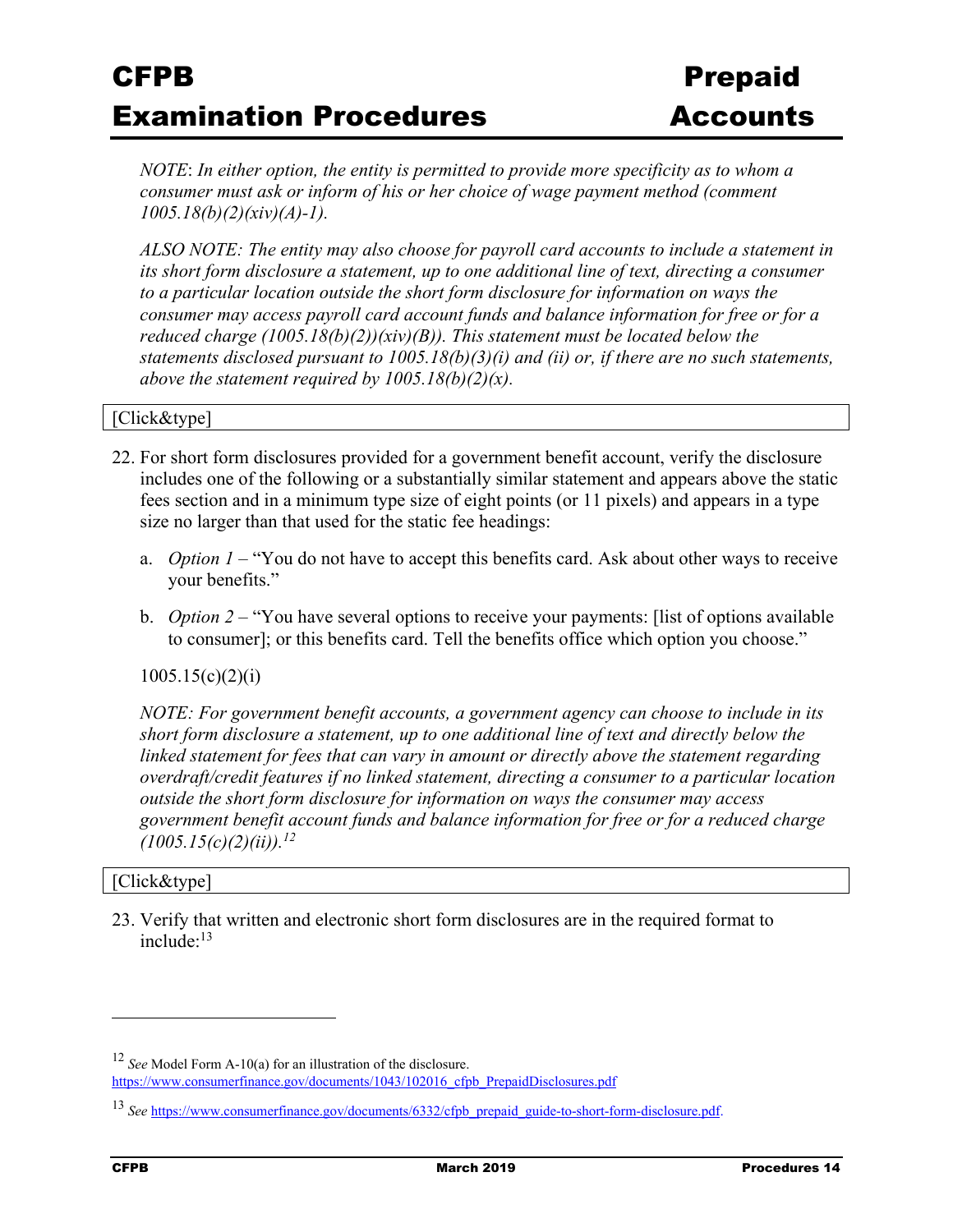- a. Disclosing the static fees and all disclosures regarding additional fee types in the form of a table  $(1005.15(c)(3); 1005.18(b)(6)(iii))$ .<sup>14</sup>
- b. Specific type size, grouping, and other formatting requirements for the short form disclosure as set forth in 1005.18(b)(6) and (7), including, but not limited to:
	- i. Single, easy-to-read type that is all back or one color and printed on a background that provides a clear contrast  $(1005.18(b)(7)(ii)(A));$
	- ii. Contains only information that is required or specifically permitted by the Prepaid Rule and segregated from other information (1005.18(b)(7)(iii));
- iii. Minimum type size (1005.18(b)(7)(ii)(B)(*1*) and *(2*));
- iv. Tabular format that is substantially similar to the model form  $(1005.18(b)(6)(iii)(A));$
- v. Groupings  $(A-D)$  as specified  $(1005.18(b)(7)(i)(A))$ .
- c. For multiple service plans, the entity may use the regular short form disclosure format for the service plan in which a consumer is initially enrolled  $(1005.18(b)(6)(iii)(B)(*I*).$ Alternatively, for multiple service plans, an entity can make the required fee disclosures in the form of a table with separate columns for each service plan  $(1005.18(b)(6)(iii)(B)(2))$ .<sup>15</sup>

*NOTE: A loyalty plan, where a consumer receives preferred rates or fees for using a nonprepaid service, qualifies as a multiple service plan. Pricing variations based on whether a consumer chooses to use a particular feature of a prepaid account, such as direct deposit, does not qualify as a multiple service plan (comment 1005.18(b)(6)(iii)(B)(2)-1).* 

[Click&type]

### **Information Required to be Disclosed Outside but in Close Proximity to the Short Form Disclosure**

- 24. Verify that the entity, at the time that it provides the short form disclosure to the consumer, it also discloses:
	- a. Financial institution's name;<sup>16</sup>

<sup>&</sup>lt;sup>14</sup> Unless an entity is disclosing multiple service plans in a single form, the short form disclosure must be provided in a form substantially similar to Model Forms A-10(a) through (d), as applicable.

<sup>&</sup>lt;sup>15</sup> If an entity elects to use the separate-column option in the short form disclosure, it must be substantially similar to Model Form A-10(e) (1005.18(b)(6)(iii)(B)(*2*)).

<sup>&</sup>lt;sup>16</sup> For government benefit accounts, the name of the entity that directly holds the account or issues the account's access device must be disclosed (comment 1005.15(c)-4).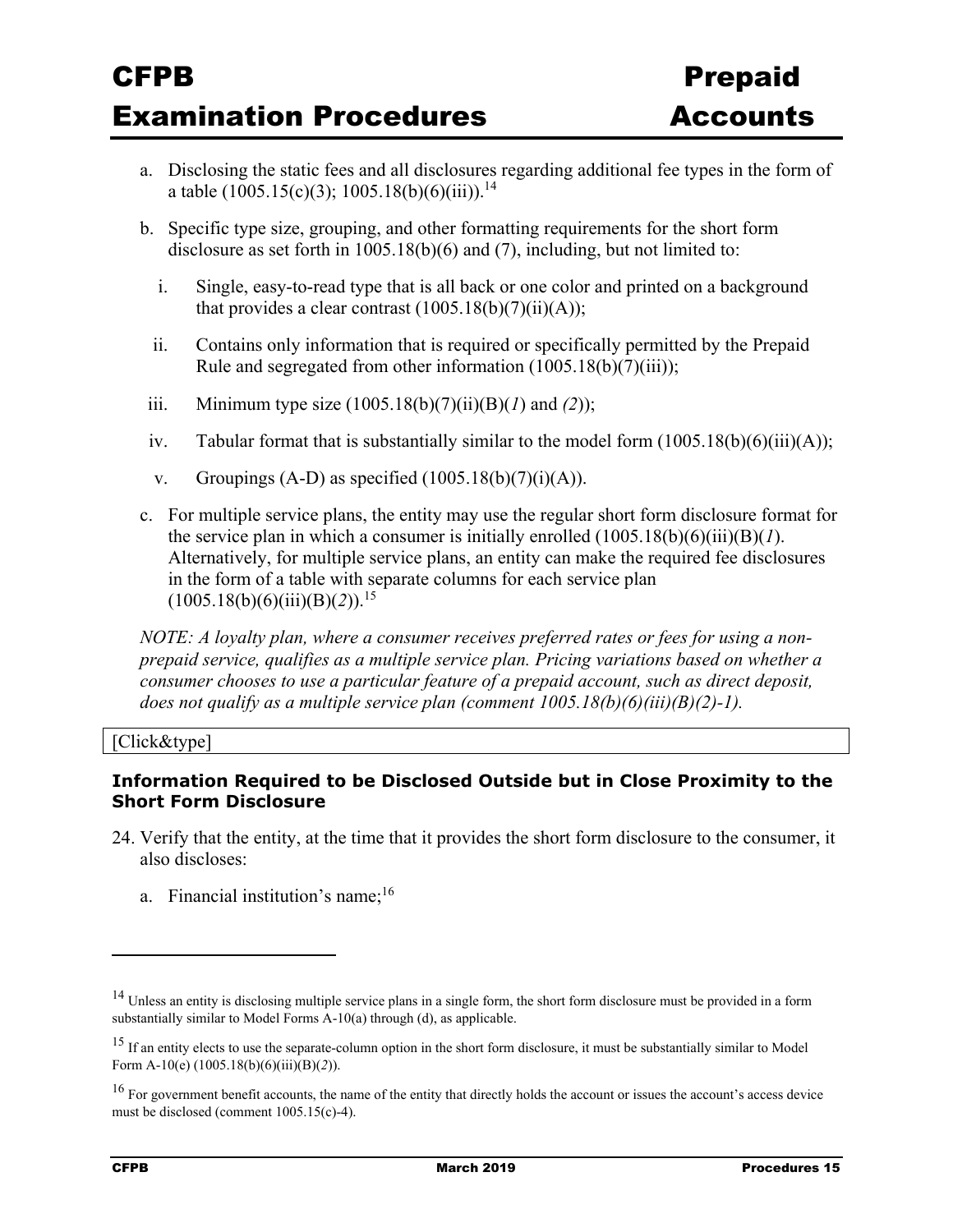- b. Name of the prepaid account program;
- c. Purchase price for the prepaid account (if any); and
- d. Activation fee (if any).

#### 1005.18(b)(5)

*NOTE: An entity may also choose to disclose the name of the program manager or other service provider involved in the prepaid account program (comment 1005.18(b)(5)-1).* 

#### [Click&type]

- 25. Verify the information in procedure #24 is in close proximity to the short form disclosure, for example:
	- a. If the entity provides the short form disclosure online, the information appears on the same web page as the short form disclosure.
	- b. If the entity offers the prepaid account in its own branch locations, it provides the information and the short form disclosure on the exterior of a prepaid card's preprinted packaging materials.
	- c. If the entity provides written short form disclosures in a manner other than on preprinted packaging materials, such as on paper, the information is on the same piece of paper.
	- d. If the entity provides the short form disclosures orally, the information is provided immediately before or after disclosing the fees and information required to be included in the short form disclosure.

Comment 1005.18(b)(5)-2

| [Click&type] |
|--------------|
|--------------|

26. Verify, for prepaid accounts sold pursuant to the retail location exception, that the purchase price is disclosed either on the exterior of or in close proximity to the access device's packaging material.<sup>17</sup> The other information, discussed in procedure  $\#24$ , must be disclosed on the exterior of the access device's packaging materials  $(1005.18(b)(5)$  and comment 1005.18(b)(5)-2).

[Click&type]

<sup>&</sup>lt;sup>17</sup> Disclosure of the purchase price on or near the sales rack or display for the packaging material is in close proximity to the short form disclosure (comment 1005.18(b)(5)-2).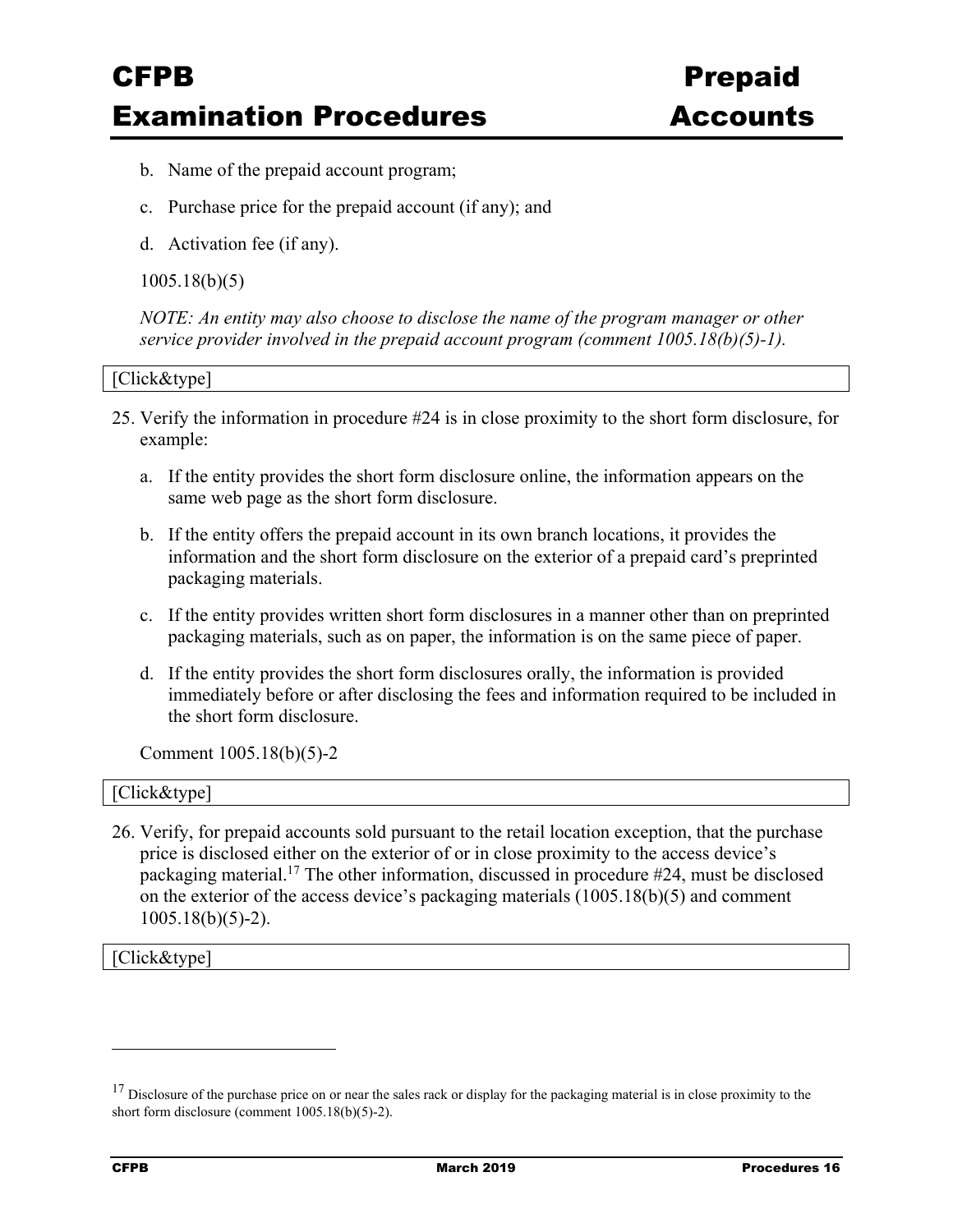#### **Long Form Disclosure<sup>18</sup>**

*NOTE: The long form disclosure is the companion to the short form disclosure and provides more comprehensive fee information, including a list of all fees that may be imposed in connection with the prepaid account.* 

27. Verify that the first line of the long form disclosure is a title or heading that states the name of the prepaid account program and tells a consumer that the long form disclosure contains a list of all fees for the prepaid account program  $(1005.18(b)(4)(i)$  and  $(b)(7)(i)(B))$ .

#### [Click&type]

- 28. Review the long form disclosure to ensure that it includes all fees that may be imposed in connection with a prepaid account. Verify that the long form disclosure:
	- a. Discloses the amount of each fee that may be imposed;
	- b. Discloses the conditions, if any, under which the fee may be imposed, waived, or reduced:<sup>19</sup>
	- c. Does not use any symbols, such as an asterisk, to explain conditions under which any fee may be imposed;
	- d. Includes finance charges imposed on the prepaid account in connection with a covered separate credit feature; $^{20}$
	- e. Includes third-party fee amounts known to the entity. If the entity knows that a thirdparty fee may apply but it does not know the amount of that fee, the entity must include a statement indicating that the third-party fee may apply without specifying the fee amount: $21$
	- f. Includes the same information about FDIC or NCUA insurance and registration that is included in the short form disclosure (procedure #18) for the prepaid account program

<sup>18</sup> *See generally* the sample long form disclosure, Sample Form A-10(f), available at: https://s3.amazonaws.com/files.consumerfinance.gov/f/documents/102016\_cfpb\_PrepaidDisclosures.pdf. Note that there is a sample form, not a model form, for the long form disclosure.

<sup>&</sup>lt;sup>19</sup> An entity need not disclose individual fee waivers or reductions granted to a particular consumer or group of consumers on a discretionary or case-by-case basis (comment 1005.18(b)(4)(ii)-2).

<sup>&</sup>lt;sup>20</sup> Finance charges imposed on the covered separate credit feature itself are not included in the long form disclosure's fee table (comment  $1005.18(b)(4)(ii)-1$ ).

 $21$  An entity is not required to revise the long form disclosure to reflect a change to a third-party fee until it manufactures, prints or otherwise produces new prepaid account packaging materials or otherwise updates the long form disclosure  $(1005.18(b)(4)(ii)).$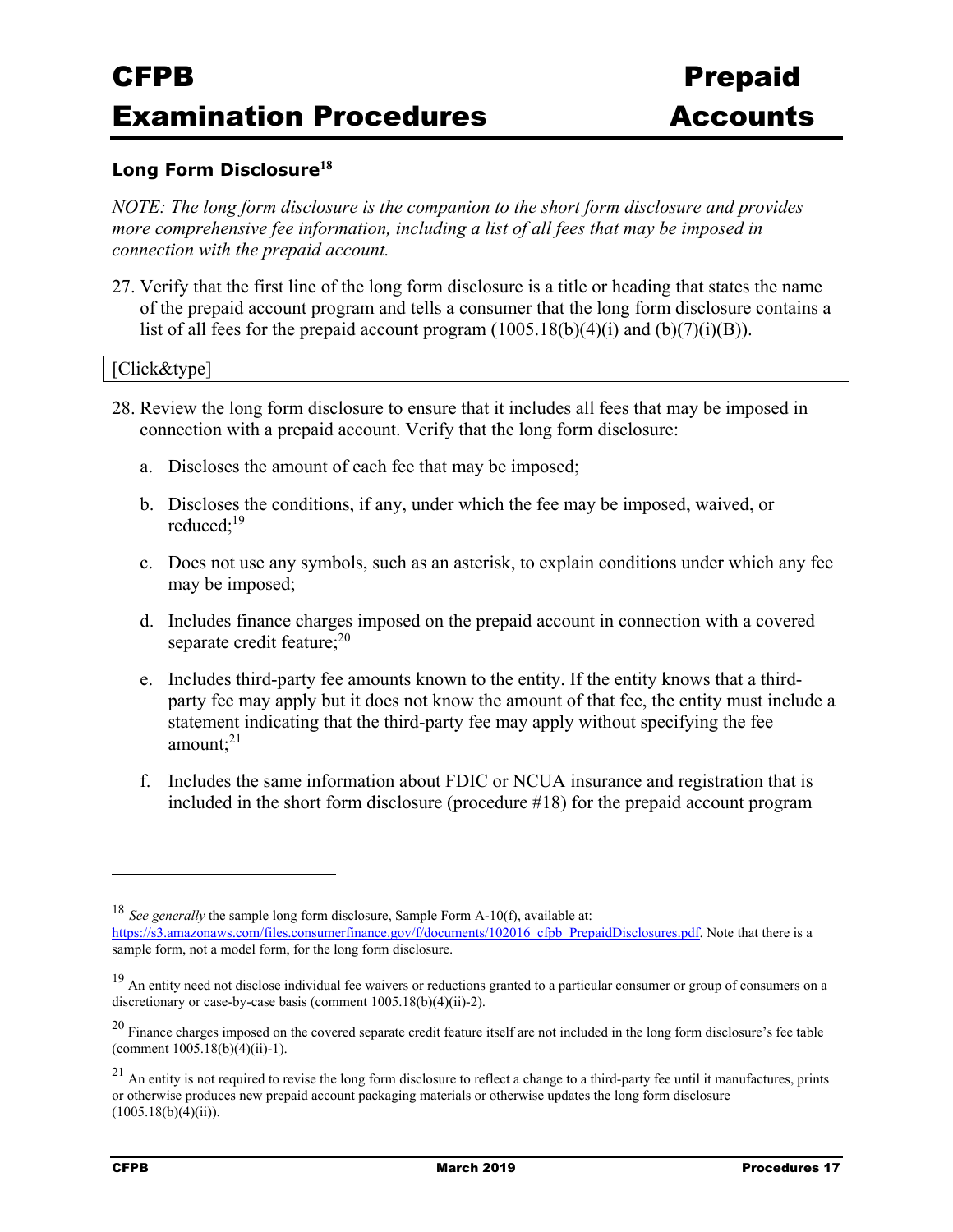and, in addition, includes an explanation of FDIC or NCUA insurance coverage and the benefit of such coverage or the consequence of the lack of such coverage, as applicable;

- g. Includes the same statement about overdraft credit features that is included in the short form disclosure (procedure #17) for the prepaid account program;<sup>22</sup>
- h. Includes a statement directing consumers to a telephone number, mailing address, and website for the person or office that a consumer may contact to learn about the prepaid account's terms and conditions, to obtain prepaid account balance information, to request an account transaction history (if the entity does not provide periodic statements), or to notify the entity when the consumer believes an unauthorized EFT has occurred;
- i. Includes a statement with the following or substantially similar language: "For general information about prepaid accounts, visit *cfpb.gov/prepaid*. If you have a complaint about a prepaid account, call the Consumer Financial Protection Bureau at 1-855-411-2372 or visit *cfpb.gov/complaint*"; and
- j. Includes the Regulation Z application and solicitation disclosures required by 12 CFR 1026.60(e)(1) if, at any point, a covered separate credit feature may be offered in connection with the prepaid account.<sup>23</sup>

*NOTE: An entity may also choose whether to disclose any service or feature it provides or offers at no charge to the consumer.* 

1005.18(b)(4)(ii)-(vii)

#### [Click&type]

29. Verify the long form disclosure, when provided in writing or electronically, discloses the fees and conditions under which they may be imposed in the form of a table  $24$  $(1005.18(b)(6)(iii)(A))$ , which includes verifying that:

<sup>&</sup>lt;sup>22</sup> "You may be offered overdraft/credit after [x] days. Fees would apply" or "No overdraft/ credit feature" or substantially similar language depending on whether a consumer may be offered a separate credit feature at any point in connection with the prepaid account  $(1005.18(b)(2)(x))$ .

 $23$  If these Regulation Z disclosures are required to be included, they must appear below the statements directing the consumer to the Bureau's website and telephone number (comment 1005.18(b)(5)-2) and must be provided in accordance with the requirements for such disclosures set forth in 12 CFR 1026.60 and, to the extent possible, on the same page as the other fees and statements in the long form disclosure (1005.18(b)(4)(vii); comment 1005.18(b)(4)(vii)-1). Also, an entity is not required to revise the long form disclosure to reflect a change in the fees or other terms included in the Regulation Z disclosures until it manufactures, prints or otherwise produces new prepaid account packaging materials or otherwise updates the long form disclosure (1005.18(b)(4)(vii)).

 $^{24}$  If providing a long form disclosure for multiple service plans, the entity must present the fees and conditions under which each fee may be imposed in the form of a table for all service plans  $(1005.18(b)(6)(iii)(B)(3))$ .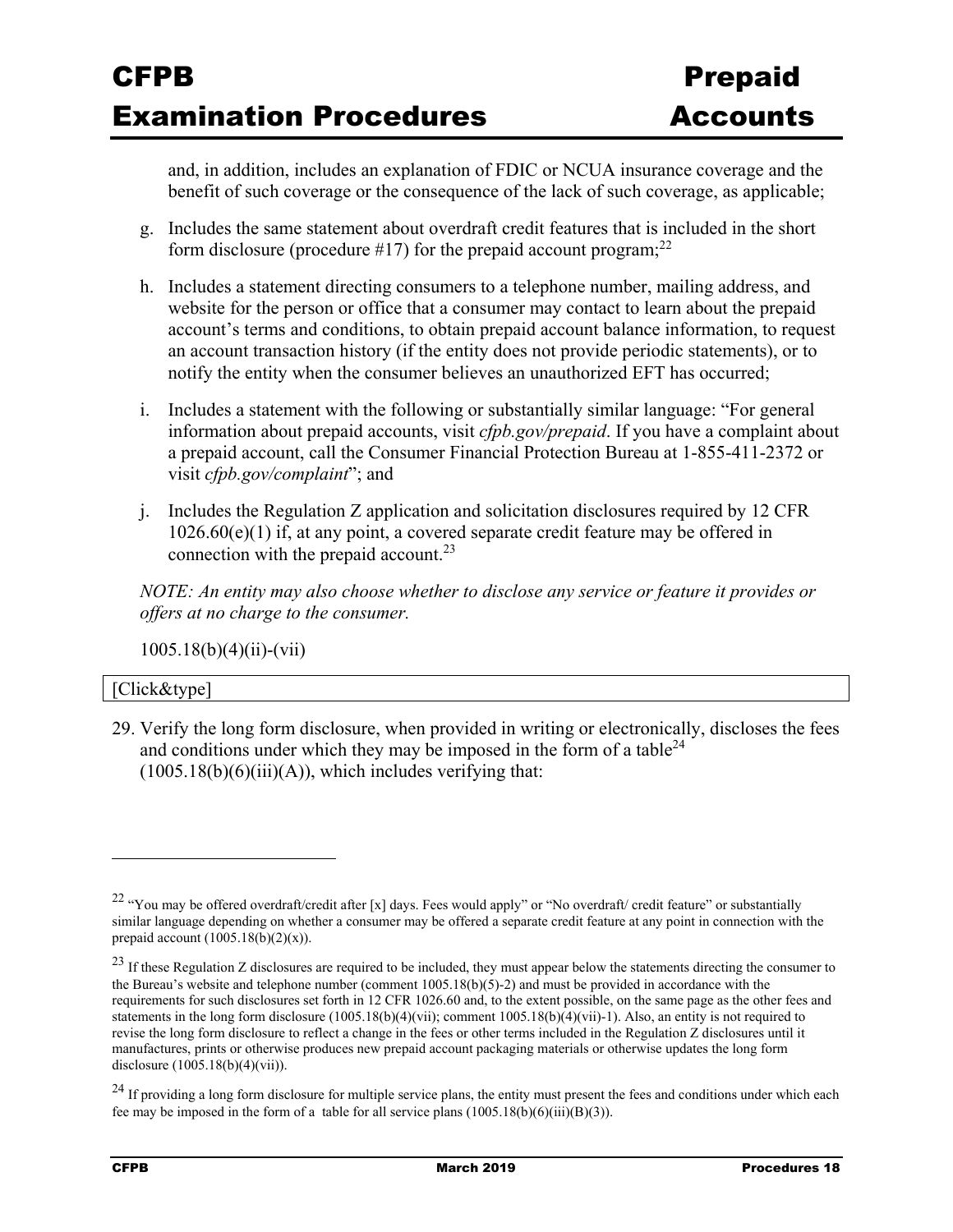- a. The fees and conditions under which they may be imposed are generally grouped together;
- b. The fees are organized under subheadings by the "categories of functions" for which they may be imposed;
- c. The conditions are disclosed in close proximity to the fee amount;
- d. The statements are generally grouped together and appear below the table containing the fees and conditions; and
- e. The minimum type size is eight points (or 11 pixels).
- $1005.18(b)(7)(i)(B)$  and  $(b)(7)(ii)(C)$

[Click&type]

### **Disclosures on the access device**

- 30. Verify that the entity includes the following two disclosures on the card or other access device:25
	- a. The entity's name. For a government benefit account, the name of the entity that directly holds the account or issues the account's access device is disclosed (comment 1005.15(f)-1); and
	- b. A telephone number and a website URL that the consumer can use to contact the entity about the prepaid card (*e.g*., to learn about the terms and conditions, obtain account balance information, request an account transaction history, or notify the entity of an unauthorized transaction) (comment 1005.18(f)-3).

1005.18(f)(3)

*NOTE: If an entity does not provide a physical access device for a prepaid account, these disclosures must appear on the website, mobile application, or other entry point that a consumer must visit to access the prepaid account electronically (1005.18(f)(3)).* 

[Click&type]

<sup>&</sup>lt;sup>25</sup> Placing these disclosures on the packaging or other material (such as terms and conditions document) that accompanies the card or device or on a sticker or label affixed to the card or device is not sufficient (comment 1005.18(f)-3).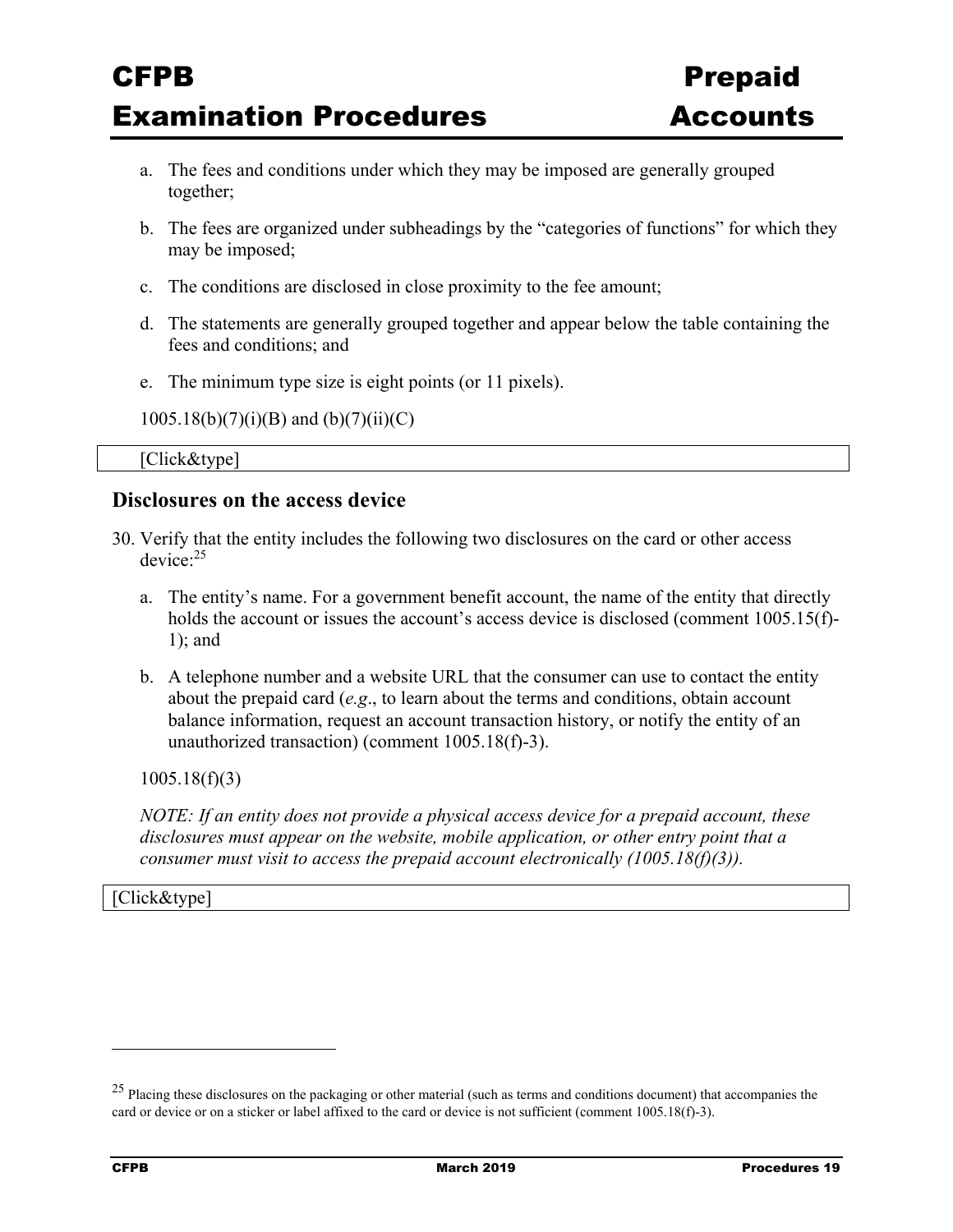### **Module 2 - Initial Disclosures and Change-in-Terms Notices**

### **Initial Disclosures**

31. Verify that the entity provides the Regulation E initial disclosures in writing (or electronically if the entity complies with the E-Sign Act) that are clear, readily understandable, and provided in a form the consumer may keep, at the time a consumer contracts for an EFT service or before the first EFT is made involving the consumer's account  $(1005.4(a)(1)$  and  $1005.7(a)$ ).

#### [Click&type]

- 32. Verify that the content of the initial disclosures includes all of the information required in the long form disclosure for the prepaid account as well as the information required to be included in the initial disclosures for other accounts subject to Regulation E, including:
	- a. *Liability of consumers for unauthorized EFTs –* a summary of the consumer's liability for unauthorized EFTs  $(1005.7(b)(1))$ <sup>26</sup>

*NOTE: For prepaid account programs that do not have a consumer identification and verification process, describe its error resolution process and limitations on consumers'*  liability for unauthorized transfers or, if none, state that there are no such protections, *the entity is required only to comply with the process (if any) it discloses (1005.18(d)(1)(ii)).* 

- b. *Telephone number and address –* the telephone number and address of the person or office to be notified when the consumer believes an unauthorized EFT has been or may be made on the prepaid account  $(1005.7(b)(2))$ .
- c. *Business days –* the entity's business days (1005.7(b)(3)).
- d. *Types of EFTs the consumer may make and limitations on frequency and dollar amount of EFTs* (1005.7(b)(4)).
- e. *Fees and other information required to be in the long form disclosure* for prepaid accounts, initial disclosures must include all of the information required to be included in the long form disclosure (procedure #28), including all fee information (*i.e.*, information about all fees that the entity may charge, not just fees for EFTs or the right to make EFTs) (1005.7(b)(5); 1005.18(f)(1); comment 1005.18(f)-1).
- f. *Documentation –* a summary of the consumer's right to receipts and periodic statements and notices regarding preauthorized EFTs under Regulations E (1005.7(b)(6)).

<sup>&</sup>lt;sup>26</sup> If the entity does not impose any liability on the consumer, it does not need to provide the liability disclosure. If it later decides to impose liability, it must first disclose a summary of the consumer's liability (comment 1005.7(b)(1)-1).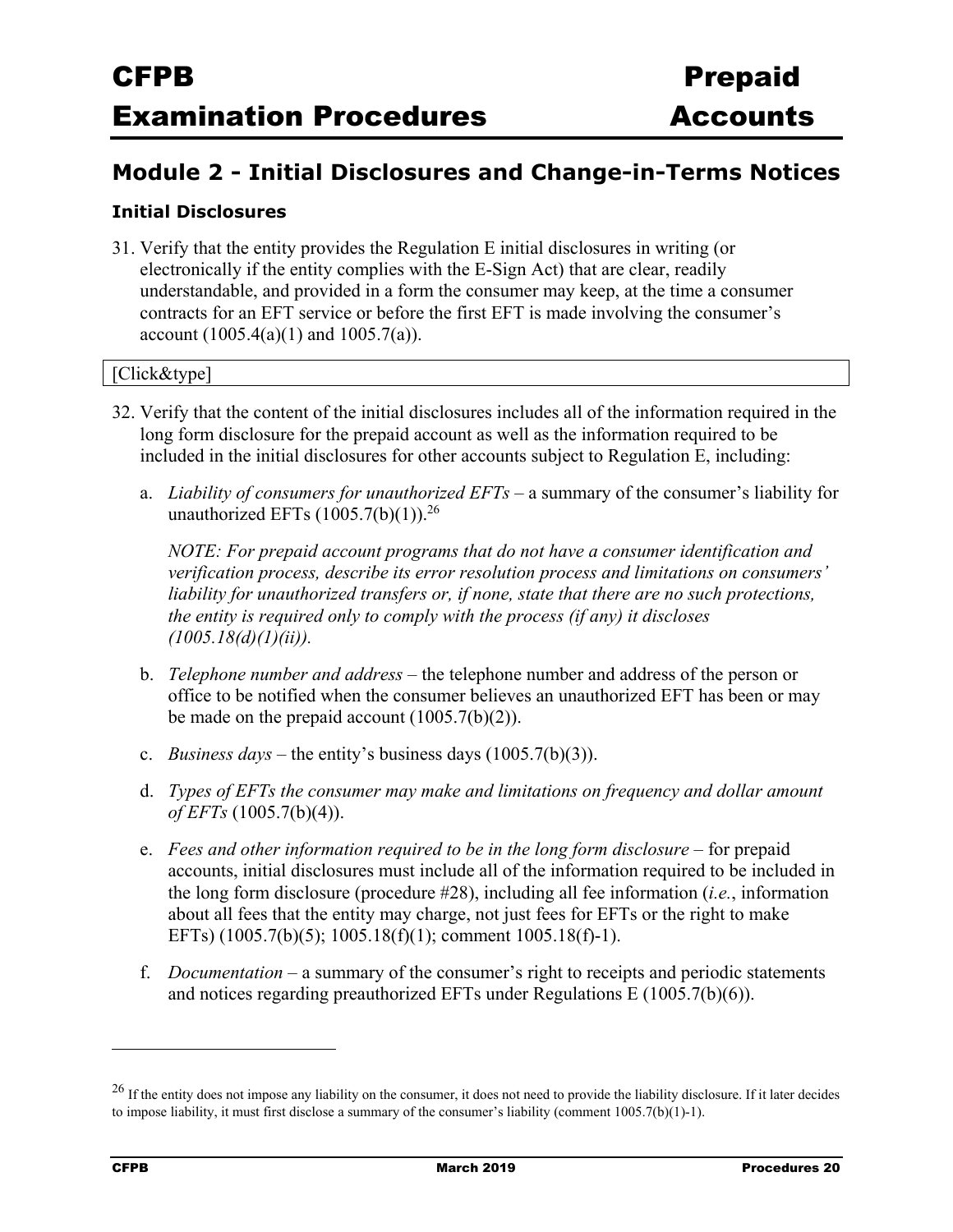- g. *Stop Payment –* a summary of the consumer's right to stop payment of a preauthorized EFT and the procedure for placing a stop-payment order  $(1005.7(b)(7))$ .
- h. *Liability of institution –* a summary of the entity's liability to the consumer under section 910 of EFTA for failure to make or to stop certain EFTs (1005.7(b)(8)).
- i. *Confidentiality* the circumstances under which, in the ordinary course of business, the entity may provide information concerning the consumer's account to third parties, including the entity's affiliates (1005.7(b)(9)).
- j. *Error Resolution* an error resolution notice that is substantially similar to Model Form A-3.

*NOTE: For prepaid accounts that do not have a consumer identification and verification process, the entity must provide a description of any error resolution process that applies to the prepaid account. If the entity does not provide any error resolution protections, the initial disclosures must state that there are no such protections (1005.18(d)(1)(ii)).* 

k. *ATM fees –* a notice that a fee may be imposed by an ATM operator for an EFT or for a balance inquiry, and by any network used to complete the transaction (1005.7(b)(11)).

#### [Click&type]

- 33. Determine if the entity relies on the alternative to providing periodic statements for prepaid accounts. If the entity uses the alternative to providing periodic statements, verify that the initial disclosures inform the consumer how to access prepaid account information and includes:
	- a. A telephone number that a consumer may call to obtain the account balance;
	- b. The means by which a consumer can obtain an electronic account transaction history, such as the address of a website; and
	- c. A summary of a consumer's right to receive written account transaction history upon request, including a number to call to request a history.

#### $1005.18(d)(1)(i)$

*NOTE: For prepaid accounts other than government benefits accounts, an entity may make these modified disclosures by providing a notice substantially similar to Model Clauses A-7(a) (1005.18(d)(1)(i)). For government benefit accounts, the government agency may make these disclosures by providing a notice substantially similar to Model Clauses A-5(a) (1005.15(e)(1)(i)).*

#### [Click&type]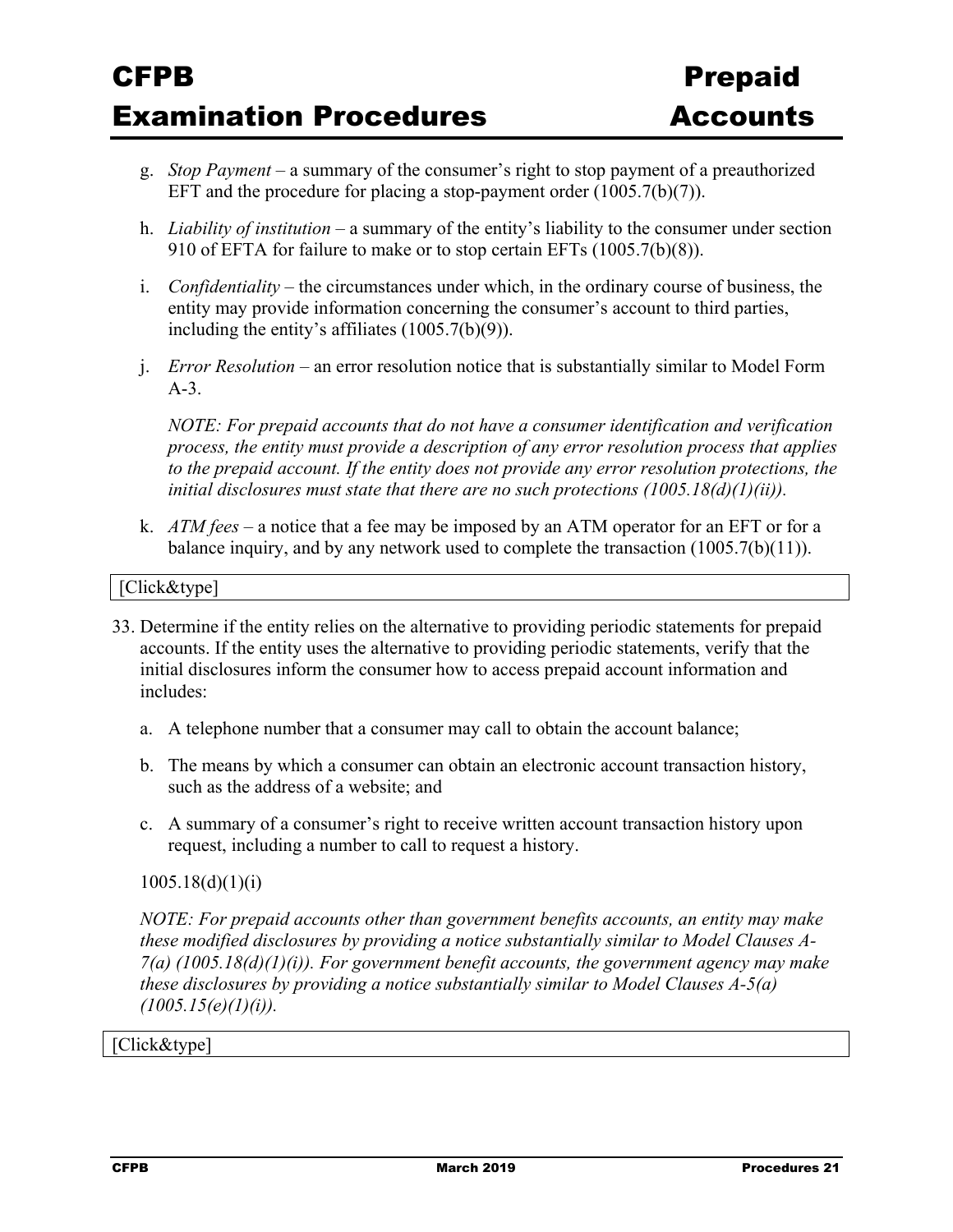34. If the entity uses the alternative to providing periodic statements, verify that it provides a modified error resolution notice substantially similar to the notice contained in Model Clauses A-7(b)  $(1005.18(d)(1)(ii))$ .

*NOTE: For government benefit accounts, the government agency must provide a notice that is substantially similar to the notice in Model Clauses A-5(b) (1005.1(e)(1)(ii)).* 

#### [Click&type]

#### **Change-in-terms notices**

- 35. Determine if the entity mailed or delivered a change-in-terms notice, as required, to the consumer when:
	- a. A term or condition required to be disclosed in the initial disclosures (including any of the information required in the long form disclosure changes); and
	- b. The change results in any of the following:
		- *i. Increased fees for the consumer*. The Prepaid Rule requires that the initial disclosures for a prepaid account include all of the information required to be disclosed in the long form disclosure. As a result, a change-in-terms notice for a prepaid account is required under Regulation E if an entity adds or increases a fee (1005.18(f)(1) and  $(2)$ ).<sup>27</sup>
		- *ii. Increased liability for the consumer*.
	- *iii. Fewer types of available EFTs*.
	- *iv. Stricter limitations on the frequency or dollar amounts of EFTs*.

1005.8(a)(1) and 1005.18(f)(2); 1005.15(f) for government benefit accounts

| [Click&type] |  |
|--------------|--|
|--------------|--|

36. Verify that the entity mailed or delivered in writing, or electronically if it complies with the E-Sign Act, any change-in-terms notice required under Regulation E (procedure #35) at least

 $27$  The Prepaid Rule does not require an entity to provide a change-in-terms notice under Regulation E solely to reflect a change to a third-party fee, though fees charged by a service provider for a service performed on behalf of the entity are not third-party fees (comment 1005.18(b)(4)(ii)-4). Similarly, if the entity is required to include Regulation Z disclosures for a separate covered credit feature in the long form disclosure and initial disclosures, the entity is not required to provide a change-in-terms notice under Regulation E solely to reflect a change in the fees or terms imposed on the separate credit feature, unless a finance charge imposed on the prepaid account is added or increased; however, a change-in-terms notice may otherwise be required under Regulation Z (comment  $1005.18(b)(4)(ii)$ -1 and (f)-2).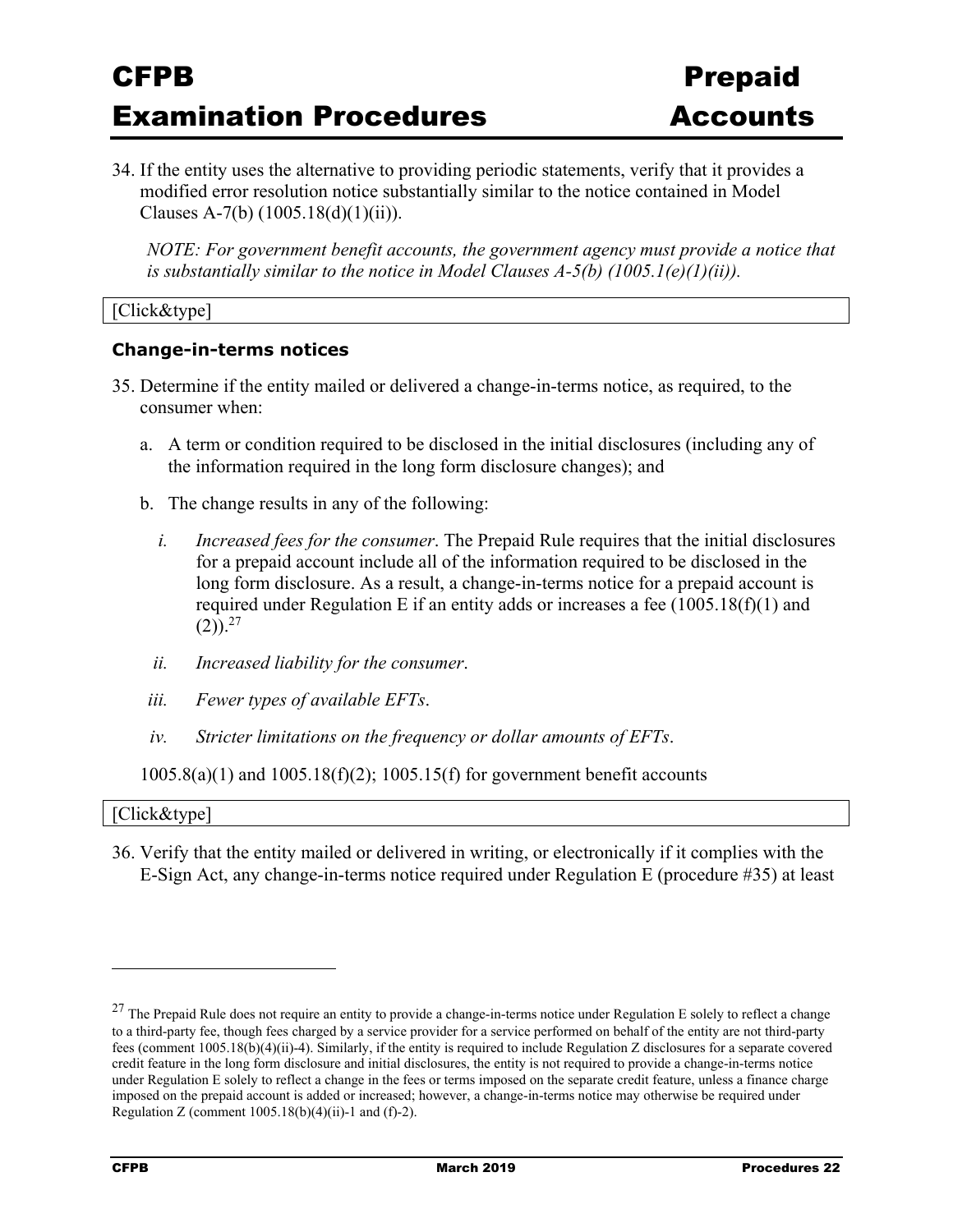21 days before the effective date of the change in a clear and readily understandable form the consumer can keep  $(1005.8(a)(1)$  and  $1005.4(a)(1)$ .<sup>28</sup>

*NOTE: The notice may appear on a periodic statement, or can be given by sending a copy of a revised disclosure statement if the entity directs the consumer's attention to the change or changes (comment 1005.8(a)-1).* 

*NOTE ALSO: The cancelation of an access device, such as a prepaid card, or the closing of some of the financial institution's ATMs does not require a change-in-terms notice under Regulation E (comment 1005.8(a)-2).* 

[Click&type]

### **Module 3 - Periodic Statements and the Periodic Statement Alternative**

37. Determine if the entity either provides a periodic statement (procedure #38) or makes certain account information available to consumers under the periodic statement alternative  $(procedure #40) (1005.9(b); 1005.18(c)(1)).$ 

[Click&type]

38. If the entity provides a periodic statement, verify that it is in writing, and sent for each monthly cycle in which an EFT has occurred and at least quarterly if no EFT has occurred  $(1005.9(b))$ <sup>29</sup>

[Click&type]

- 39. Verify the periodic statement includes, as applicable:
	- a. For each EFT occurring during the statement cycle:
		- i. The amount of the EFT;
		- ii. The date the EFT was credited or debited to the prepaid account;
	- iii. The type of EFT and type of account to or from which the funds were transferred;

 $28$  If an immediate change in the terms or conditions is necessary to maintain or restore the security of a prepaid account or an EFT system, an entity does not need to give prior notice of the change. If the entity makes the change permanent and disclosure would not jeopardize the security of the account or system, the entity must notify the consumer in writing of the change on or with the next regularly scheduled periodic statement or within 30 days of making the change permanent (1005.8(a)(2)).

<sup>&</sup>lt;sup>29</sup> An entity may comply with the "in writing" requirement by providing an electronic statement to the consumer provided that the entity also complies with the E-Sign Act  $(1005.4(a)(1))$ .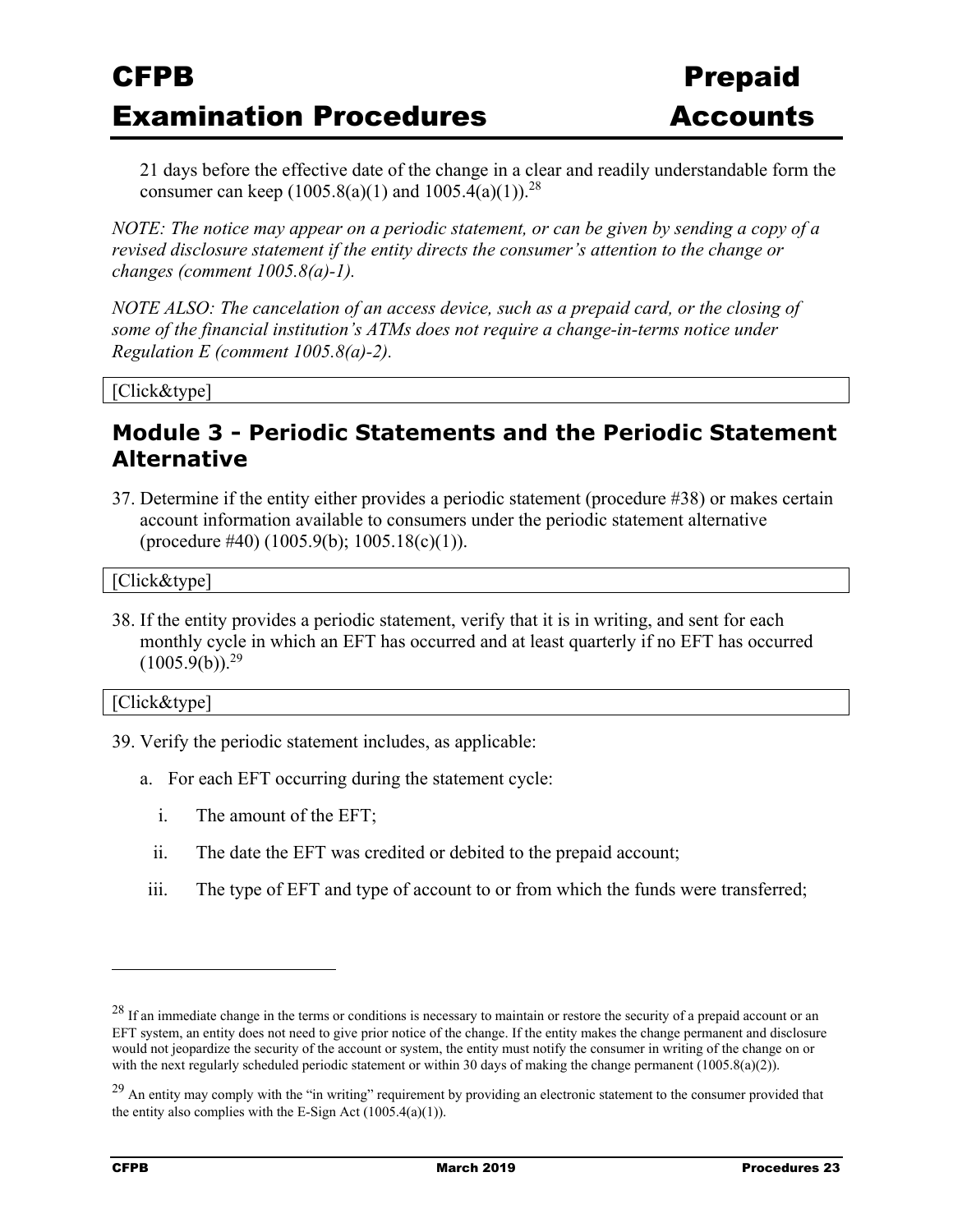- iv. If the EFT (other than a deposit of cash or check, a draft, or similar paper instrument) was initiated by the consumer at an electronic terminal, the terminal location (or an identification such as a code or terminal number) where the EFT was initiated; and
- v. The name of any third party to or from whom funds were transferred (1005.9(b)(1)).
- b. The prepaid account number  $(1005.9(b)(2))$ .
- c. The amount of any fee assessed against the prepaid account during the statement cycle  $(1005.9(b)(3); 1005.18(c)(4))$ .<sup>30</sup>
- d. The balance in the account at the beginning of the statement period and the balance at the end of the statement period (1005.9(b)(4)).
- e. The address and telephone number that a consumer can use for inquiries or notices of error. The address and phone number must be preceded by "Direct inquiries to" or similar language (1005.9(b)(5)).
- f. If an entity uses the telephone notice option for preauthorized EFTs pursuant to  $1005.10(a)(1)(iii)$ , a telephone number that the consumer can call to determine if preauthorized EFTs to the prepaid account have occurred (1005.9(b)(6)).
- g. A summary total of the account of all fees assessed by the entity against the consumer's prepaid account for the prior calendar month and for the calendar year to date  $(1005.18(c)(5))$ <sup>31</sup>

#### [Click&type]

 $\overline{a}$ 

40. If the entity does not furnish a periodic statement for a prepaid account, verify that it instead makes available or provides (as applicable) all of the following:  $32$ 

 $30$  Unlike the Regulation E requirement for other accounts, the requirement to include the amount of any fee assessed against a prepaid account during the statement cycle is not limited to fees for EFTs, fees for the right to make EFTs, or account maintenance fees.

<sup>&</sup>lt;sup>31</sup> These totals must be displayed on any periodic statements as well as on any account transaction histories an entity provides or makes available  $(1005.18(c)(5))$ . An entity may, but is not required to, include third-party fees in the summary totals and may choose to inform consumers of third-party fees such as by providing a disclaimer that the summary does not include certain thirdparty fees, or to explain when third-party fees may occur, or through some other method (comment 1005.18(c)-8.ii). An entity also may choose to include sub-totals of the types of fees that make up the summary totals, as long as it also presents the combined totals of all fees (comment 1005.18(c)-9).

 $32$  If, on April 1, 2019, an entity does not have readily accessible data necessary to make available or provide an account transaction history for 12 or 24 months (as applicable), it can instead make available or provide the history for the time period it has until it has accumulated the data necessary to comply in full with the rule. All entities must comply no later than April 1, 2020 for electronic account transaction history and no later than April 1, 2021 for written account transaction history (comment 1005.18(h)-6.i). For summary totals, if the entity does not have the data necessary to calculate the summary totals of fees, it may use the data it has until it accumulates the data necessary to display the summary totals as required by 1005.18(c)(5) (comment 1005.18(h)-6.ii). For year-to-date totals in 2019, the entity may use April 1, 2019 as the year-to-date, rather than January 1, 2019,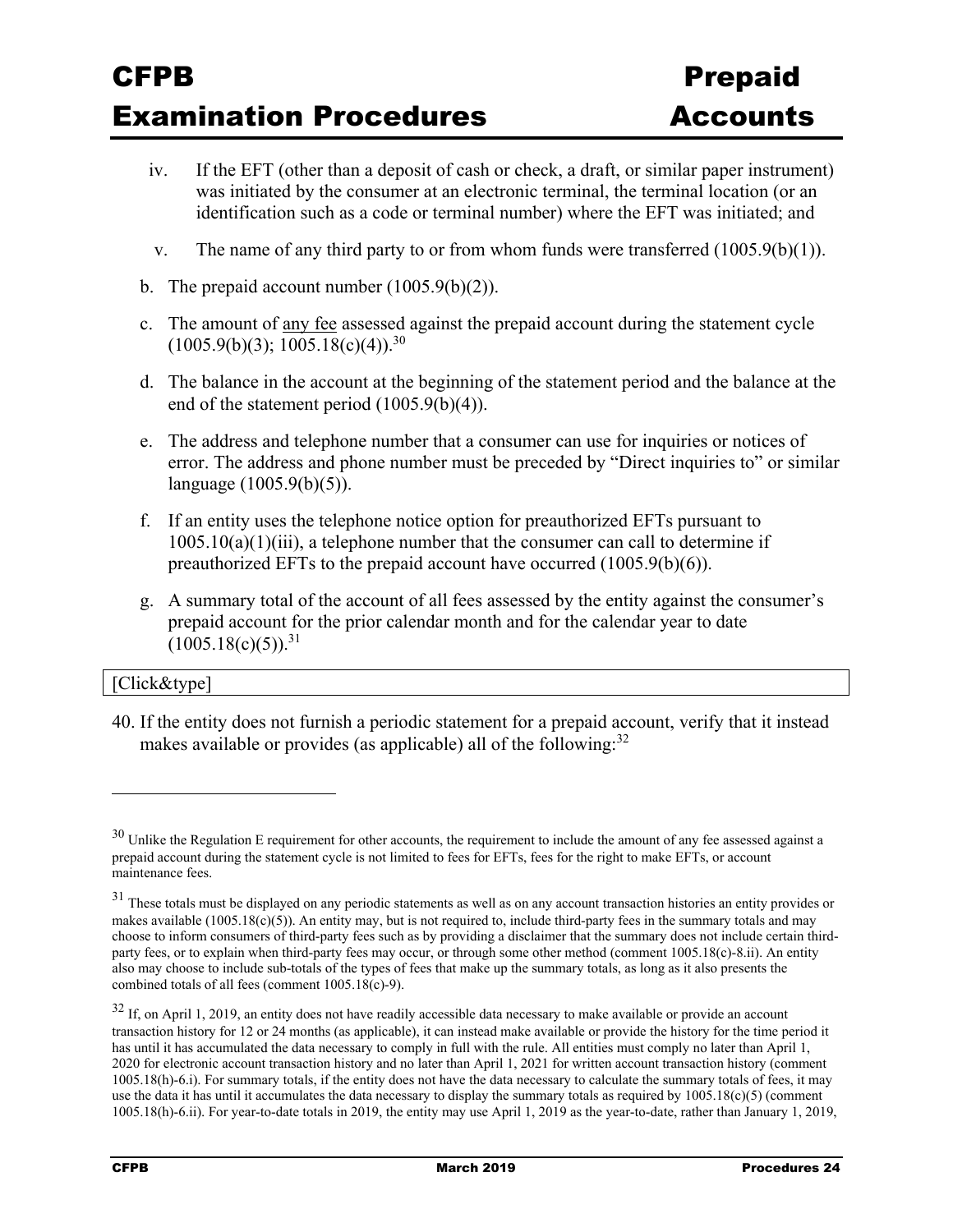a. *Account balance information –* the entity must make a consumer's prepaid account balance available through a readily available telephone line  $(1005.18(c)(1)(i))$ .

*NOTE: For government benefit accounts, the account balance must also be made available at a terminal, such as by providing balance information at a balance inquiry terminal, or providing it, routinely or upon request, on a terminal receipt (1005.15(d)(1)(i)).*

b. *Electronic account transaction histories* – the entity must make available an electronic account transaction history that covers at least 12 months preceding the date on which the consumer electronically accesses the prepaid account  $(1005.18(c)(1)(ii))$ ; for government benefit accounts  $1005.15(d)(1)(ii)$ .<sup>33</sup>

*NOTE*: *Electronic account transaction histories must display all of the information required to be included in periodic statements for prepaid accounts, including the amount of any fees assessed against the account and the summary totals of all fees assessed by the entity against the account for the prior calendar month and calendar year to date (see procedure #39; 1005.18(c)(3) through (5)). The electronic history must be made available in a form consumers may keep. Financial institutions may satisfy this requirement if they make the electronic history available in a format that is capable of*  being retained, such as on a website in a format that is capable of being printed or stored *electronically using a web browser (comment 1005.18(c)-2).*

c. *Written account transactions histories –* the entity must provide a written account transaction history for a prepaid account promptly in response to the consumer's oral or written request, covering at least 24 months preceding the date the entity receives the consumer's request for the written account history, and that displays all of the information required to be included in periodic statements (*see* procedure #39;  $1005.18(c)(1)(iii)$ ; for government benefit accounts  $1005.15(d)(1)(iii)$ .<sup>34</sup>

*NOTE: For prepaid accounts other than payroll card accounts and government benefit accounts, an entity is not required to provide a written account transaction history for a* 

provided this is disclosed to the consumer. Starting January 1, 2020, year-to-date fees must be displayed for the calendar year (comment 1005.18(h)-6.ii).

<sup>&</sup>lt;sup>33</sup> If a prepaid account has been open for fewer than 12 months, the entity need only provide the electronic history for the period since the time of account opening. If a prepaid account is closed or becomes inactive, as defined by the entity, the entity does not need to make an electronic account history available for that prepaid account. However, if an inactive prepaid account becomes active, the entity must again make available 12 months of electronic account transaction history (comment 1005.18(c)-4).

<sup>&</sup>lt;sup>34</sup> An entity may provide fewer than 24 months of written account transaction history if a consumer requests a shorter time period or if the account has been open for fewer than 24 months, providing only the written history for the period since account opening. Even if a prepaid account is closed or becomes inactive, an entity must continue to provide a written account transaction history covering at least 24 months prior to the date the entity receives the consumer's request. However, when the account has been closed or inactive for 24 months or longer, an entity is no longer required to provide written account transaction histories (comment 1005.18(c)-5).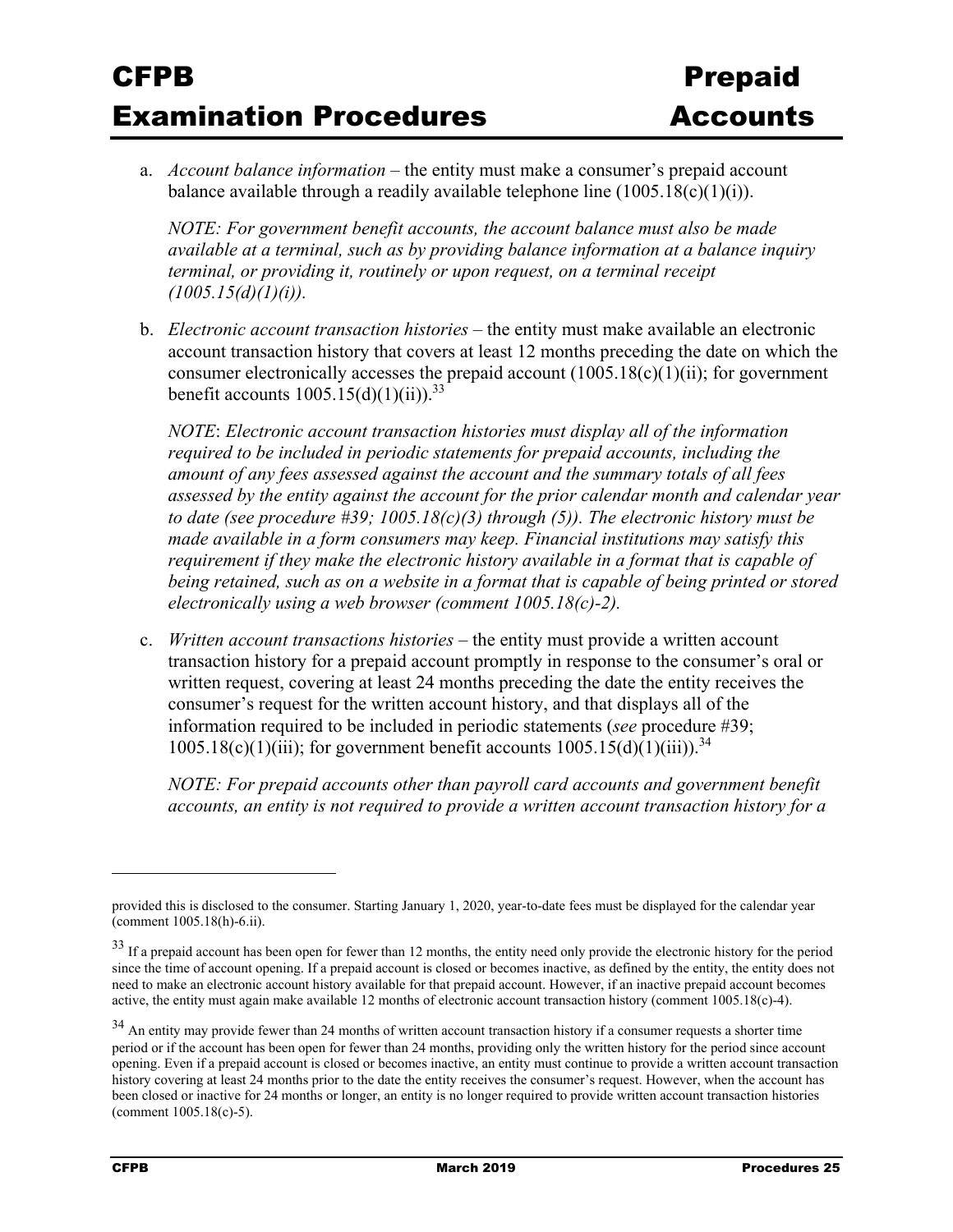*prepaid account if the entity has not completed its consumer identification and verification process for that prepaid account (1005.18(c)(2)).* 

*NOTE ALSO: An entity may only charge a fee if the consumer's request exceeds the requirements of the Prepaid Rule (e.g., an account history for longer than 24 months; automatic mailing of written account transaction histories on a periodic basis; multiple requests within a single month (for the subsequent requests) (comment 1005.18(c)-3).* 

[Click&type]

## **Module 4 - Error Resolution and Limitations on Liability**

- 41. Determine if the entity has a consumer identification and verification process for the prepaid account program. If it does not have this process, the program is not a payroll card account or government benefit card account program, and the program:
	- a. Provides the alternative initial disclosure required pursuant to the Prepaid Rule (procedure #32; 1005.18(d)(1)(ii); (e)(ii)(C)) and,
	- b. Complies with the error resolution process and limitations on liability (if any) it has disclosed (procedure  $\#32$ ; 1005.18(e)(3)(ii)(C)).

The entity is not required to comply with the error resolution and limitations on liability provisions of Regulation E with respect to that program. Document this fact and skip the rest of this Module for that program.

#### [Click&type]

**If the entity is required to comply with the error resolution and limitations on liability provisions of Regulation E, complete procedures #42-49.** 

*NOTE: For an individual account, the entity is not required to comply with Regulation E's error resolution and limitation of liability provisions until it has successfully completed its consumer identification and verification process for that account (1005.18(e)(3)). An entity that collects and verifies consumer identifying information, or that obtains such information after it has been collected and verified by a third party, prior to or as part of the account acquisition process, is deemed to have successfully completed its consumer identification process with respect to that account (comment 1005.18(e)-6).* 

42. Verify the entity does not delay completing its consumer identification and verification process or refuse to verify a consumer's identity based on the consumer's assertion of an error (comment 1005.18(e)-5).

[Click&type]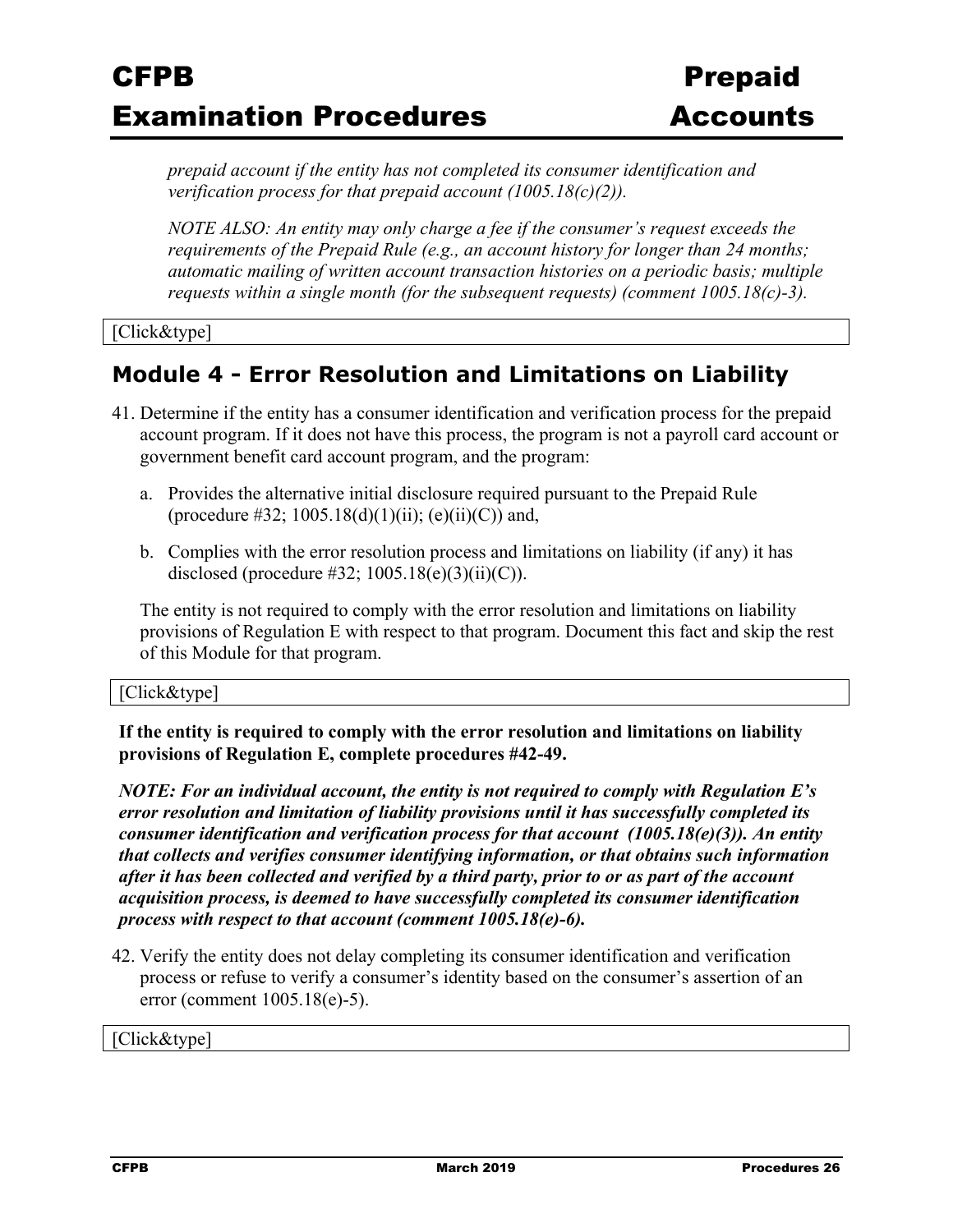### **Limited Liability**

43. Review the entity's policies and procedures on limited liability to ensure compliance either with 1005.6(b) timing requirements<sup>35</sup> and notice to the entity or (if the entity has provided the periodic statement alternative disclosures described in  $1005.18(c)(1)$ ) by limiting the consumer's liability for any unauthorized EFT reported by the consumer within 120 days after the EFT was credited or debited to the consumer's prepaid account (1005.18(e)(1); for government benefit accounts 1005.15(e)(3)). Verify, through transaction testing, that policies and procedures are followed.36

*NOTE: For prepaid accounts that are not payroll card accounts or government benefit accounts, the entity is not required to comply with the liability limits in 1005.6 for any prepaid account for which it has not successfully completed its consumer identification and verification process (1005.18(e)(3)).*

#### [Click&type]

- 44. Verify the entity has provided the following written (or electronic, if the entity complies with the E-Sign Act) disclosures, required as part of the initial disclosures (procedure #5), to the consumer in order to impose any consumer liability for an unauthorized EFT:
	- a. A summary of the consumer's liability for unauthorized EFTs;
	- b. A telephone number and address for reporting that an unauthorized EFT has been or may be made; and
	- c. The entity's business days.
	- 1005.6(a), 1005.7(b)(1)-(3)

If the unauthorized EFT involved an access device, such as a prepaid card, verify two additional conditions are met for those transactions before the entity imposes liability on the consumer:<sup>37</sup>

 $35$  Generally the 60- day period for reporting is the earlier of (a) the date the consumer electronically accesses the consumer's account, provided that the electronic history made available to the consumer reflects the untheorized, or (b) the date the entity sends a written history of the consumer's account transactions requested by the consumer in which the unauthorized transfer is first reflected (1005.18(e)(1)).

<sup>&</sup>lt;sup>36</sup> An entity that follows the periodic statement alternative and chooses to investigate notices of error provided up to 120 days from the date a transaction has posted to a consumer's account may still disclose the error resolution time period otherwise required by the Prepaid Rule (as set forth in paragraph (b) of Model Clauses A-7). Similarly, the summary of the consumer's liability in the initial disclosures may disclose that liability is based on the consumer providing notice of error within 60 days of the consumer electronically accessing an account or receiving a written history reflecting the error, even if, for some or all transactions, the entity allows a consumer to assert a notice of error up to 120 days from the date of posting of the alleged error (comment 1005.18(e)-1).

<sup>37</sup> Also consult procedure #55 as it relates to the issuance of an access device.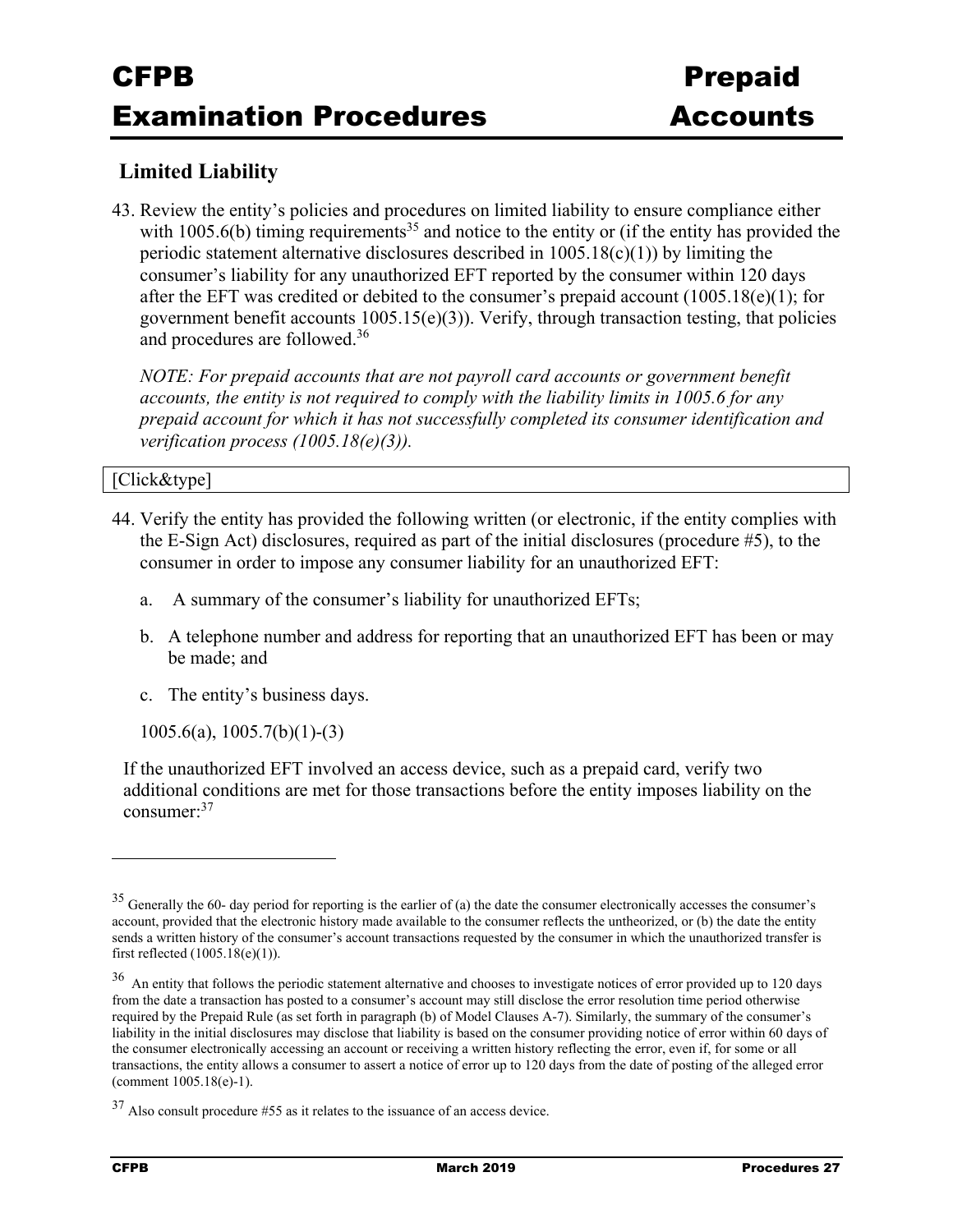- a. *The access device is an accepted access device* an access device becomes an accepted access device when the consumer requests and receives the access device, signs it, or uses (or authorizes someone else to use) it to transfer money or obtain money, property, or services. An access device also becomes an accepted access device when the consumer requests validation of an access device issued on an unsolicited basis or received an access device in renewal of or substitution for an accepted access device from either the entity that initially issued the device or a successor  $(1005.2(a)(2))$ .
- b. *The entity provided a means to identify the consumer to whom the access device was issued –* an entity may use various means for identifying the consumer, such as electronic or mechanical confirmation (*e.g.*, a PIN) or comparison of the consumer's signature, fingerprint or photograph (comment 1005.6(a)-1).

1005.6(a)

#### [Click&type]

#### **Procedures for resolving errors**

45. Review the entity's policies and procedures on error resolution ensuring compliance including investigating and responding to a "notice of error" about a consumer's account within certain timeframes (1005.11). Verify, through transaction testing, that policies and procedures are followed.

#### [Click&type]

- 46. Verify that an entity initiates an investigation of "errors." An error includes any of the following:
	- a. An unauthorized EFT.38
	- b. An incorrect EFT to or from a consumer's account (*e.g.*, transfer for an incorrect amount).
	- c. Omission of an EFT from a periodic statement.
	- d. An entity's computational or bookkeeping error relating to an EFT.
	- e. A consumer's receipt of an incorrect amount of money from an electronic terminal (*e.g.*, an ATM).
	- f. An EFT not identified in accordance with Regulation E.

<sup>&</sup>lt;sup>38</sup> An entity is required to comply with the error resolution procedures when a consumer reports a lost or stolen access device if the consumer also alleges possible unauthorized use as a consequence of the loss or theft (comment 1005.11(a)-3).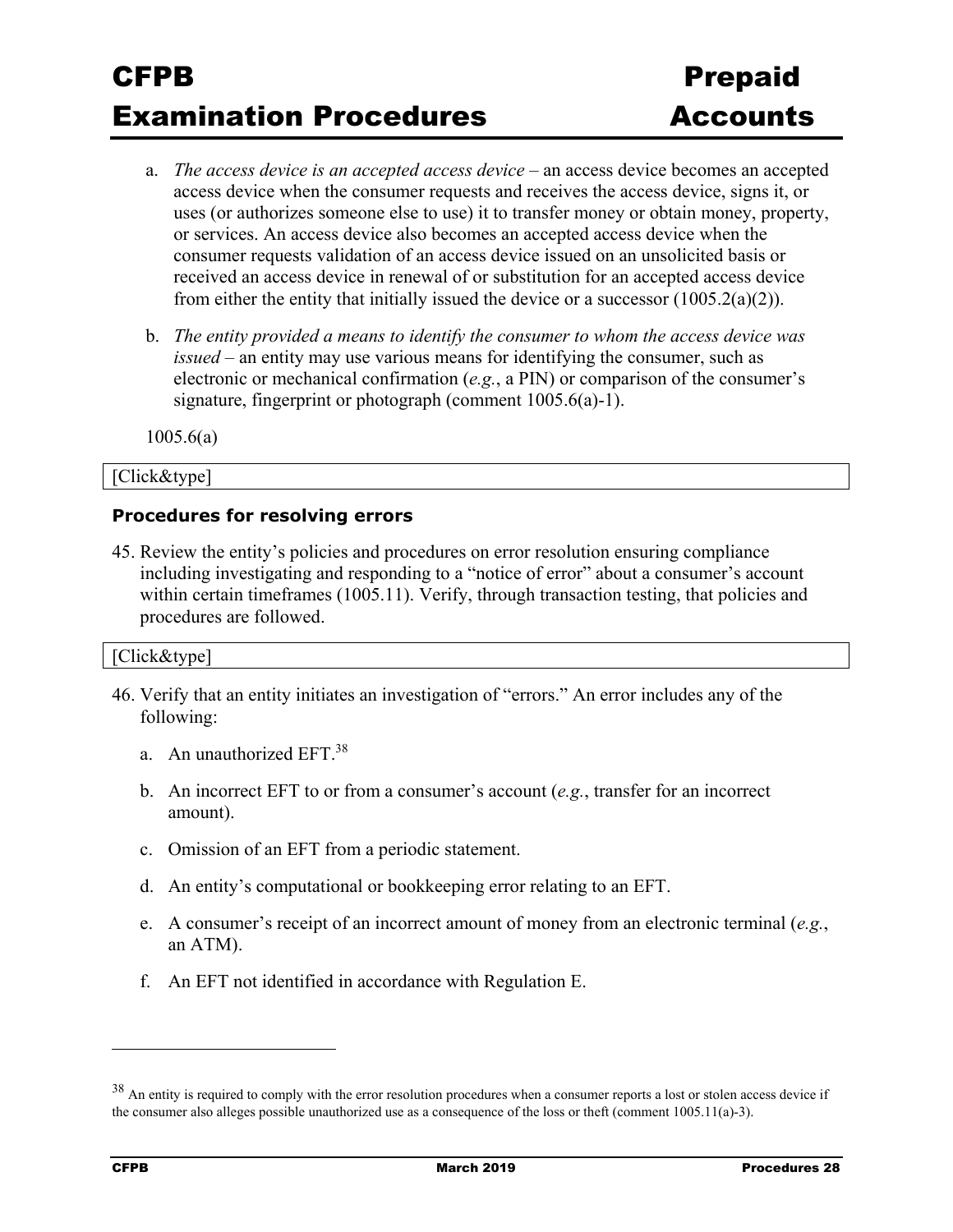g. A consumer's request for certain documentation required under Regulation E (*e.g.*, a periodic statement, receipt, written account transaction history), or for additional information or clarification concerning an EFT.

 $1005.11(a)(1)^{39}$ 

#### [Click&type]

- 47. Verify that the entity initiates an investigation once it has received a notice that satisfies all of the following:
	- a. Enables the entity to identify the consumer's name and account number;
	- b. Indicates why the consumer believes an error exists and includes, to the extent possible, the type, date, and amount of the error; and
	- c. Is received within the time period specified in Regulation E.
		- i. If an entity provides periodic statements for a prepaid account, it must comply with Regulation E's error resolution procedures if it receives notice not later than 60 days after sending the periodic statement first reflecting the alleged error  $(1005.11(b)(1)(i)).$
		- ii. If the entity relies on the periodic statement alternative for a prepaid account, it must comply with Regulation E's error resolution procedures if it receives notice by the earlier of:
			- i. 60 days after the date a consumer electronically accesses the consumer's account, provided that the electronic account transaction history made available to the consumer reflects the alleged error.<sup>40</sup>
			- ii. 60 days after the date the entity sends, in response to a consumer's request, the first written account transaction history reflecting the alleged error.

1005.18(e)(2)(i)

iii. Alternatively, an entity that relies on the periodic statement alternative may choose to comply with amended Regulation E by investigating notices of error received within 120 days after the EFT allegedly in error was credited or debited

<sup>39</sup> *See* 1005.11(a)(2) for examples of what the term "error" does not include.

<sup>40</sup> *See* comment 1005.18(e)-2 for specifics on what does and does not constitute "electronically accessing" the consumer's prepaid account.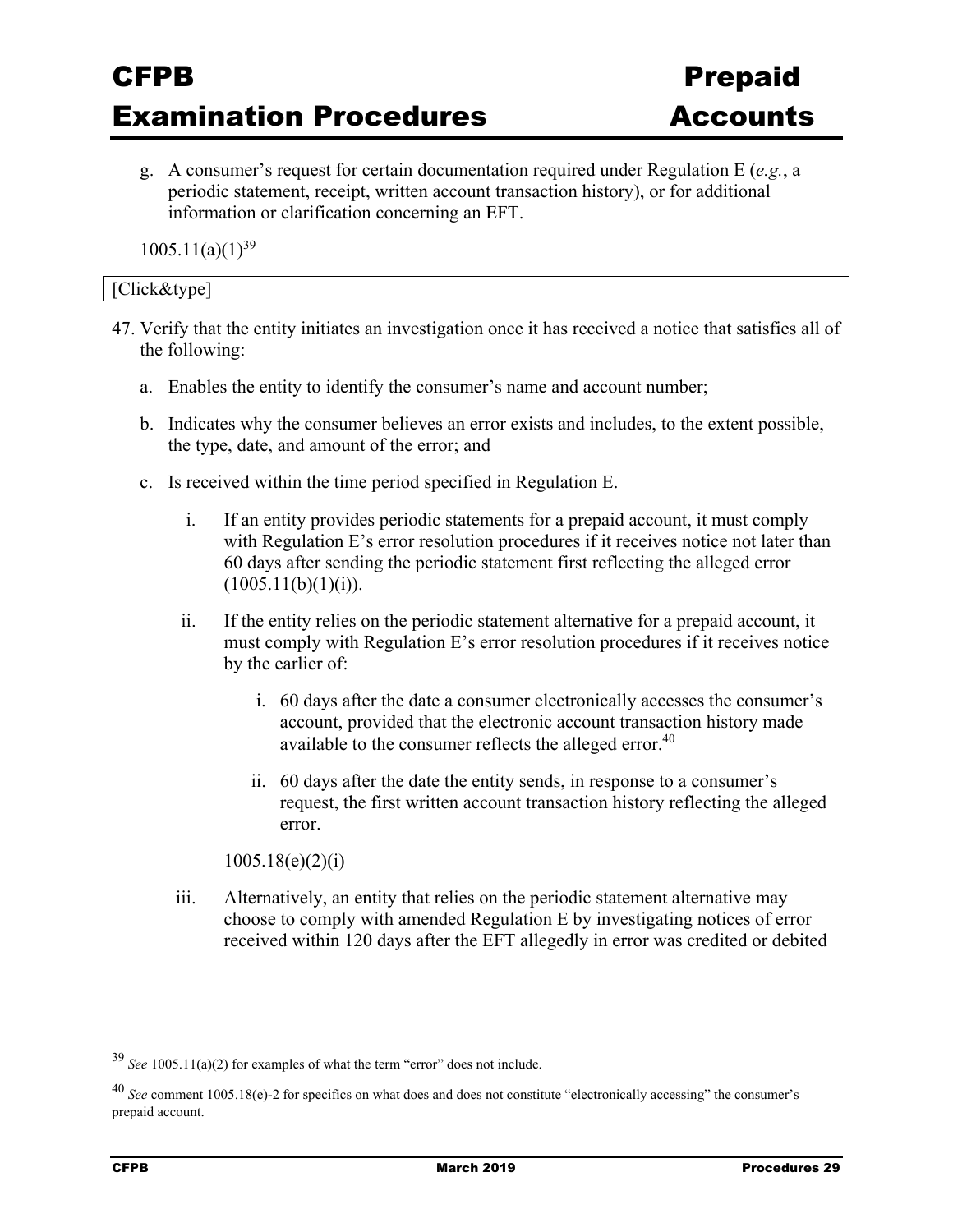to the consumer's prepaid account  $(1005.18(e)(2)(ii)$ ; for government benefit cards 1005.15(e)(4)).

iv. When a notice of error is based on documentation or clarification that the consumer previously requested under Regulation E's error resolution procedures, the consumer's notice of error is timely if the entity receives it no later than 60 days after the entity sent the documentation or clarification that the consumer requested (1005.11(b)(3)).

*NOTE: The Prepaid Rule modifies Regulation E to specify timeframes that apply if an entity relies on the periodic statement alternative and to provide an alternative "safe harbor" timeframe for an entity that relies on the periodic statement alternative, as described above. An entity may disclose to prepaid account holders the entity will investigate any notice of error provided within 60 days or provide that liability be limited for notices of error received within 60 days, even if for some or all transactions, the entity allows a consumer to assert a notice of error up to 120 days from the date of positing of the alleged error (comment 1005.18(e)-1).* 

#### [Click&type]

48. Verify that after receiving a proper notice of error from a consumer, the entity does all of the following:

*NOTE: For prepaid accounts that are not payroll card accounts or government benefit accounts, the entity is not required to comply with the error resolution requirements in 1005.11 for any prepaid account for which it has not successfully completed its identification and verification process with respect to the prepaid account (1005.18(e)(3)).*

- a. *Promptly investigates the oral or written notice of error* the entity must investigate to determine whether an error occurred and may not delay initiating or completing an investigation pending receipt of written confirmation of an oral notice of error  $(1005.11(c);$  comment  $1005.11(b)(1)-2)$ .
- b. *Within the required timeframe, completes its investigation and determines whether an error occurred* – generally the entity must complete its investigation and determine whether an error occurred within 10 business days  $(1005.11(c)(1))$ . However:
	- i. The entity may take up to 45 days to complete its investigation if it:
		- Provisionally credits the amount of the alleged error to the consumer's account within 10 business days of receiving the notice of error, including interest where applicable;<sup>41</sup>

 $^{41}$  An entity can withhold a maximum of \$50 if it has a reasonable basis for believing an unauthorized EFT has occurred and the entity has provided the required disclosures. If the unauthorized EFT involved an access device, the access devices must be an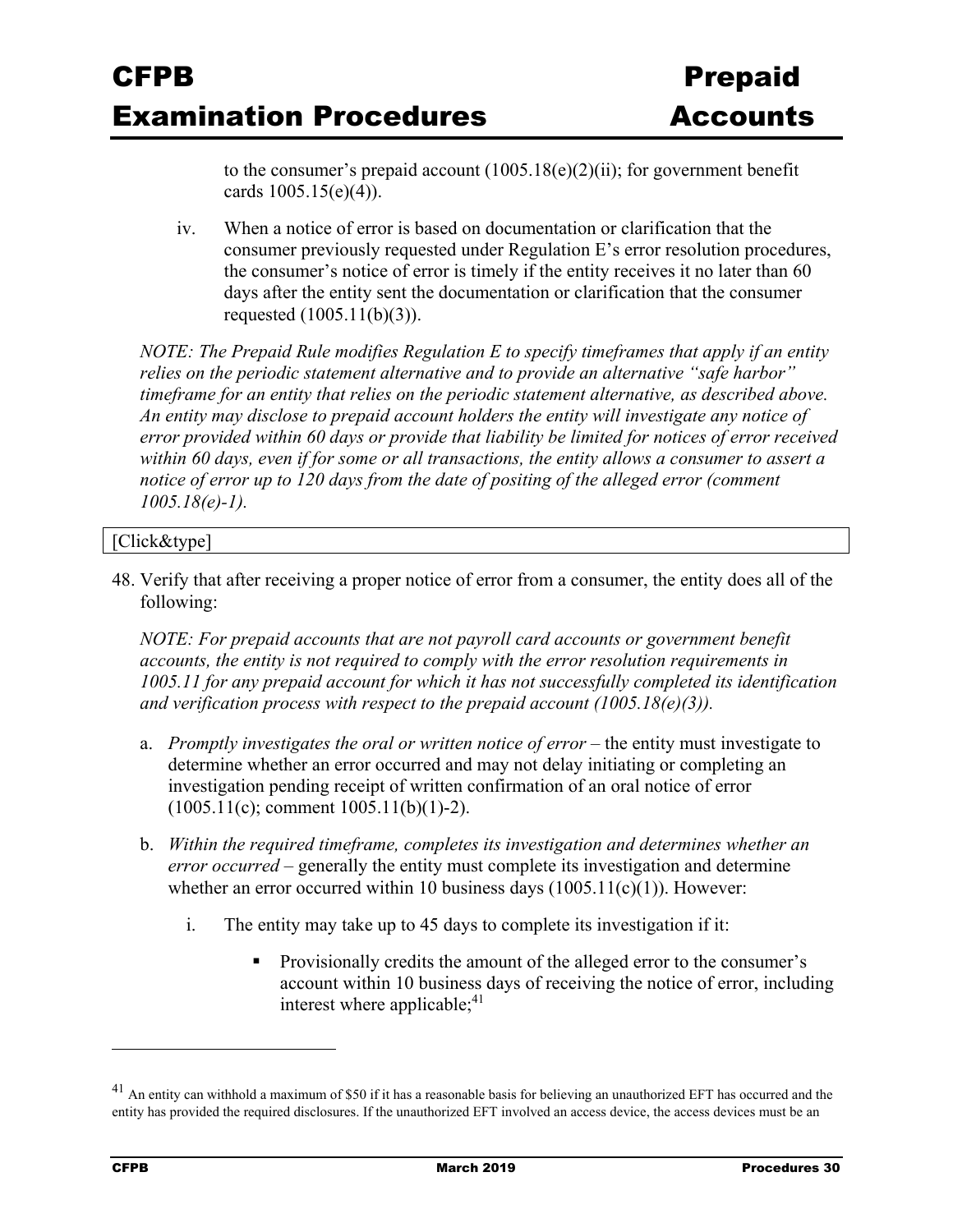- Informs the consumer, within two business days after the provisional crediting, of the amount and date of the credit; and
- Gives the consumer full use of the funds during the investigation.<sup>42</sup>

### 1005.11(c)(2)

- c. *Correct the error, if any, within one business day after determining that an error has occurred* – including crediting of interest and refunding of fees, if applicable  $(1005.11(c)(1))$ ; comment 1005.11(c)-6).
- d. *Report the results of its investigation to the consumer within three business days after completing its investigation* – including if the provisional credit has been made final, should the entity determine the alleged error occurred, as applicable  $(1005.11(c)(2)(iii))$ and (iv)). If the entity determines no error occurred or the error occurred in a different manner or amount, the entity must also include a written explanation of its findings and a notice of the consumer's right to request the documents upon which the entity relied in making its determination. Upon request, the entity must promptly provide those documents to the consumer  $(1005.11(d))$ .<sup>43</sup> Additionally, if the entity debits a provisionally credited amount, it must notify the consumer of the date and amount of the debit and of the fact that the entity will honor checks, drafts, or similar instruments payable to third parties and preauthorized EFTs from the consumer's account for five business days after the notification  $(1005.11(d)(2))$ .<sup>44</sup>

#### [Click&type]

- 49. Verify that the entity mails or delivers to a consumer, at least once each calendar year, an error notice substantially similar to the applicable Model Form (see below for details) for accounts to or from which EFTs can be made (1005.8(b)).
	- a. If the entity provides periodic statements, the notice must be substantially similar to paragraph (a) of Model Form A-3.

accepted device, and the entity must provide a means to identify the consumer in order for the entity to withhold \$50  $(1005.11(c)(2); 1005.6(a)).$ 

 $42$  A entity need not provisionally credit the prepaid account to take up to 45 days to complete its investigation if the entity requires but does not receive written confirmation of an oral notice of error within 10 business days, or if the alleged error involves an account subject to Regulation T, 12 CFR part 220 (credit by brokers and dealers) (1005.11(c)(2)(i)).

<sup>43</sup> *See* 1005.11(e) for additional information on reinvestigation requirements.

<sup>&</sup>lt;sup>44</sup> Alternatively, an entity may notify the consumer that the consumer's account will be debited five business days from the transmittal of the notice, provided that the notice tells the consumer the calendar date that the entity will debit the amount (comment 1005.11(d)(2)-1).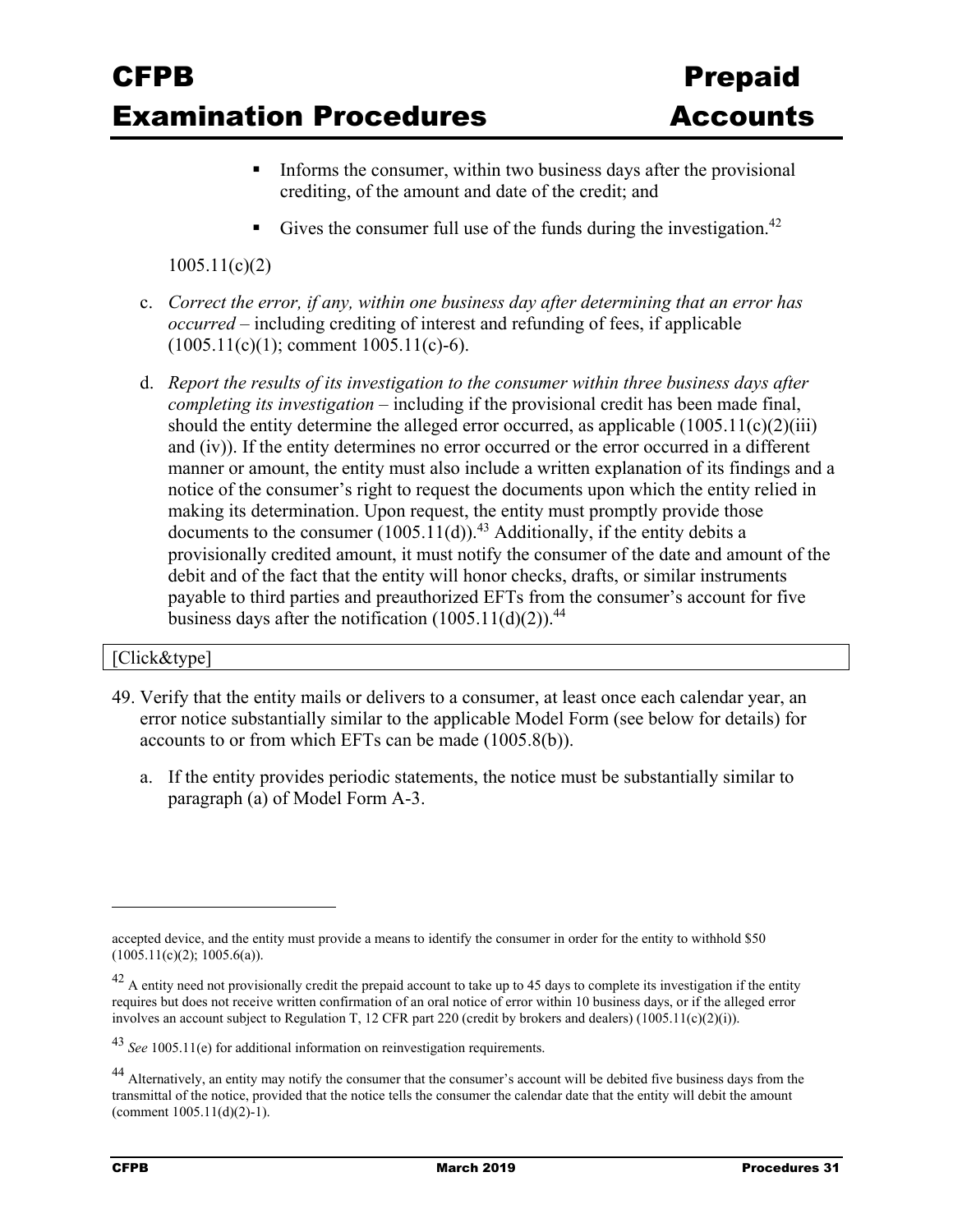- b. If the entity relies on the periodic statement alternative (see procedure #40) and the account is a government benefit account, the notice must be substantially similar to paragraph (b) of Model Clauses A-5  $(1005.15(e)(2))$ .
- c. If the entity relies on the periodic statement alternative (see procedure #40) and the account is any other type of prepaid account (*i.e.*, not a government benefit account), the notice must be substantially similar to paragraph (b) of Model Clauses A-7  $(1005.18(d)(2)).$
- d. An entity may, alternatively, provide an abbreviated notice on each periodic statement or on each electronic account transaction history and written account transaction history provided it is substantially similar to the abbreviated notice in paragraph (b) of Model Form A-3. If the entity relies on the periodic statement alternative, the abbreviated notice must be modified as necessary to reflect the applicable error resolution procedures (1005.15(e)(2); 1005.18(d)(2)).

[Click&type]

### **Module 5 - Receipts at Electronic Terminals, Preauthorized EFTs, and Access Devices**

#### **Receipts at electronic terminals**

- 50. Verify that the entity makes a receipt available to a consumer who initiates an EFT to or from a prepaid account at an electronic terminal in an amount of more than \$15 (1005.9(a) and (e)).<sup>45</sup> The receipt must be made available at the time the consumer initiates the EFT and must include the following, as applicable:
	- a. The amount of the EFT.
	- b. The date the consumer initiates the EFT.
	- c. The type of EFT and the type of account to or from which the funds are transferred.<sup>46</sup>
	- d. A number or code that identifies the consumer's account(s), or the access device used to initiate the EFT (the number or code need not exceed four digits or letters).
	- e. The terminal's location, or an identification such as a code or terminal number.
	- f. The name of any third party to or from who funds are transferred.

<u>.</u>

<sup>&</sup>lt;sup>45</sup> An account-holding institution may make receipts available through third parties such as merchants or other entities (comment 1005.9(a)-2).

<sup>&</sup>lt;sup>46</sup> The type of account may be omitted if the access device used is able to access only one account at that terminal.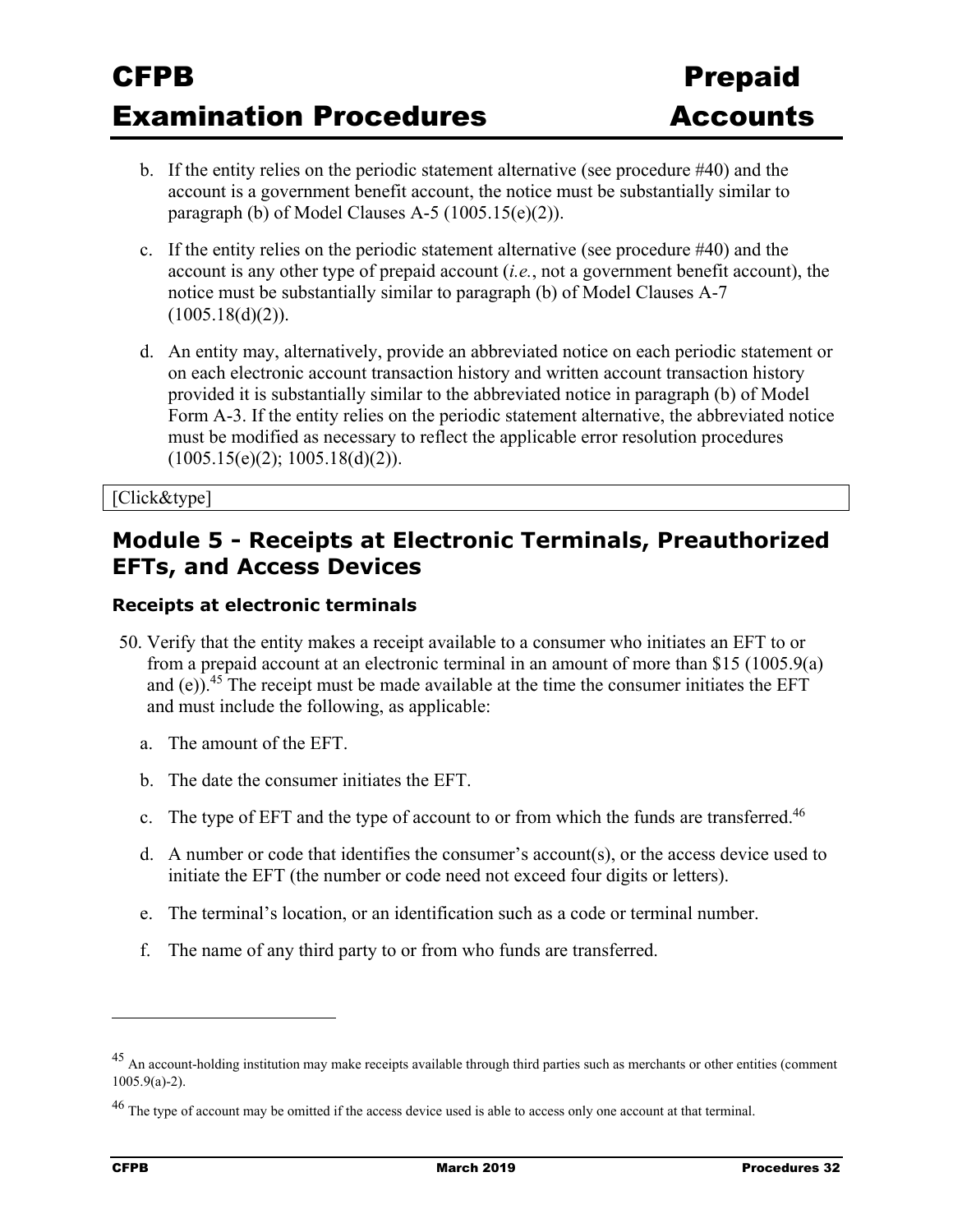1005.9(a)

[Click&type]

### **Preauthorized EFTs**

- 51. Verify that for any prepaid account that receives a preauthorized EFT at least once every 60 days, the entity that holds the prepaid account:
	- a. Provides notice to the consumer, unless the payor initiating the EFT notifies the consumer, that the EFT has been initiated  $(1005.10(a)(1)$  and  $(2))$  through either:
		- i. Oral or written notice within two business days after the EFT occurs or the date on which the EFT was scheduled to occur if it does not occur  $(1005.10(a)(1)(i)$  and  $(ii))$ , or
		- ii. Providing a readily available telephone line that the consumer can call to determine if the EFT occurred, provided the telephone number is disclosed in the initial disclosures and on each periodic statement, or, if the entity relies on the periodic statement alternative, in each account transaction history  $(1005.9(a)(1)(iii))$ .

#### [Click&type]

52. Verify that the entity that receives a preauthorized EFT credits the amount of the EFT to the consumer's prepaid account as of the date the funds are received (1005.10(a)(3)).

#### [Click&type]

- 53. Verify that for any preauthorized EFT from a consumer's account:
	- a. The consumer signed or similarly authenticated an authorization, in writing, for the preauthorized EFT  $(1005.10(b))$ ;<sup>47</sup>
	- b. The person that obtained the authorization from a consumer provided the consumer with a copy of the authorization (1005.10(b)); and
	- c. The payee or the entity provided additional notice to the consumer when a preauthorized EFT under the same authorization varies in amount by either:
		- i. Sending the consumer a written notice of the amount and date of an EFT that varies in amount from the preauthorized amount of the previous EFT at least 10 days before the scheduled date of the EFT  $(1005.10(d)(1))$ , or

<sup>&</sup>lt;sup>47</sup> The authorization may be obtained electronically if the E-Sign Act's consumer consent and other applicable requirements are met (comment 1005.10(b)-5).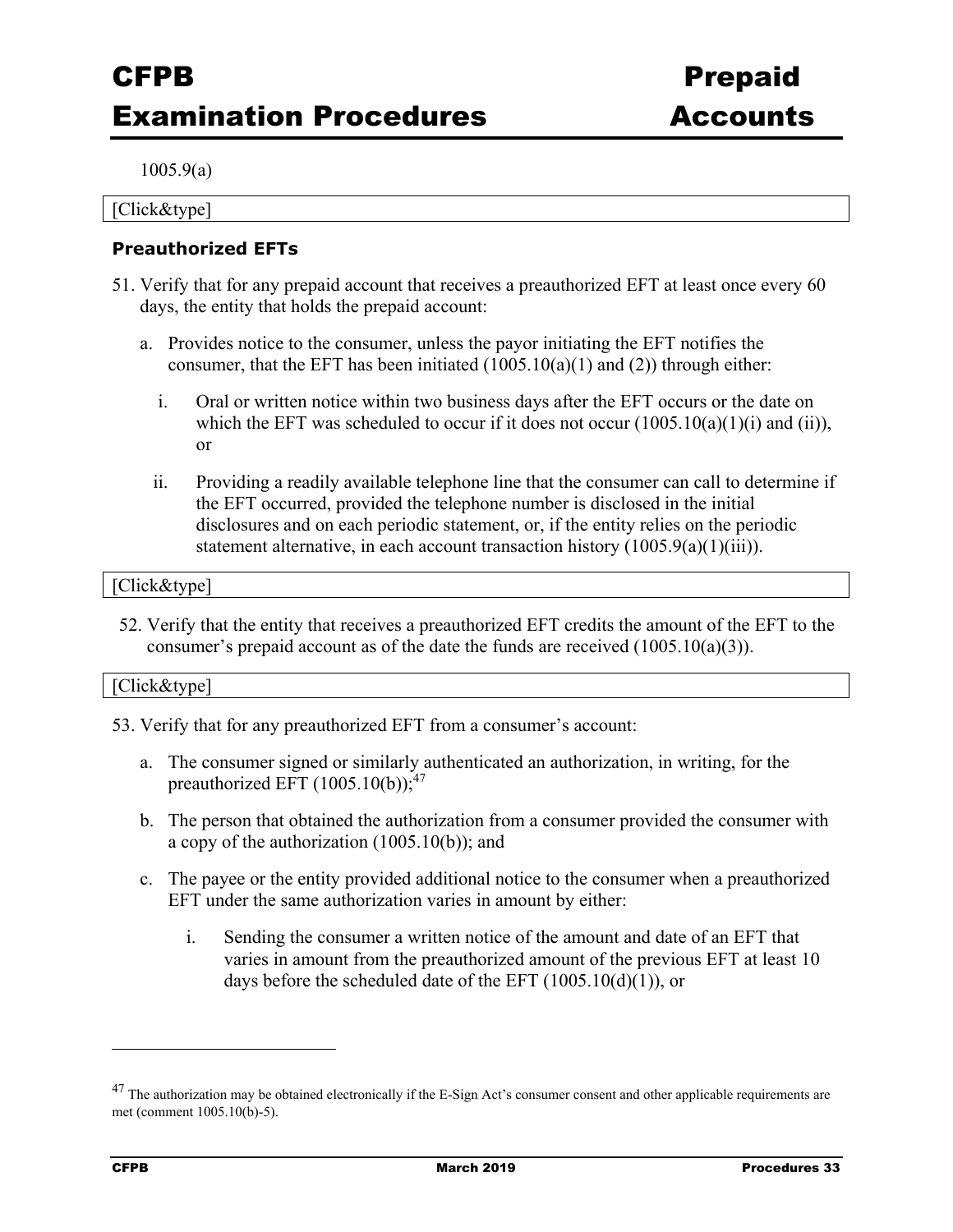ii. Providing the consumer with the option of receiving notice only when an EFT is outside of a specified range or varies from the most recent EFT by more than an agreed-upon amount, provided the payee or entity also informed the consumer that it has the right to receive a notice for all varying EFTs  $(1005.10(d); (d)(2))$ .

#### [Click&type]

54. Verify that the entity stops any preauthorized EFT from a prepaid account when it is notified orally or in writing at least three business days before the scheduled EFT and is consistent with the entity's policy and procedures  $(1005.10(c)(1))$ <sup>48</sup>

#### [Click&type]

#### **Issuance of an Access Device**

- 55. Verify that the entity only issues an access device, defined as a card (such as prepaid card), code, or other means of access to a consumer's account that may be used to initiate EFTs when one or both of the following apply, unless it complies, alternatively, with the requirements for an unsolicited access device (procedure #56)  $(1005.2(a)(1))$ :
	- a. *The entity is issuing the access device in response to an oral or written request for the device* – a consumer is deemed to request an access device for a prepaid account when, for example, the consumer acquires a prepaid account in a retail location or applies for a prepaid account by telephone or online (comment 1005.18(a)-1).

*NOTE*: *For government benefit accounts, a consumer is deemed to request an access device when the consumer applies for government benefits that the government agency disburses or will disburse by means of an EFT (1005.15(b)). For payroll card accounts, a consumer is deemed to request an access device when the consumer chooses to receive salary or other compensation through a payroll card account (comment 1005.18(a)-1).* 

b. *The entity is issuing the access device as a renewal of, or in substitution for, an accepted device issued by the entity or a successor* – an access device becomes an accepted access device when the consumer requests and receives the access device, signs it, or uses (or authorizes someone else to use) it to transfer money between account or obtain money, property, or services. The access device also becomes an accepted access device when the consumer requests validation of an unsolicited access device or receives an access device in renewal or substation for an accepted access device  $(1005.2(a)(2))$ .<sup>49</sup>

<sup>&</sup>lt;sup>48</sup> If the consumer notifies the entity orally, the entity may require the consumer to provide written confirmation within 14 days of the oral notice. The oral notice ceases to be binding after the 14-day period if the consumer fails to provide the written confirmation (1005.10(c)(2)).

<sup>&</sup>lt;sup>49</sup> Only one renewal or substitution card or device may replace a previously issued device. An entity may provide additional devices at the time of renewal or substation, provided the institution complies with the requirements for issuing an unsolicited access device for the additional devices (comments  $1005.5(a)(2)$ -1 and  $1005.5(b)$ -5).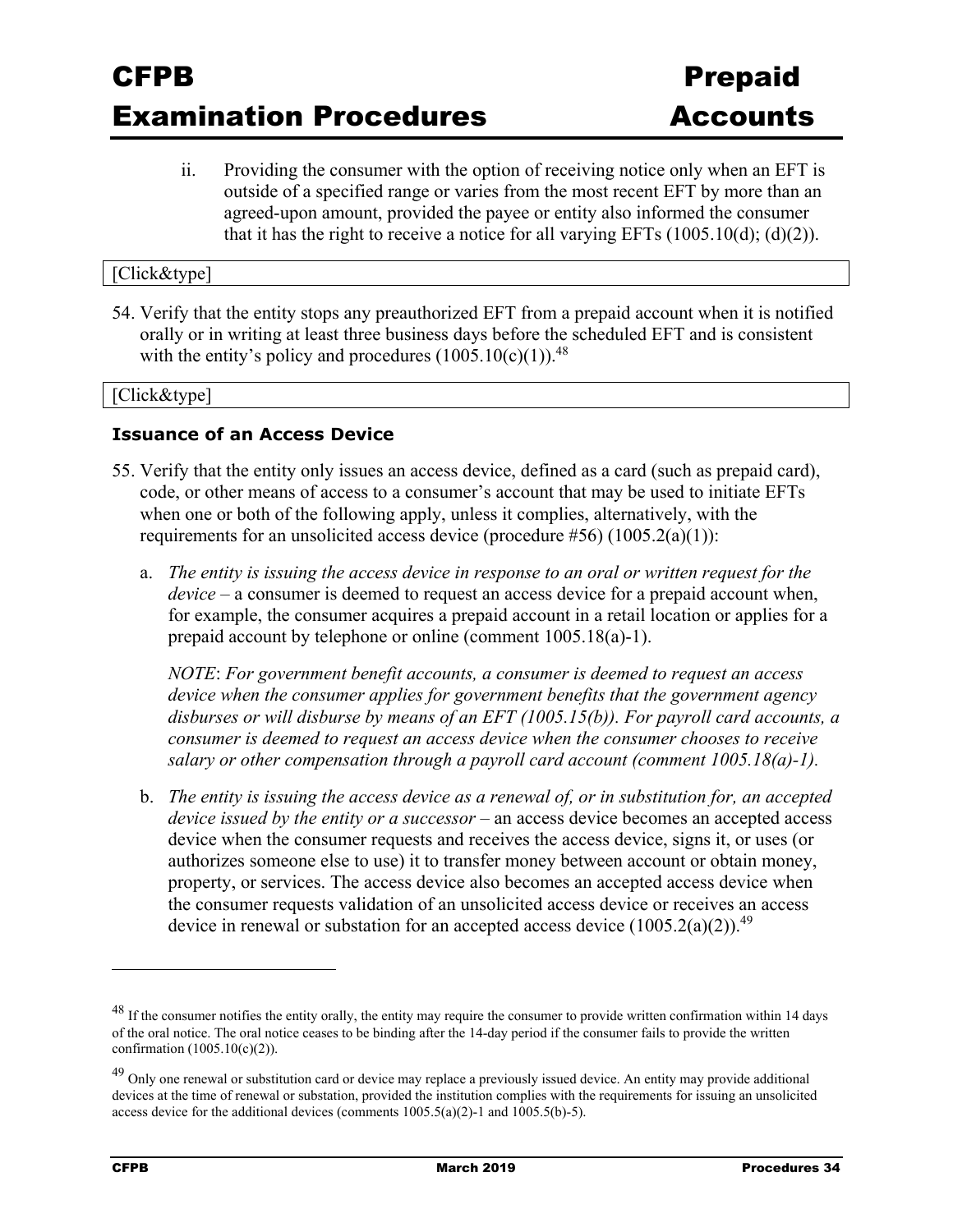1005.5(a)

[Click&type]

56. If the entity issues an unsolicited access device, verify that the access device is:

- a. Not validated, meaning that the entity has not performed all the procedures that would enable a consumer to initiate an EFT using the access device;
- b. Accompanied by a clear explanation that the access device is not validated and how the consumer may dispose of the device if validation is not desired;
- c. Accompanied by initial disclosure of the consumer's rights and liabilities under Regulation E that will apply if the device is validated; and
- d. Validated only in response to the consumer's oral or written request for validation, after the entity as verified the consumer's identity by a reasonable means.<sup>50</sup>

#### 1005.5(b)

*NOTE: If credit is offered in connection with a prepaid account, an access device for the prepaid account may also be subject to Regulation Z. For issuance rules that apply under Regulation Z if an access device is a hybrid prepaid-credit card, see 1026.12(a) and the related commentary.* 

*NOTE ALSO: If an access device for a prepaid account is issued on an unsolicited basis where the prepaid account is used for disbursing funds to a consumer, and the entity or a third party making the disbursement does not offer any alternative means for the consumer to receive those funds in lieu of accepting the prepaid account, in order to satisfy 1005.5(b)(2) the entity must inform the consumer that the consumer has no other means by which to*  initially receive the funds in the prepaid account other than by accepting the access device, *as well as the consequences of disposing of the access device (comment 1005.18(a)-1).* 

Click&type]

<sup>50</sup> For purposes of this requirement, the entity may use any reasonable means to verify the consumer's liability. However, even if reasonable means were used, if the institution failed to verify correctly the consumer's identity and an imposter succeeds in having the access device validated, the consumer is not liable for any unauthorized transfers from the account (comment 1005.5(b)-4).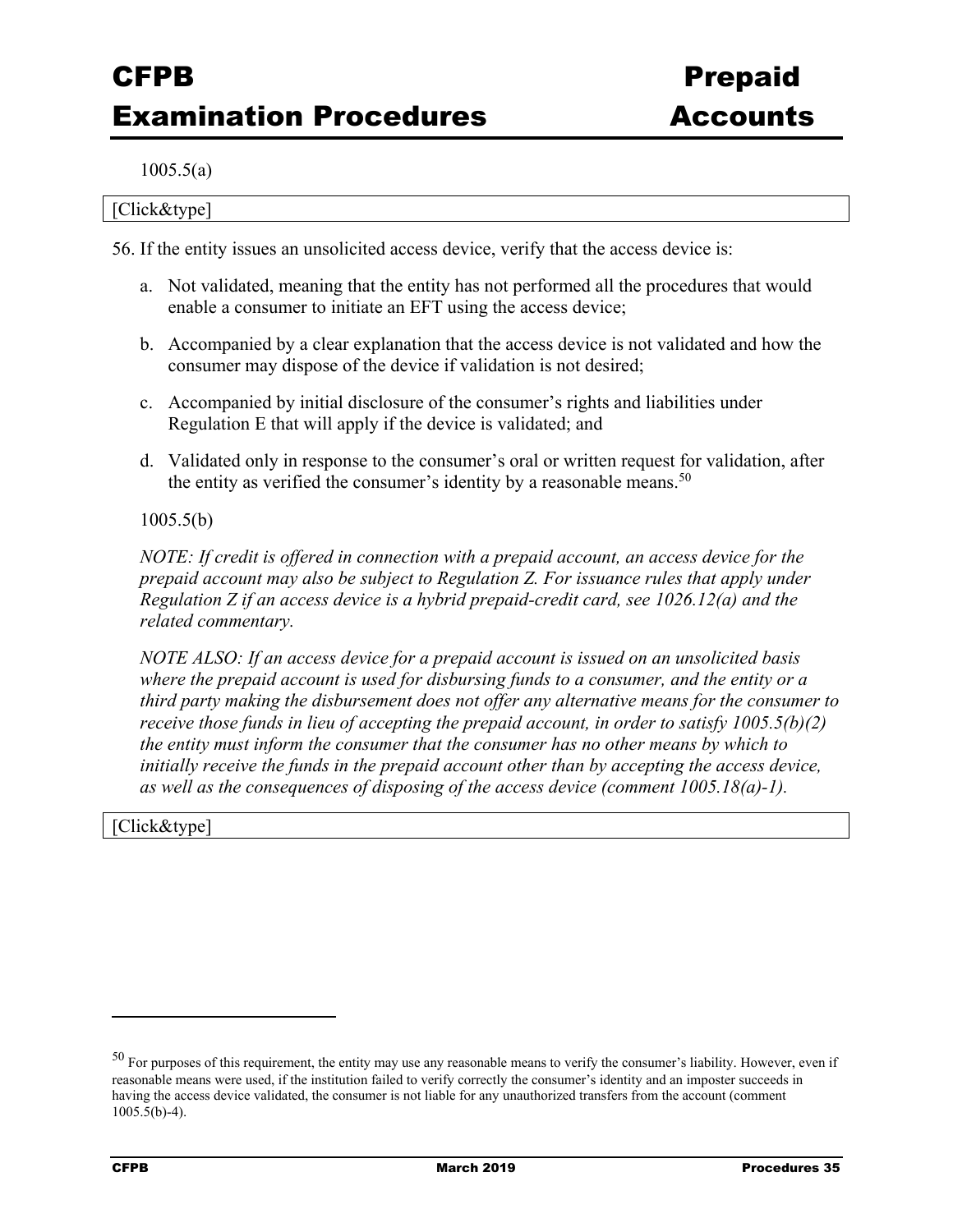### **Module 6 - Compulsory Use, Submission of Agreements, and Record Retention**

#### **Compulsory use prohibition**

57. Verify that the financial institution does not require compulsory use of EFTs, except as authorized  $(12 \text{ CFR } 1005.10(e)).$ <sup>51</sup>

### [Click&type]

#### **Submission and posting of prepaid account agreements**

*The term "issuer," as used here and below, is the entity to which the consumer is legally obligated or would be obligated, under the terms of the prepaid agreement (1005.19(a)(4)).52*

58. Verify that the issuer has made the required (agreement or notice of withdrawal) submission no later than 30 days after a triggering event for any prepaid account it offers, unless it falls under one of the two exceptions described below  $(1005.19(b)(1))$ .<sup>53</sup>

*NOTE: An issuer no longer offers a prepaid account agreement when it no longer allows a consumer to activate or register a new prepaid account in connection with a given prepaid account agreement (comment 1005.19(b)(3)-1).* 

#### [Click&type]

59. A "prepaid account agreement" includes:

- a. The written document or documents evidencing the terms of the legal obligation (or prospective legal obligation) between an issuer and a consumer of a prepaid account;<sup>54</sup>
- b. The short form disclosure for the prepaid account; and

<sup>51</sup> A government agency or employer may require direct deposit by electronic means if the consumer is allowed to choose the institution that will receive the direct deposit. However, state law may affect which alternatives must be offered.

 $52$  The issuer generally may use a third-party service provider to satisfy its obligations under 1005.19, provided that the issuer acts in accordance with regulatory guidance regarding use of third-party service providers and other applicable regulatory guidance (comment 1005.19(a)(4)-2).

 $53$  A triggering event is when an issuer offers a new prepaid account agreement (1005.19(a)(5)), substantively amends a prepaid account agreement  $(1005.19(a)(2)$  and  $1005.19(b)(2)$ ), or ceases to offer or withdraws a prepaid agreement  $(1005.19(b)(3))$ . (See also comment 1005.19(a)(2)-1 for examples of substantive changes and comment 1005.19(a)(2)-2 for examples of nonsubstantive changes). The issuer "offers" a prepaid account agreement if the issuer markets, solicits applications for, or otherwise makes available a prepaid account that would be subject to the agreement. It is not relevant here whether the issuer offers the prepaid account agreement to the general public  $(1005.19(a)(5))$ .

<sup>54</sup> An agreement may consist of several documents that, taken together, define the legal obligations between the parties. Each document is part of the "prepaid account agreement" (comment 1005.19(a)(1)-1).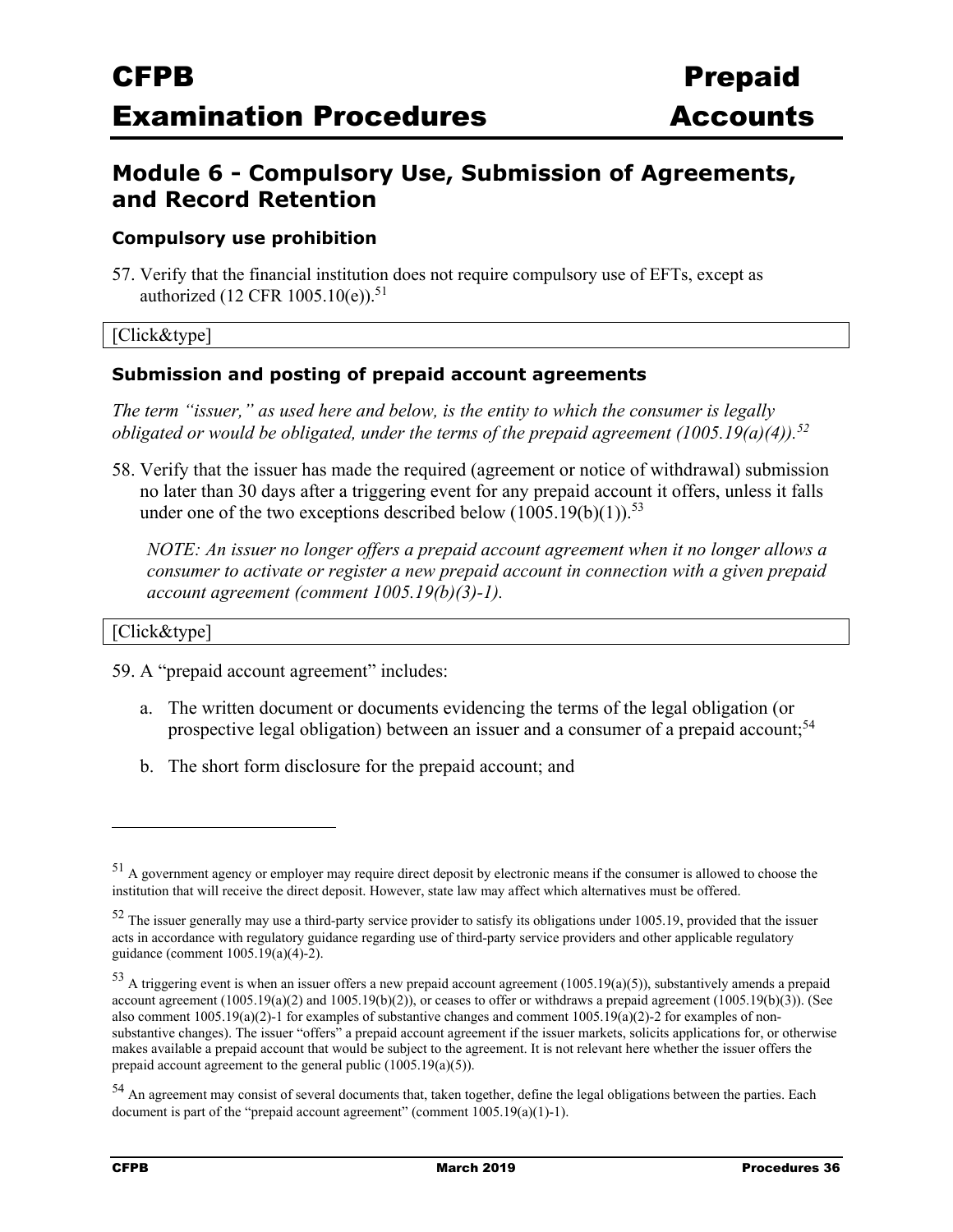c. The fee information and statements required to be disclosed in the long form disclosure for the prepaid account.

 $1005.19(a)(1)$  and  $(a)(3)^{55}$ 

An issuer is not required to make submissions to the Bureau if qualifies for either of these two exceptions:

- f. *De minimis exception* The issuer has fewer than 3,000 open prepaid accounts on the last day of each calendar quarter  $(1005.19(b)(4)(i))^{56}$ , or
- g. *Product testing exception* –The agreement:
	- a. Is offered as part of a product test offered only to a limited group of consumers for a limited period of time;
	- b. Is used for fewer than 3,000 open prepaid accounts; and
	- c. Is not offered other than in connection with such product test.

 $1005.19(b)(5)^{57}$ 

### **If the entity is required to make prepaid account agreement submissions to the CFPB, or has previously submitted prepaid account agreements, complete procedures #60-66, if not document that fact and move on.**

#### [Click&type]

- 60. Verify that the issuer has submitted agreements to the CFPB for all the prepaid account programs that it offers. This includes the applicable agreements:
	- a. As of May 1, 2019,
	- b. New agreements after May 1, 2019,
	- c. Amended existing agreements, and

<sup>55</sup> See 1005.19(b)(6)(i)(C) for items deemed not to part of the prepaid agreement.

<sup>56</sup> If an issuer previously qualified for the *de minimis* exception but later ceases to qualify, it must begin making submissions to the Bureau no later than 30 days after the last day of the calendar quarter in which it ceases to qualify. It does not matter if the issuer had fewer than 3,000 open prepaid accounts during the calendar quarter. If the issuer previously made submissions to the Bureau but now qualifies for this exception, it can either notify the Bureau that it is withdrawing the prepaid account agreements it previously submitted and stop making submissions, or it can continue to make rolling submissions as otherwise required under the Prepaid Rule (1005.19(b)(4); comment 1005.19(b)(4)-5).

 $57$  If the agreement fails to meet any of these criteria as of the last day of a calendar quarter, the issuer must submit the prepaid card agreement no later than 30 days after the last day of the calendar quarter  $(1005.19(b)(5)(i))$ .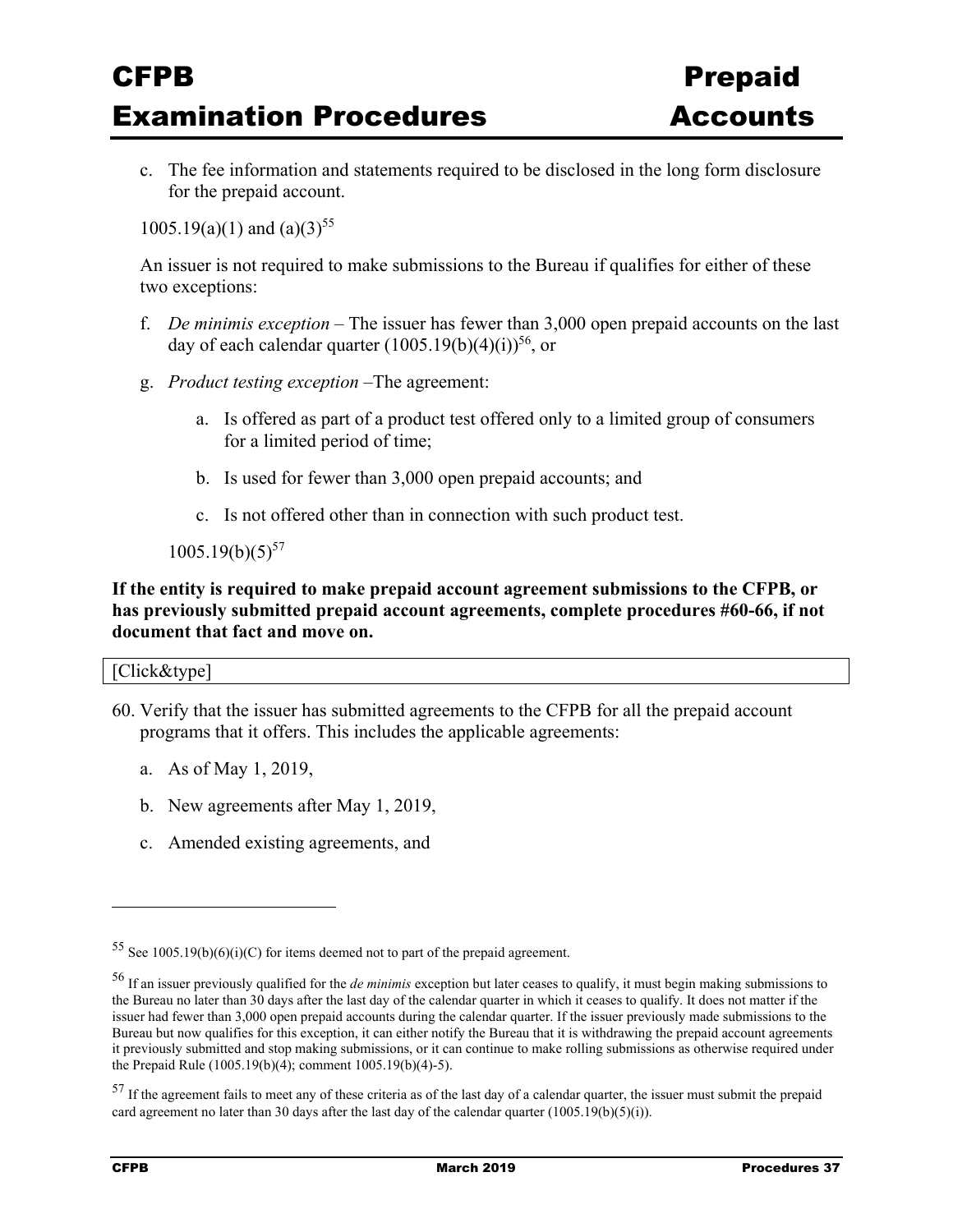d. Withdrawn agreements.

1005.19(b)

#### [Click&type]

- 61. Verify that the total agreement submitted to the CFPB, as described below, each contain the provisions of the agreement (procedure #59) and the fee Information in effect at the time of submission, in the form and manner specific by the CFPB, to the Bureau<sup>58</sup> and contains, as applicable:
	- a. Identifying information about the issuer that must include the issuer's name, address, and identifying number (such as an RSSD ID number or tax identification number);
	- b. Any prepaid account agreement offered by the issuer that has not been previously submitted to the Bureau;
	- c. Any prepaid account agreement previously submitted to the Bureau that has been amended;
	- d. Identifying information about the prepaid account agreement(s) that the issuer is submitting including:
		- i. The effective date of each prepaid account agreement;
		- ii. The name of the program manager, if any, for each agreement; and
	- iii. The names of other relevant parties, if applicable, for each agreement (*e.g.*, an employer for a payroll card program or the agency for a government benefit program); $59$  and
	- e. Notification regarding any prepaid account agreement previously submitted to the Bureau that the issuer is withdrawing.

1005.19(b)(1)

f. And does not include any personal identifiable information relating to any consumer, such as name, address, telephone number, or account number  $(1005.19(b)(6)(i)(B))$ .

 $58$  1005.19(b)(6)(i)(A).

<sup>59</sup> Section 1005.19(b)(2)(ii) permits an issuer to delay making a submission to the CFPB regarding a change in the list of other relevant parties to a particular agreement until the earlier of when the issuer is otherwise submitting an amended agreement *or* changes to other identifying information about the issuer and its submitted agreements pursuant to 1005.19(b)(1)(i); *or* May 1 of each year, for any updates to the list of names of other relevant parties that occurred between the issuer's last submission of relevant party information for that agreement and April 1 of that year. This ensures the CFPB has a list of names of other relevant parties for all submitted agreements that is up-to-date as of April 1 of each year. *See* 1005.19(b)(2)(ii) for examples.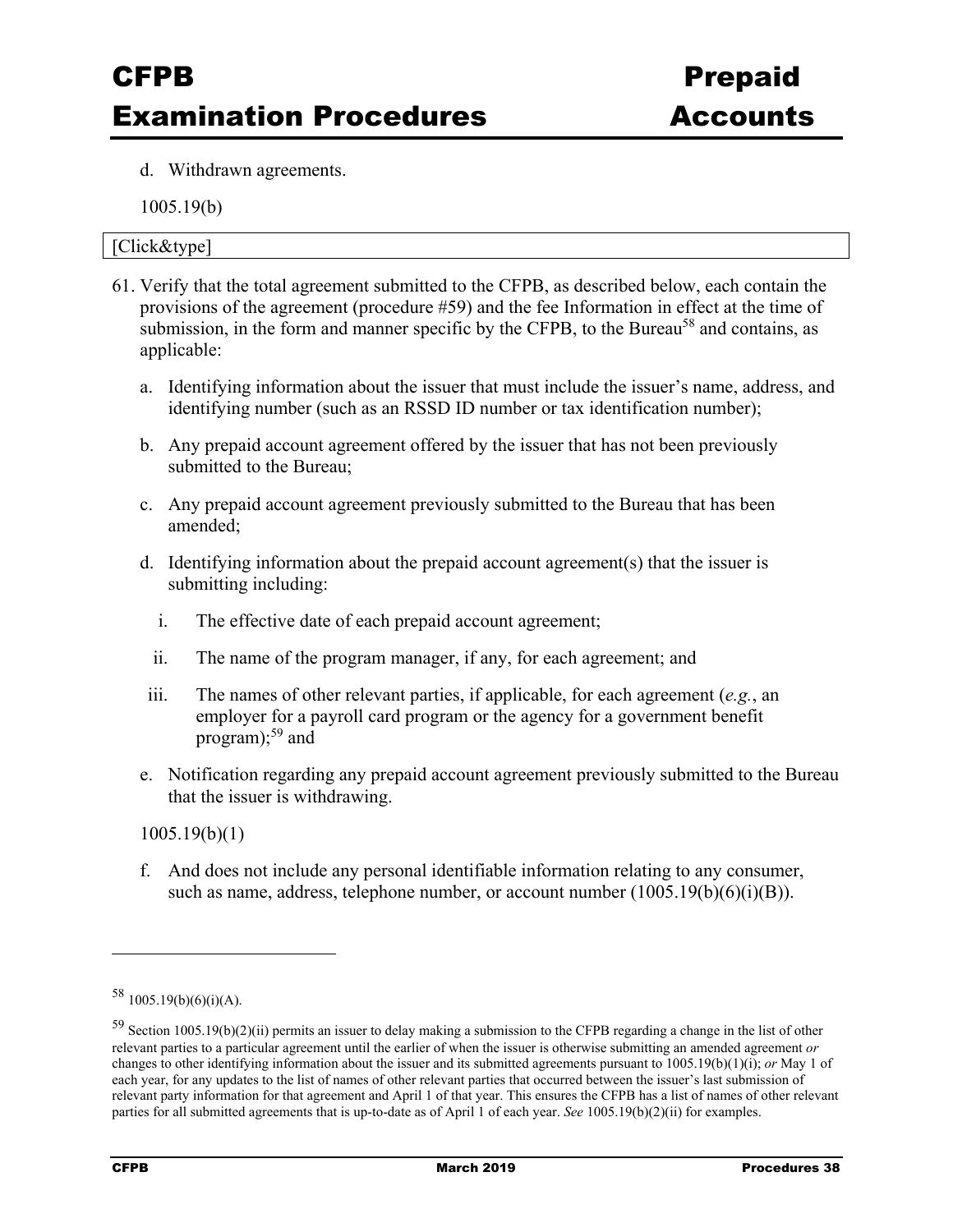*NOTE: The fee information for prepaid accounts under the same program may vary from one consumer to another based on the consumer's state of residency or other factors. In these cases, the variations do not constitute separate prepaid account agreements and the issuer must submit one prepaid account agreement with fee information that lists the possible fee variations and includes relevant information about the variations (comment 1005.19(b)(6)- 2).* 

[Click&type]

- 62. Verify that the issuer posts and maintains all prepaid account agreements on a publically available website in a prominent location that is readily accessible to the public without the submission of personally identifiable information when:<sup>60</sup>
	- a. The issuer is required to submit the agreement to the Bureau, and
	- b. The prepaid account agreement is offered to the general public.  $61$

1005.19(c)(1)

*NOTE: Prepaid account agreements posted on the publicly available portion of the issuer's website cannot contain any personally identifiable information. (1005.19(b)(6)(i)(B)). However, an issuer may include personal identifiable information on other prepaid agreements, such as those provided to individual consumers or posted on a portion of the issuer's website that is not publically available, provided the issuer takes appropriate measures to make that agreement accessible only to the consumer or other authorized persons (1005.19(d)(2)(iii)).* 

#### [Click&type]

63. Verify that the issuer posts and updates prepaid card agreements on its publically available website as frequently as the issuer is required to submit new or amended agreements to the CFPB, generally no later than 30 days after the issuer offers or amends the agreement, as applicable (1005.19(c)(3)).

[Click&type]

 $60$  1005.19(c)(4). See also comment 1005.19(c)-2 and comment 1005.19(a)(4)-3 for additional information on the use of a third party's website to satisfy the posting requirements.

 $61$  A prepaid account agreement is offered to the general public even if the issuer markets, solicits applications for, or otherwise makes the account available to the general public, even if the account is available only to a limited group of people (1005.19(a); comment  $1005.19(a)(6)-1$ ). However, it is not offered to the general public when it is only offered by virtue of a consumer's relationship with a third party, such as agreements for government benefit accounts, payroll accounts, and prepaid accounts used to disburse student financial aid or insurance proceeds (comment 1005.19(a)(6)-2).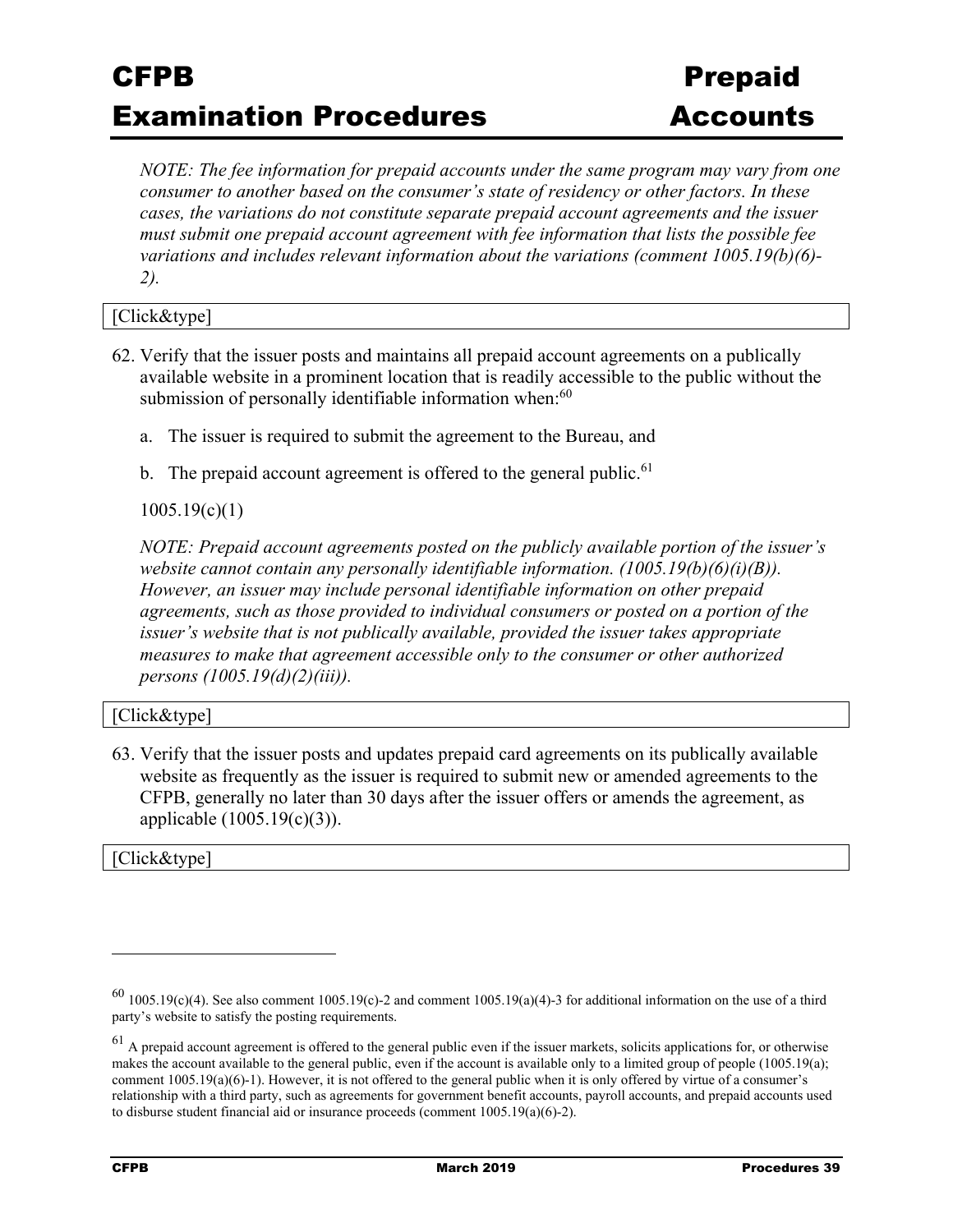64. For all open prepaid accounts, verify that the entity either: $62$ 

- a. *Posts and maintains the consumer's prepaid account agreement on the issuer's website* (procedure  $\# 59$ ; 1005.19(d)(1)(i)) – by posting the agreement on a publically available website or elsewhere on the entity's website after the consumer logs in, including updating it as frequently as the issuer is required to submit amended agreements to the Bureau  $(1005.19(d)(2)(v))$  or, if not posted on a website,
- b. *Promptly provides a copy of the consumer's prepaid account agreement to the consumer upon the consumer's request* – If the issuer elects this options it also must:
	- i. Allow the consumer to request a copy by telephone  $(1005.19(d)(1)(ii))$ ;
	- ii. Send a copy of the agreement no later than five business days after the receiving the request (comment  $1005.19(d)-2$ ); and
- iii. Provide the agreement in paper form, unless the consumer agrees to receive it electronically  $(1005.19(d)(2)(vi))$ .

*NOTE: The prepaid agreements posted or sent to the consumer must set forth the specific provisions and fee information applicable to the particular consumer and must conform to the form and content requirements for agreements submitted to the Bureau (1005.19(d)(2)(i) and (iv)).* 

#### [Click&type]

65. If an entity ceases to offer a prepaid account agreement previously submitted to the Bureau, verify that the entity submitted a notification of withdrawal no later than 30 days after it ceases to offer the agreement (1005.19(b)(3)).

#### [Click&type]

66. Verify for those prepaid account card agreements in which the entity has submitted a notification of withdrawal the accounts are no longer offered to consumers (1005.19(b)(3)).

[Click&type]

 $62$  A prepaid account is an "open prepaid account" if (1) there is an outstanding balance on the account, (2) a consumer can load funds to the account even if the account does not currently have a balance, or (3) a consumer can access credit from a covered separate credit feature in connection with the account, regardless of whether the issuer considers the account inactive or if the prepaid account has been suspended temporarily  $(1005.19(a)(7))$ ; comment  $1005.19(a)(7)$ -1).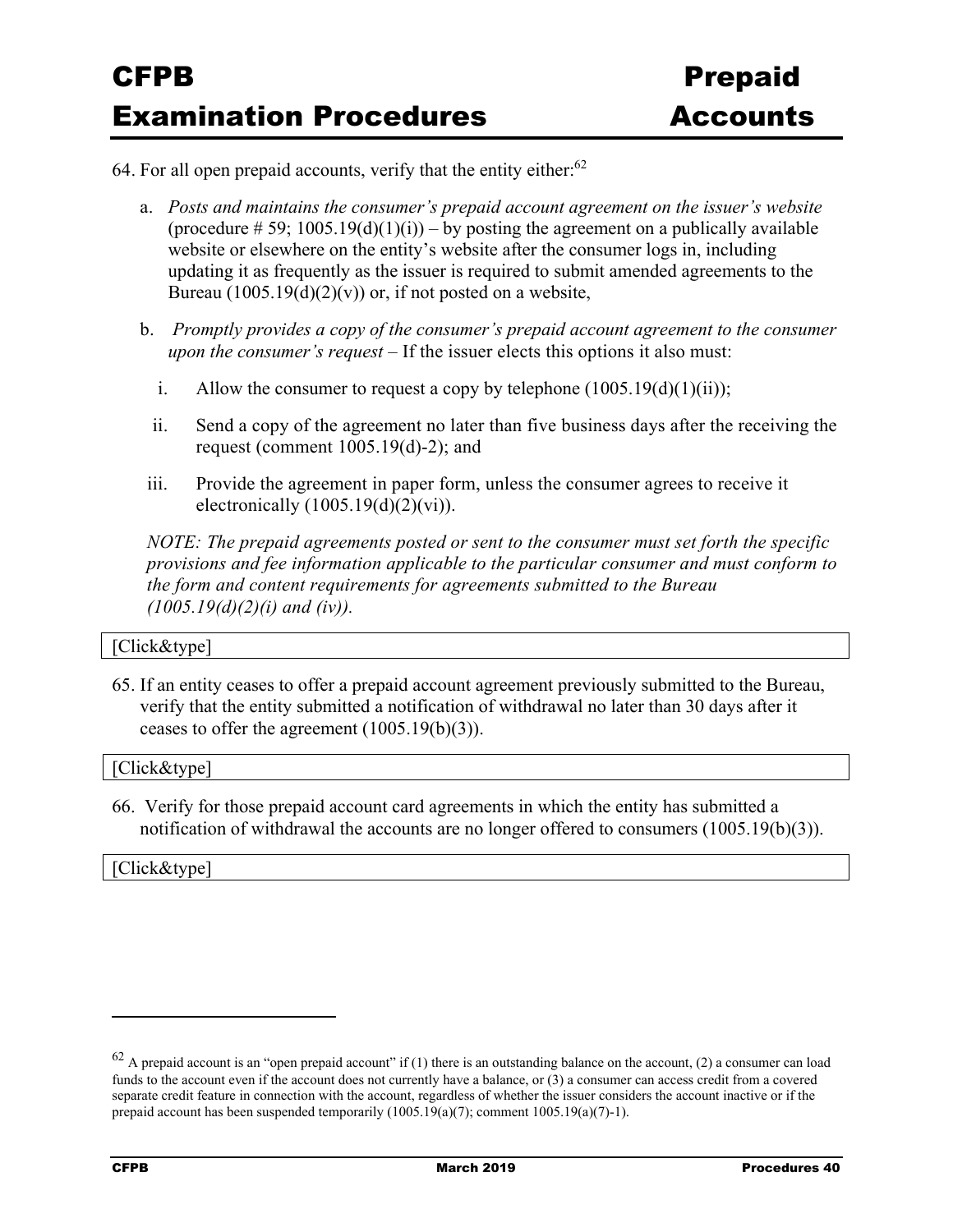#### **Record Retention**

67. Verify the entity has maintained evidence of compliance for at least two years from the date a disclosure is required to be made or action is required to be taken  $(1005.13(b)(1))$ .<sup>63</sup>

#### [Click&type]

68. Verify that to the extent the entity has actual notice that it is the subject of an investigation or enforcement proceeding by its enforcement agency, or has been served with notice of an action filed under sections 910, 916, or 917(a) of EFTA, the entity has retained the records that pertain to the investigation, action, or proceeding until final disposition of the proceeding unless an earlier time is allowed by court or agency order (1005.13(b)(2)).

#### [Click&type]

### **Module 7 - Overdraft Credit Features**

- 69. Determine if the entity offers any overdraft credit on its prepaid cards such that the prepaid card is a hybrid prepaid-credit card. A prepaid card is a hybrid prepaid-credit card with respect to a separate credit feature if all the following criteria are met:
	- a. *The prepaid card is a single device that can be used from time to time to access credit from the separate credit feature*  $(1026.61(a)(2)(i)(A))$  – a prepaid card that can only be used to access credit on a single occasion does not qualify (comment  $1026.61(a)(1)-3$ ). A card that can be used to access credit from time to time qualifies even if the person that can extend credit through that credit feature does not agree in writing to extend the credit, the person retains discretion not to extend credit, or the person does not extend credit once the consumer has exceeded a certain amount of credit (comment 1026.61(a)(1)-1).
	- b. *The prepaid card can be used to draw, transfer, or authorize the draw or transfer of credit from the separate credit feature in the course of authorizing, settling, or otherwise completing transactions conducted with the card to obtain goods or services, to obtain cash, or to conduct P2P transfers*  $(1026.61(a)(2)(A)(I)$  – The "course of authorizing, settling, or otherwise completing" means if it occurs during the authorization phase of the transaction or in later periods up to the settlement of the transaction (comment  $1026.61(a)(2)-2$ ).
	- c. *The separate credit feature that the prepaid card can access is offered by the prepaid account issuer, its affiliate, or its business partner*  $(1026.61(a)(2)(i)(A)(2)$  – The prepaid account issuer is the financial institution (as defined by Regulation E) with respect to the

 $63$  The entity need not retain records that it has given disclosures and documentation to each consumer. It need only retain evidence demonstrating that its procedures reasonably ensure the consumers' receipt of required disclosures and documentation. Evidence of compliance can be retained electronically if the electronic system accurately reproduces the information (comment 1005.13(b)-1).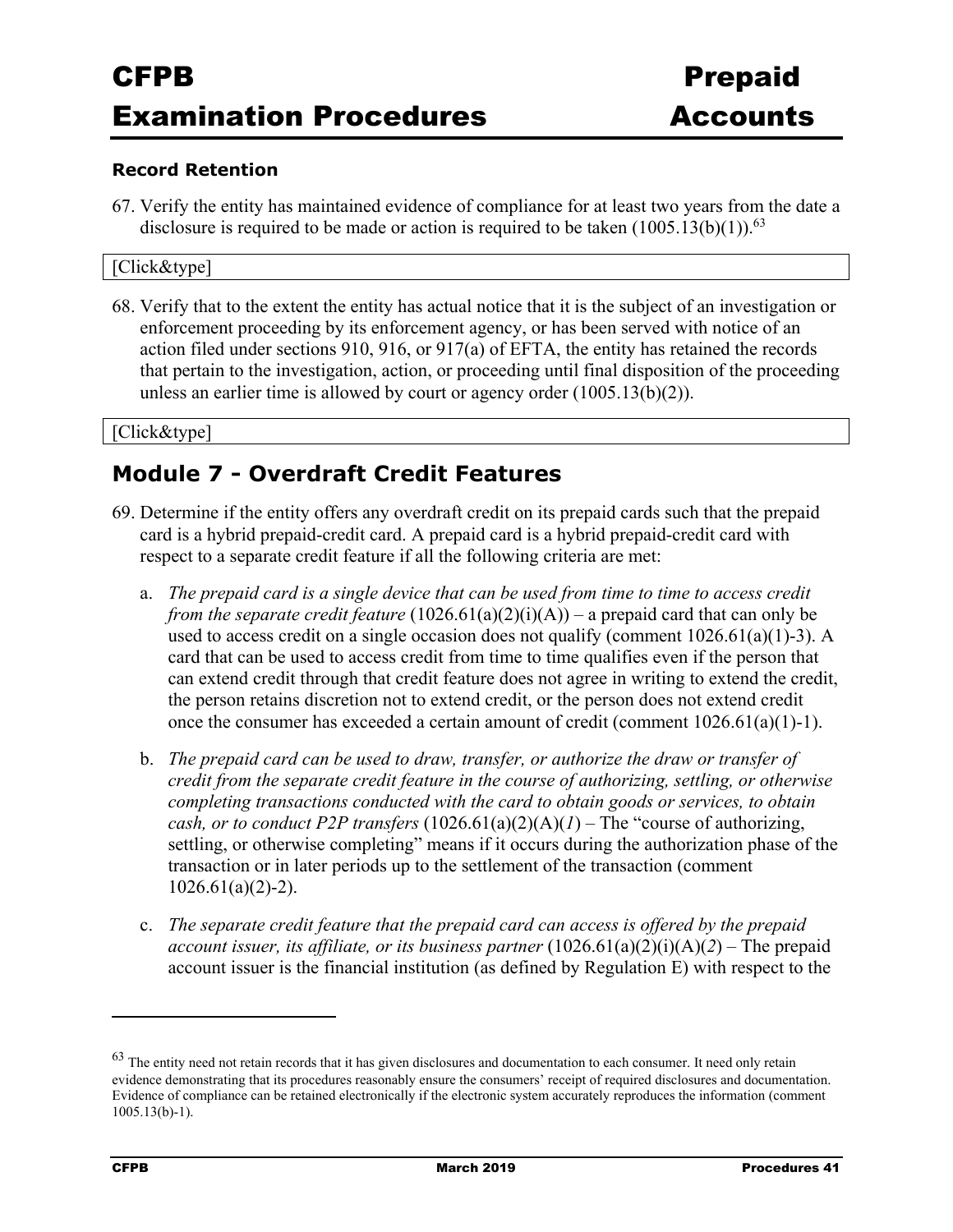prepaid account  $(1026.61(a)(5)(vi))$ . An affiliate is any company that controls, is controlled by, or is under common control with another company as set forth in the Bank Holding Company Act of 1956<sup>64</sup> (1026.61(a)(5)(i)). A business partner is a person (other than the prepaid account issuer or its affiliates) that can extend credit through a separate credit feature where the person or its affiliate has an "arrangement," as set forth in Regulation Z, with the prepaid account issuer or its affiliate  $(1026.61(a)(5)(iii))$ <sup>65</sup>

*NOTE: If these criteria are met with respect to a separate credit feature, that separate credit feature is a "covered separate credit feature" under the Prepaid Rule. (1026.61(a)(2)(i); comments 1026.61(a)(2)-1.i. and 1026.61(a)(2)-4.) If one or more of the criteria is not met with respect to a separate credit feature, that separate credit feature is a "non-covered separate credit feature" (1026.61(a)(2)(ii); comment 1026.61(a)(2)-5). A prepaid card may be a hybrid prepaid-credit card when accessing certain credit features and not when accessing others (comment 1026.61(a)(2)-6.) It is important to review access to each credit feature separately.* 

### [Click&type]

- 70. Verify that an entity is not offering credit through a negative balance on a prepaid account's asset feature except in the circumstances described below (*see* 1026.61(a)(3)(ii), (a)(4), and (b)). Determine if the entity falls into the permissible circumstance for offering credit through a negative balance on a prepaid account's asset feature if all three conditions are met, and thus the prepaid card is not a hybrid prepaid-credit card with respect to credit extended through a negative balance on the prepaid account's asset feature and the entity is not a creditor and therefore not subject to Regulation Z with respect to the credit extended through the negative balance on the asset feature of the prepaid account, but generally covered under Regulation E (*see* comments 1026.2(a)(15)-2.ii.F; 1026.61(a)(4)-1.v).
	- a. The entity has an established policy and practice of either:
		- i. Declining to authorize transactions where it reasonably believes the consumer has insufficient or unavailable funds in the prepaid account's asset feature to cover the transaction at the time it is authorized; or
		- ii. Declining to authorize transactions except when: (A) the amount of the transaction will not cause the asset feature balance to be negative by more than \$10 at the time of authorization (aka the "purchase cushion"); or (B) the transaction is conducted when incoming deposits are pending and the transaction

<sup>64 12</sup> USC 1841 *et seq.*

<sup>&</sup>lt;sup>65</sup> See 1026.61(a)(5)(iii)(A)-(C) and comment 1026.61(a)(5)(iii)-2 for specifics of what constitutes a "business partner" and  $1026.61(a)(5)(iii)(D)$  and its related commentary, and comment  $1026.61(a)(5)(iii)-1$  for what does not constitute a "business" partner."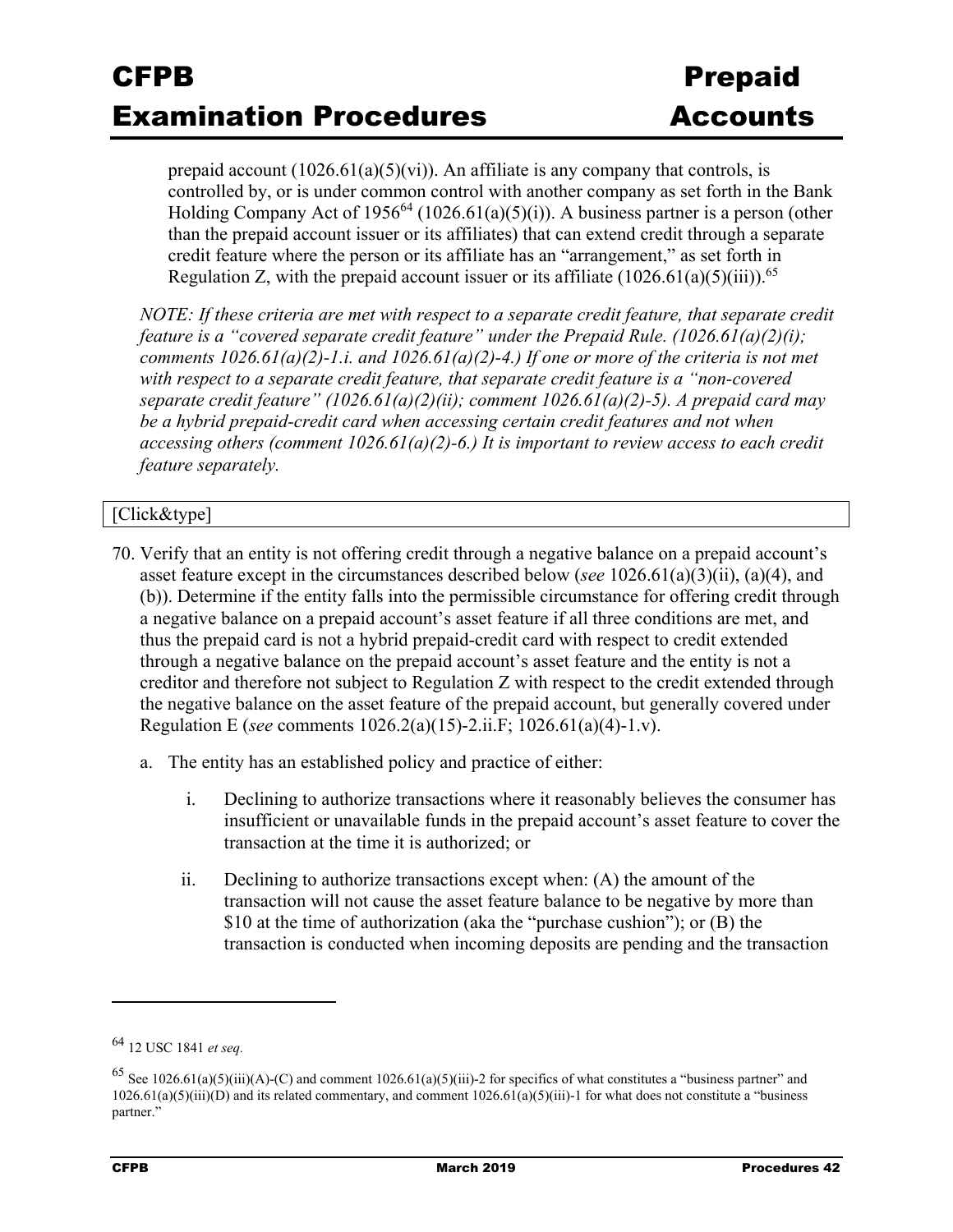will not cause the prepaid account to be negative at the time of authorization by more than the amount of the pending deposit (aka the "delayed load cushion").<sup>66</sup>

 $1026(a)(4)(ii)(A)^{67}$ 

- b. The entity does not charge credit-related fees on the prepaid account asset feature including:68
	- i. Fees or charges for opening, issuing, or holding a negative balance on the asset feature, or the availability of credit  $(1026.61(a)(4)(ii)(B)(*I*)).$
	- ii. Fees or charges that are imposed on the prepaid account's asset feature only when credit is extended on the asset feature or when there is a negative balance on the asset feature (1026.61(a)(4)(ii)(B)(*2*)).69
	- iii. Fees or charges on prepaid account's asset feature that are higher when credit is extended on the asset feature or when there is a negative balance on the asset feature (1026.61(a)(4)(ii)(B)(*3*)).

*NOTE: A fee or charge does not become a credit-related fee simply because there are insufficient or unavailable funds in the asset feature of the prepaid account to pay the fee when it is imposed (1026.61(a)(4)(ii)(C); comment 1026.61(a)(4)(ii)(C)-1).* 

#### AND

c. The prepaid card cannot access credit from a covered separate credit feature that is offered by a prepaid account issuer or its affiliate  $(1026.61(a)(4)(i))$ .

*NOTE: If the above three conditions are met and the prepaid card can access credit from a covered separate credit feature that is offered by a business partner, then prepaid card is a hybrid prepaid-credit card with respect to the covered separate credit feature but is not a hybrid prepaid-credit card with respect to credit extended by the entity through the negative balance that meets the conditions discussed above or with respect to a non-covered separate credit feature (comment 1026.61(a)(4)-1.ii).* 

<sup>66</sup> For the delayed load cushion, the entity must have received either an instruction or confirmation from an incoming EFT from a separate asset account to load funds to the prepaid account or a request from the consumer to load funds to the prepaid account from a separate asset account. In either case, the funds must not have settled yet (1026.61(a)(4)(ii)(A)(*2*)).

 $67$  These two circumstances are not mutually exclusive and therefore an issuer could adopt the \$10 purchase cushion and the delayed load cushion (comment  $1026.61(a)(4)(ii)(A)-4$ ).

<sup>68</sup> This condition does not prohibit the entity from imposing different terms on different prepaid account programs (comment  $1026.61(a)(4)(ii)(B)-1).$ 

 $69$  Credit related fees do not include fees or charges for the actual costs of collecting the credit extended if otherwise permitted by law (comment 1026.61(a)(4)(ii)(B)(*2*)-1).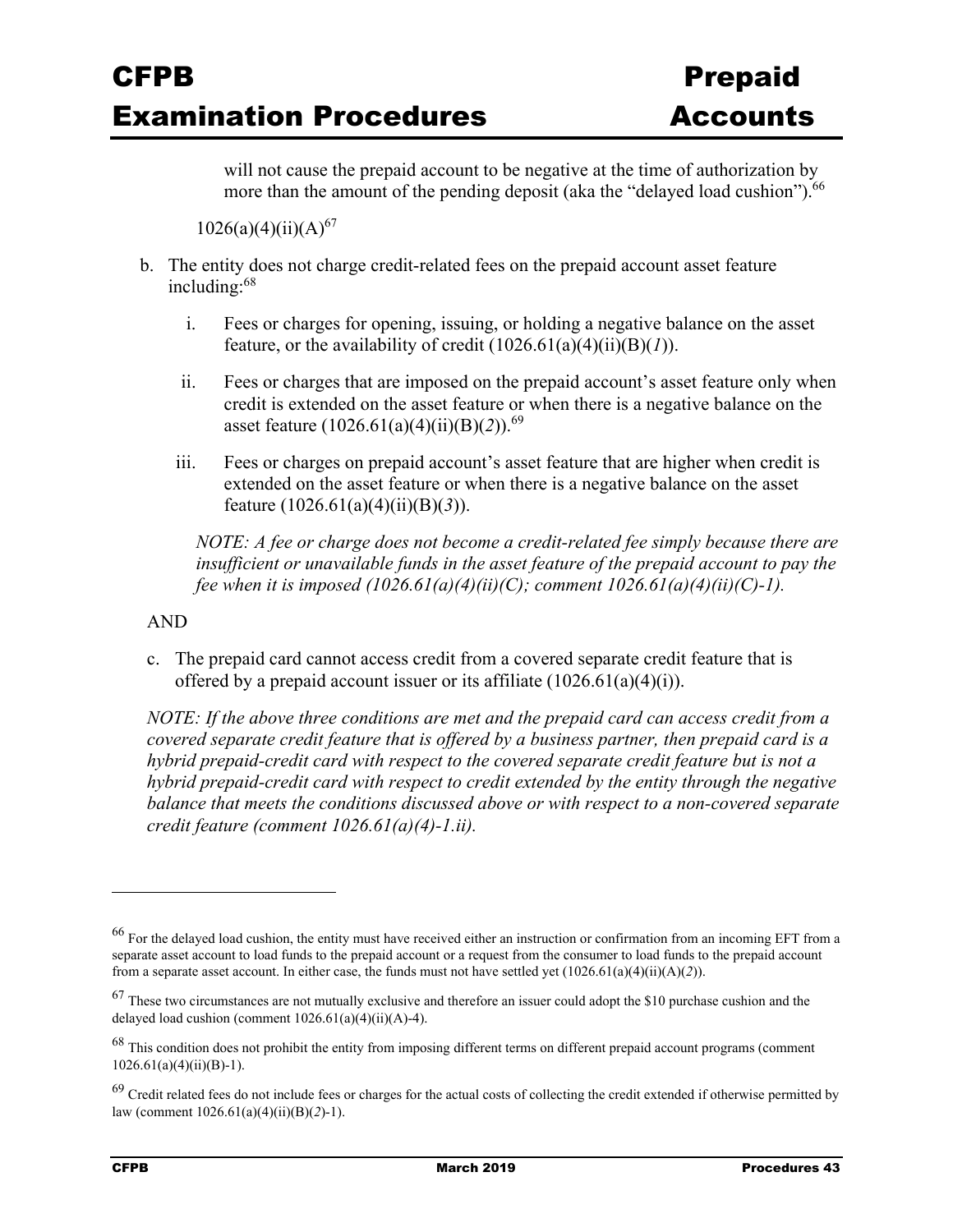#### [Click&type]

- 71. If the circumstances described in procedure #69 are not met, verify that the entity does not allow the asset feature of a prepaid account to become negative. The credit must instead be structured as a separate credit feature, either as a separate credit account or as a separate credit subaccount  $(1026.61(a)(3)(ii), (a)(4), 1026.61(b))$ . If the circumstances described in procedure #69 are not met, verify that the entity has set up the hybrid prepaid-credit card so that:
	- a. If, at the time a prepaid card transaction is initiated, there are insufficient or unavailable funds in the asset feature of the prepaid account to complete the transaction, credit is drawn, transferred, or authorized to be drawn or transferred from the covered separate credit feature at the time the transaction is authorized. The card issuer may not allow the asset feature to become negative and must comply with applicable provisions of Regulation Z with respect to the credit extension from the time the prepaid card transaction is authorized.
	- b. For transactions where there are insufficient of unavailable funds in the asset feature of the prepaid account to cover that transaction at the time it settles and the prepaid transaction either was not authorized in advance or the transaction was authorized and there was sufficient of available funds in the prepaid account at the time of authorization to cover the transaction, credit must be drawn from the covered separate credit feature to settle these transactions. The card issuer may not allow the asset feature on the prepaid account to become negative. The card issuer must comply with the applicable provisions of Regulation Z from the time the transaction is settled.
	- c. If a negative balance would result on the asset feature in circumstances other than those described in (a) or (b) above, credit must be drawn from the covered separate credit feature to avoid a negative balance. The card issuer may not allow the asset feature to become negative and must comply with applicable provisions of Regulation Z with respect to the credit extension from the time credit is drawn from the covered separate credit feature.

Comment 1026.61(b)-2

#### [Click&type]

72. If the entity offers a covered separate credit feature with any of its prepaid card accounts, continue. Only complete the remainder of this section for those prepaid accounts that offer a covered separate credit feature. **If the entity does not offer any covered separate credit feature, skip and move on***.*

### [Click&type]

73. Verify that if the prepaid program includes both prepaid accounts with a covered separate credit feature and prepaid accounts without a covered separate credit feature, the entity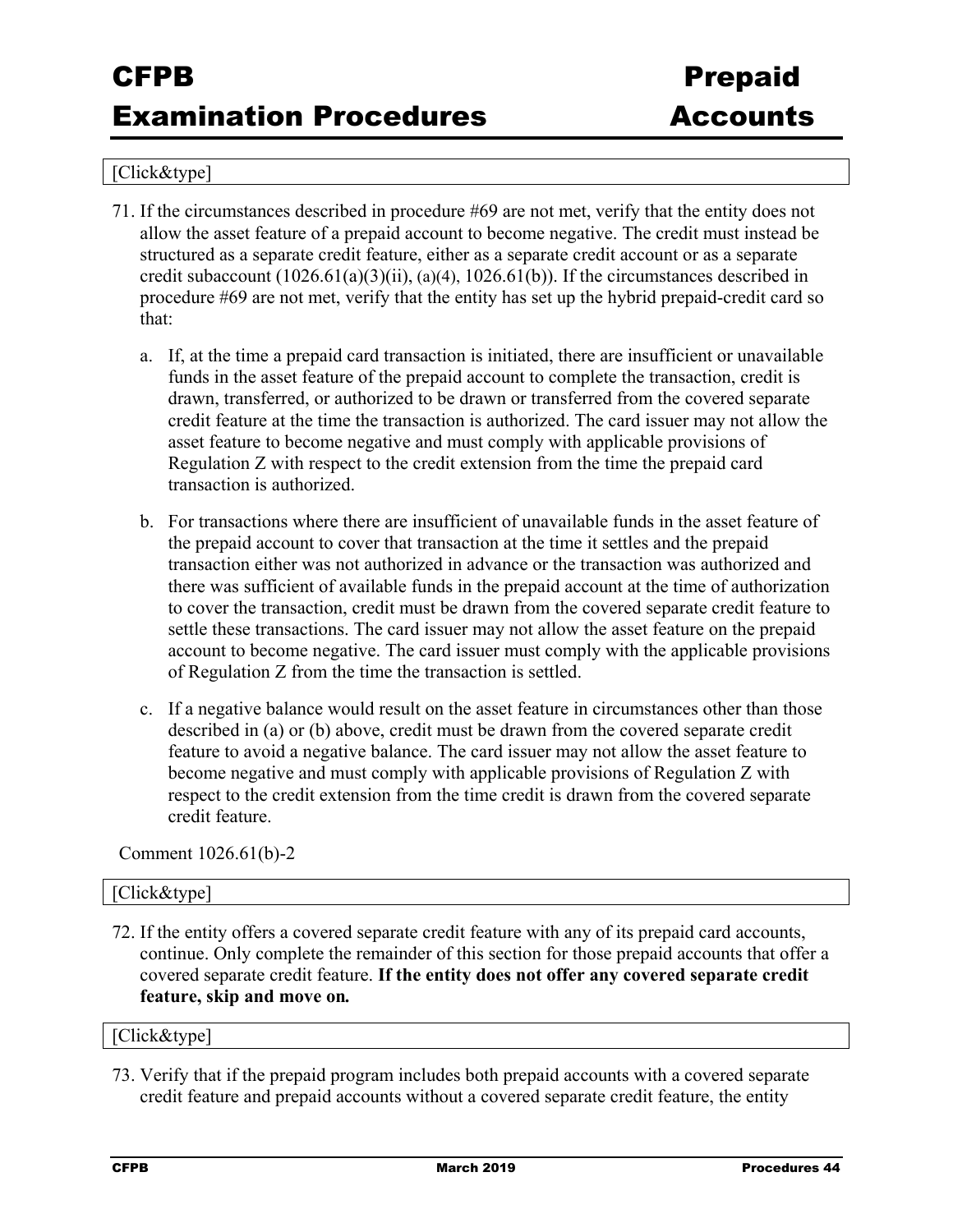generally provides to any prepaid account without a covered separate credit feature the same account terms, conditions, and features on the asset feature of the prepaid account that it provides on prepaid accounts in the same program that have such a credit feature  $(1005.18(g))$ ; comment  $1005.18(g)$ -2; comment  $1005.18(g)$ -5; for government benefit cards  $1005.15(g)$ ). The entity, however, may impose a higher fee or charge on the asset feature of a prepaid account with a covered separate credit feature than the amount of a comparable fee or charge that is imposes on any prepaid account in the same prepaid account program that does not have such a credit feature. The account terms, conditions and features subject to this requirement include, but are not limited to:

- a. Interest (if any) paid on funds deposited into the asset feature of the prepaid account;
- b. Fees or charges imposed on the asset feature of the prepaid account;
- c. The type of access device provided to the consumer (*i.e.*, an institution may not provide a PIN-only card on prepaid accounts without a covered separate credit feature while providing a prepaid card with both PIN and signature-debit functionality for prepaid accounts in the same prepaid account program with such a credit feature);
- d. Minimum balance requirements on the asset feature of the prepaid account; and
- e. Account features offered in connection with the asset feature of the prepaid account, such as online bill payment services.

Comment 1005.18(g)-4

*NOTE: The requirement to provide the same terms, conditions, and features only applies to prepaid accounts in the same prepaid account program. The terms, conditions, and features could differ between a prepaid account program where a covered separate credit feature is not offered in connection with any prepaid accounts within the program, and a prepaid account program where a covered separate credit feature may be offered to some consumers in connection with their prepaid accounts (comment 1005.18(g)-3).* 

#### [Click&type]

74. Verify that the entity has treated a prepaid card that is a hybrid prepaid-credit card as a credit card under Regulation Z with respect to the covered separate credit feature and complied with the applicable requirements of Regulation Z, as amended by the Prepaid Rule  $(1026.2(a)(15)(i); 1026.61(a)(1)).$ 

*NOTE: If the covered separate credit feature is offered by the prepaid account issuer, the prepaid account issuer is a card issuer and creditor under Regulation Z. If the covered separate credit feature is offered by an affiliate or business partner, that entity would also have responsibilities under Regulation Z as a card issuer and creditor (1026.2(a)(7); 1026(a)(17)(iii); comment 1026.2(a)(7)-1.ii).* 

[Click&type]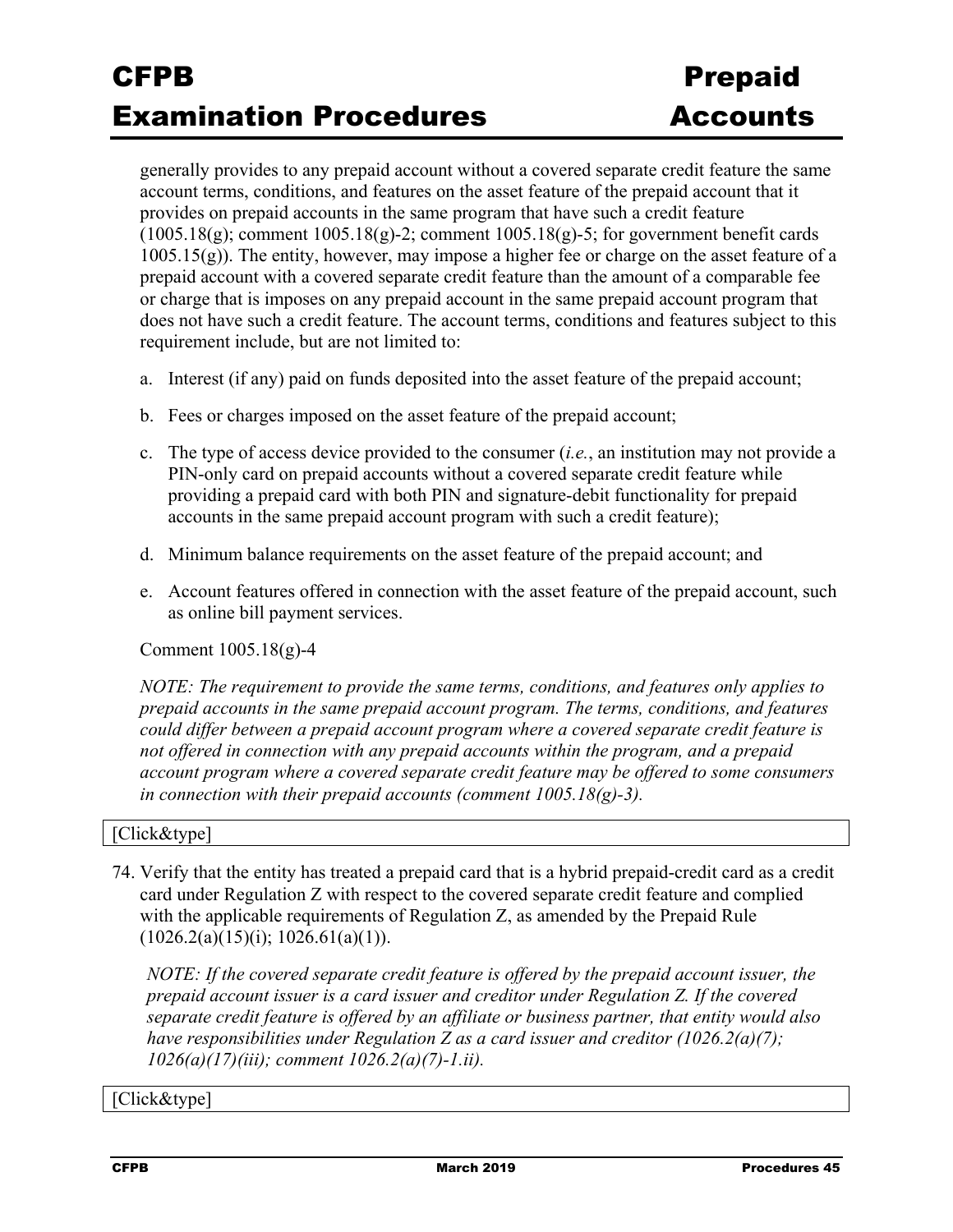75. Verify that the entity does not require by electronic means on a preauthorized, reoccurring basis repayment of credit extended under a covered separate credit feature accessible by a hybrid prepaid-credit card as defined in  $1026.61$  ( $1005.10(e)(1)$ ).

*NOTE: The prohibition applies to any credit extended under such a credit feature including preauthorized checks (comment 61(a)(1)-3).* 

```
[Click&type]
```
- 76. Verify that the entity does not, within 30 days of successfully completing the registration process, or opening of, the prepaid account, whichever is later:
	- a. Open a covered separate credit feature that could be accessible by the hybrid prepaidcredit card;
	- b. Make a solicitation or provide an application to open a covered separate credit feature that could be accessible by the hybrid prepaid-credit card<sup>70</sup>; or
	- c. Allow an existing credit feature that was opened prior to the consumer obtaining the prepaid account to become a covered separate credit feature accessible by the hybrid prepaid-credit card.

```
1026.61(c); comment 1026.61(c)-1
```
[Click&type]

### **Module 8 – UDAAP and Summary**

77. Using the examination procedures that address unfair, deceptive, or abusive acts or practices (UDAAPs), consider whether any aspect of the entity's prepaid account programs and operations constitute unfair, deceptive or abusive acts or practices. The particular facts and circumstances in a case are crucial to the determination of UDAAPs. Examiners should consult with headquarters to determine whether the applicable legal standards have been met before a UDAAP violation is cited.

[Click&type]

<sup>70</sup> *See* 1026.60(a)(1) for the definition of *solicitation* as used here.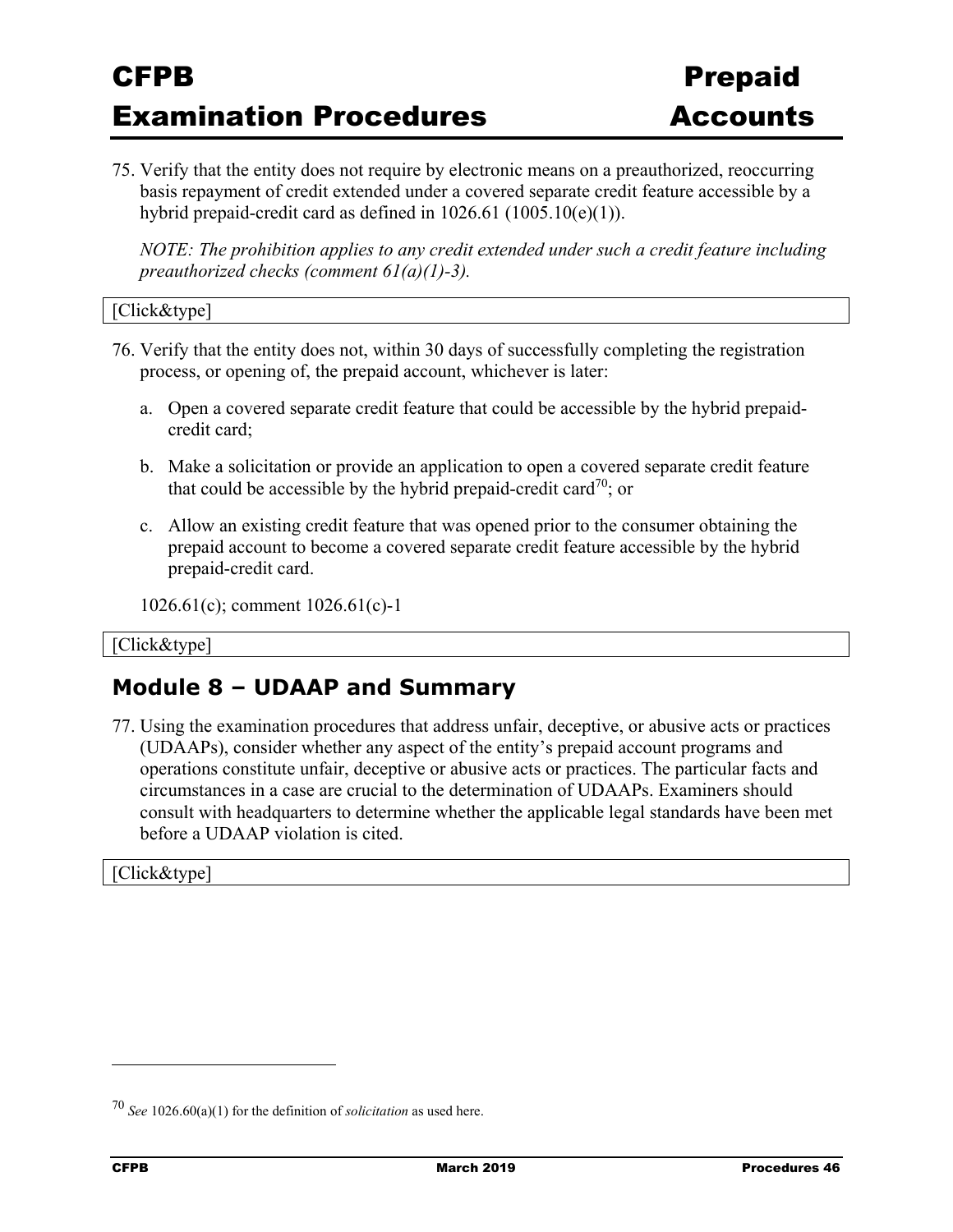### **Examiner's Summary, Recommendations, and Comments**

To conclude this supervisory activity, examiners must complete all steps under this section, regardless of entity's risk profile.

- 1. Summarize the findings, supervisory concerns, and regulatory violations.
- 2. For the violations noted, determine the root cause by identifying weaknesses in internal controls, audit and compliance reviews, training, management oversight, or other factors. Determine whether the violation(s) are pattern or practice, or isolated.
- 3. Identify action needed to correct violations and weaknesses in the entity's compliance management system, as appropriate.
- 4. Discuss findings with the institution's management and, if necessary, obtain a commitment for corrective action.
- 5. Record violations according to CFPB policy in the Report of Examination/Supervisory Letter and CFPB's electronic database system to facilitate analysis and reporting.
- 6. If the examiner believes enforcement action may be appropriate, contact appropriate CFPB personnel for guidance.
- 7. Prepare a memorandum for inclusion in the work papers and CFPB's official system of record that outlines planning and strategy considerations for the next examination and, if appropriate, interim follow-up.

[Click&type]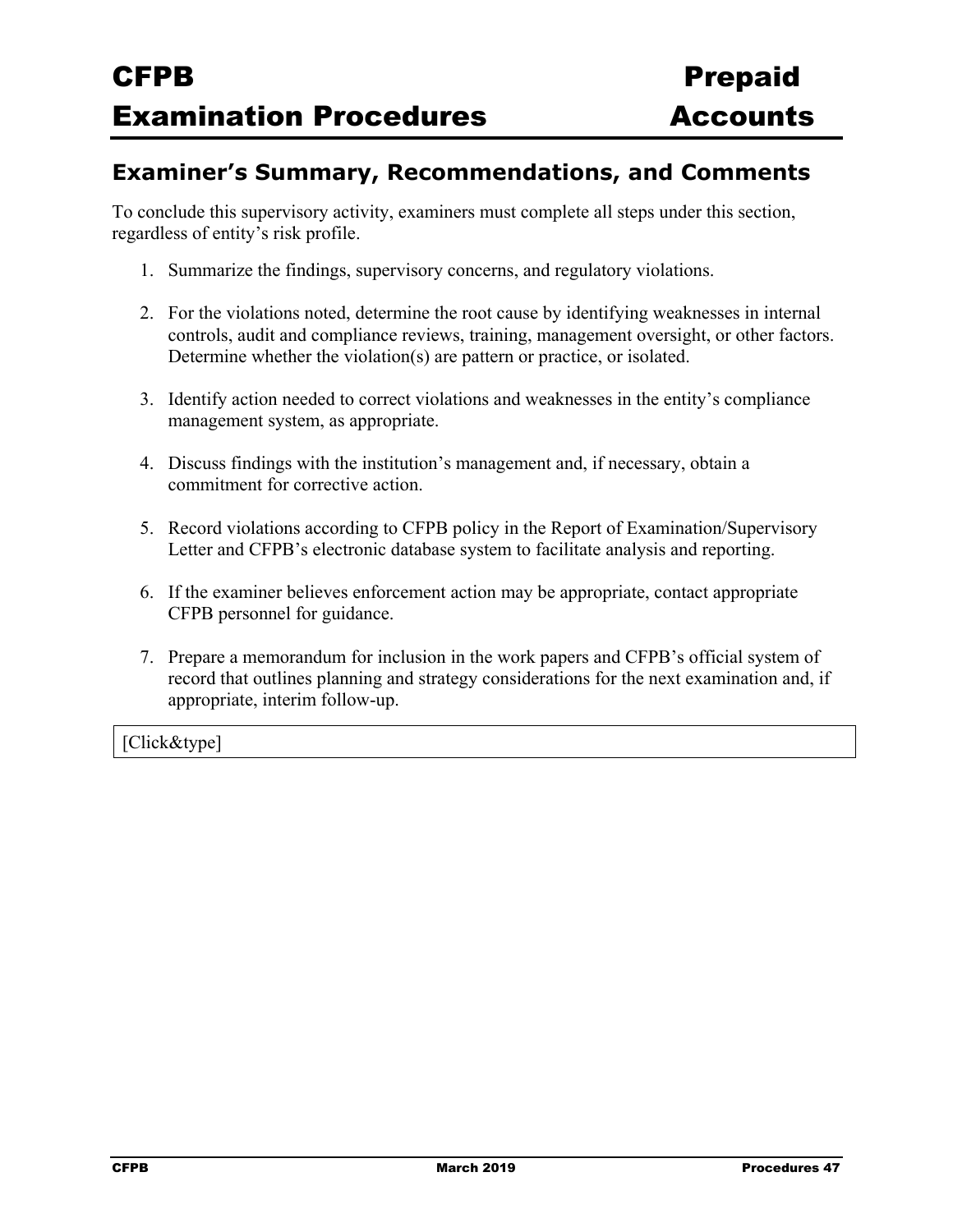# **SUPPLEMENTAL INFORMATION**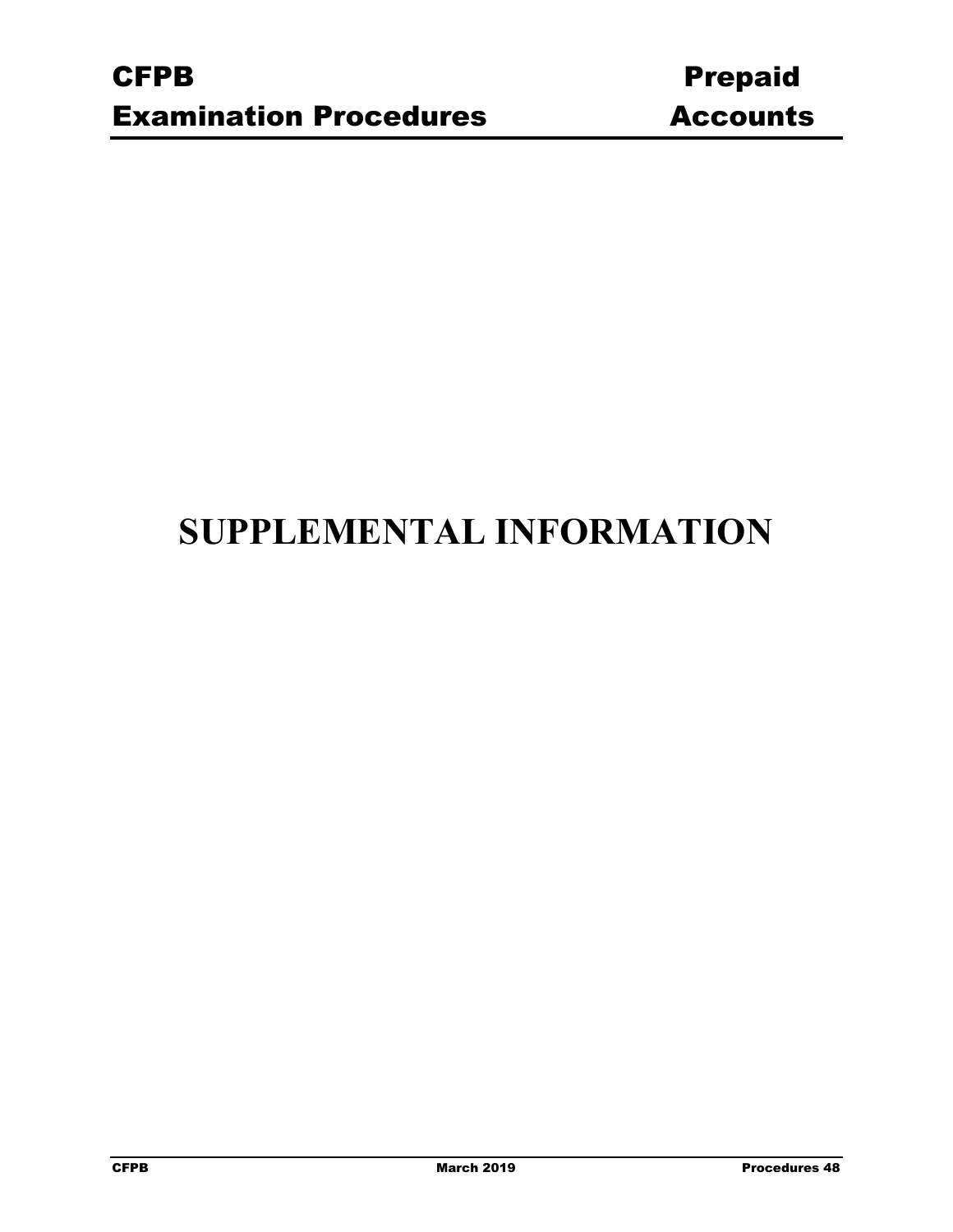## **Preemption**

The EFTA and Regulation E preempt inconsistent state laws, but only to the extent of the inconsistency. The CFPB is given the authority to determine whether or not a state law is inconsistent. An entity, state, or other interested party may request the CFPB to make such a determination. A state law will not be deemed inconsistent if it is more protective of the consumer than the EFTA or Regulation E. Upon application, the CFPB has the authority to exempt any state from the requirements of the EFTA or the regulation for any class of EFTs within a state, with the exception of the civil liability provision. (EFTA Section 922 and 12 CFR 1005.12(b) and (c)).

## **Administrative Enforcement and Record Retention**

Section 918 of the EFTA sets forth the federal agencies responsible for enforcing compliance with the provisions of the law and its implementing regulation.

**Record retention** Any person subject to the EFTA and Regulation E must maintain evidence of compliance with the EFTA and Regulation E for at least two years from the date the disclosures are required to be made or action is required to be taken. The agency supervising the person may extend this period. The period may also be extended if the person is subject to an action filed under Sections 910, 915 or 916(a) of the EFTA, which generally apply to the person's liability under the EFTA and Regulation E. Persons subject to the EFTA who have actual notice that they are being investigated or are subject to an enforcement proceeding must retain records until disposition of the proceeding (12 CFR 1005.13).

Records may be stored on microfiche, microfilm, magnetic tape, or in any other manner capable of accurately retaining and reproducing the information.

## **Miscellaneous**

The EFTA contains several additional provisions that are not directly reflected in the language of Regulation E. Most significantly, 15 U.S.C. 1693*l* provides that the consumer may not waive by agreement any right conferred, or cause of action created, by the EFTA. However, an agreement may grant a consumer greater consumer protections or additional rights or remedies than those provided by the EFTA. In addition, the consumer may sign a waiver in settlement of a dispute.

If a third-party payee has agreed to accept payment by EFT, the consumer's obligation to pay is suspended during any period in which a system malfunction prevents an EFT from occurring (15 U.S.C. 1693j). However, the payee may avoid that suspension by making a written request for payment by means other than EFT.

Failure to comply with the requirements of the EFTA can result in civil and criminal liability, as outlined in 15 U.S.C. 1693m and 15 U.S.C. 1693n. Financial institutions may also be liable for damages under 15 U.S.C. 1693h due to failure to complete an EFT or failure to stop a preauthorized transfer when instructed to do so.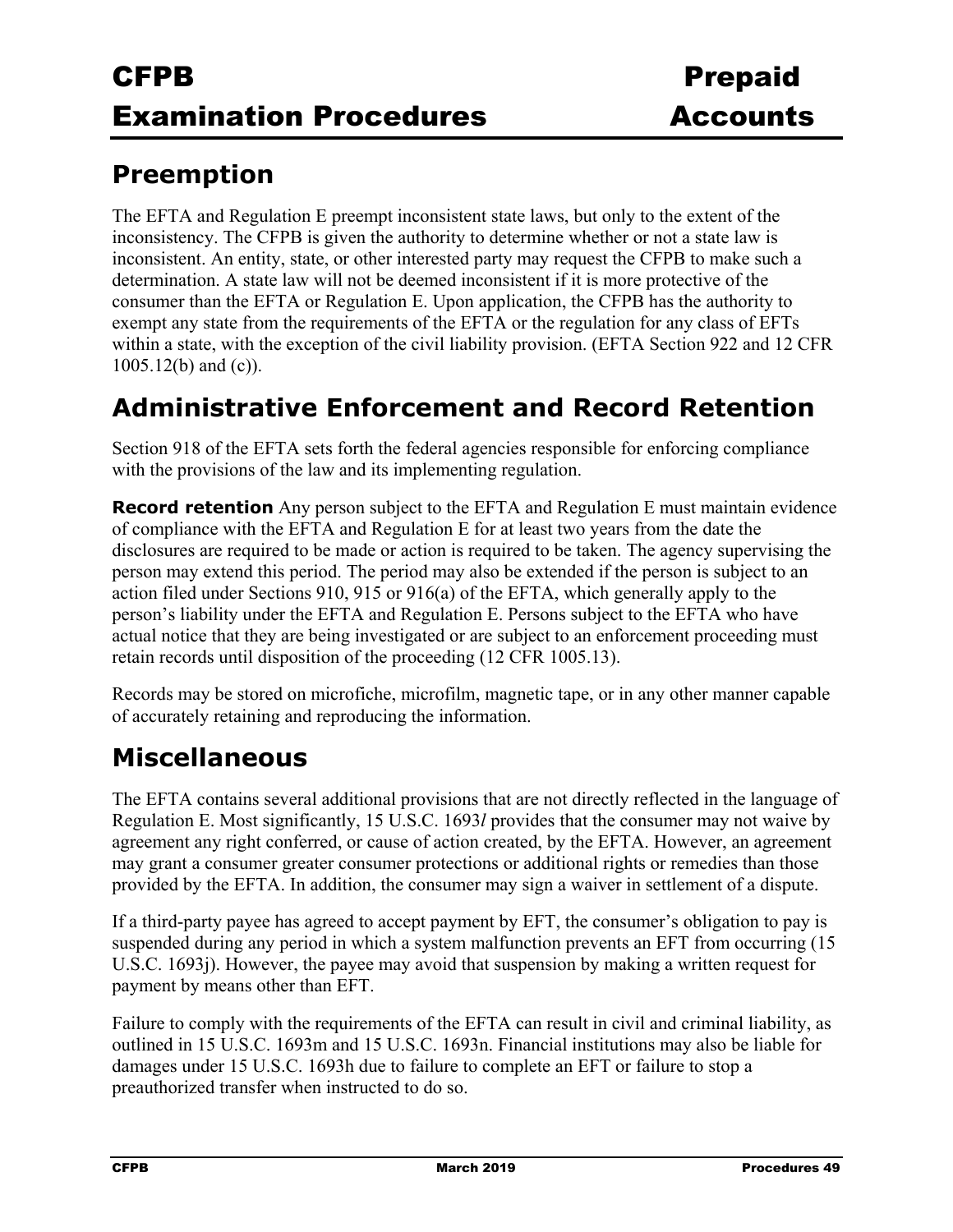## **Other Risks to Consumers**

- 1. The Gramm-Leach-Bliley Act (GLBA) and its implementing regulations, subject to certain exceptions, prohibit financial institutions from disclosing nonpublic personal information about a consumer to nonaffiliated third parties, unless the institution satisfies various notice and opt-out requirements, and provided that the consumer has not elected to opt out of the disclosure. They further require financial institutions to provide notice of their privacy policies and practices to their customers.
- 2. The Dodd-Frank Act prohibits unfair, deceptive, or abusive acts or practices (UDAAPs) including those that involve prepaid account providers' interactions with consumers. To assess such practices, the CFPB will apply the following standards:
	- a. A representation, omission, act, or practice is deceptive when:
		- i. The representation, omission, act, or practice misleads or is likely to mislead the consumer;
		- ii. The consumer's interpretation of the representation, omission, act, or practice is reasonable under the circumstances; and
		- iii. The misleading representation, omission, act, or practice is material.
	- b. An act or practice is unfair when:
		- i. It causes or is likely to cause substantial injury to consumers;
		- ii. The injury is not reasonably avoidable by consumers; and
		- iii. The injury is not outweighed by countervailing benefits to consumers or to competition.
	- c. An abusive act or practice:
		- i. Materially interferes with the ability of a consumer to understand a term or condition of a consumer financial product or service; or
		- ii. Takes unreasonable advantage of
			- a) a lack of understanding on the part of the consumer of the material risks, costs, or conditions of the product or service;
			- b) the inability of the consumer to protect the interests of the consumer in selecting or using a consumer financial product or service; or
			- c) the reasonable reliance by the consumer on a covered person to act in the interests of the consumer.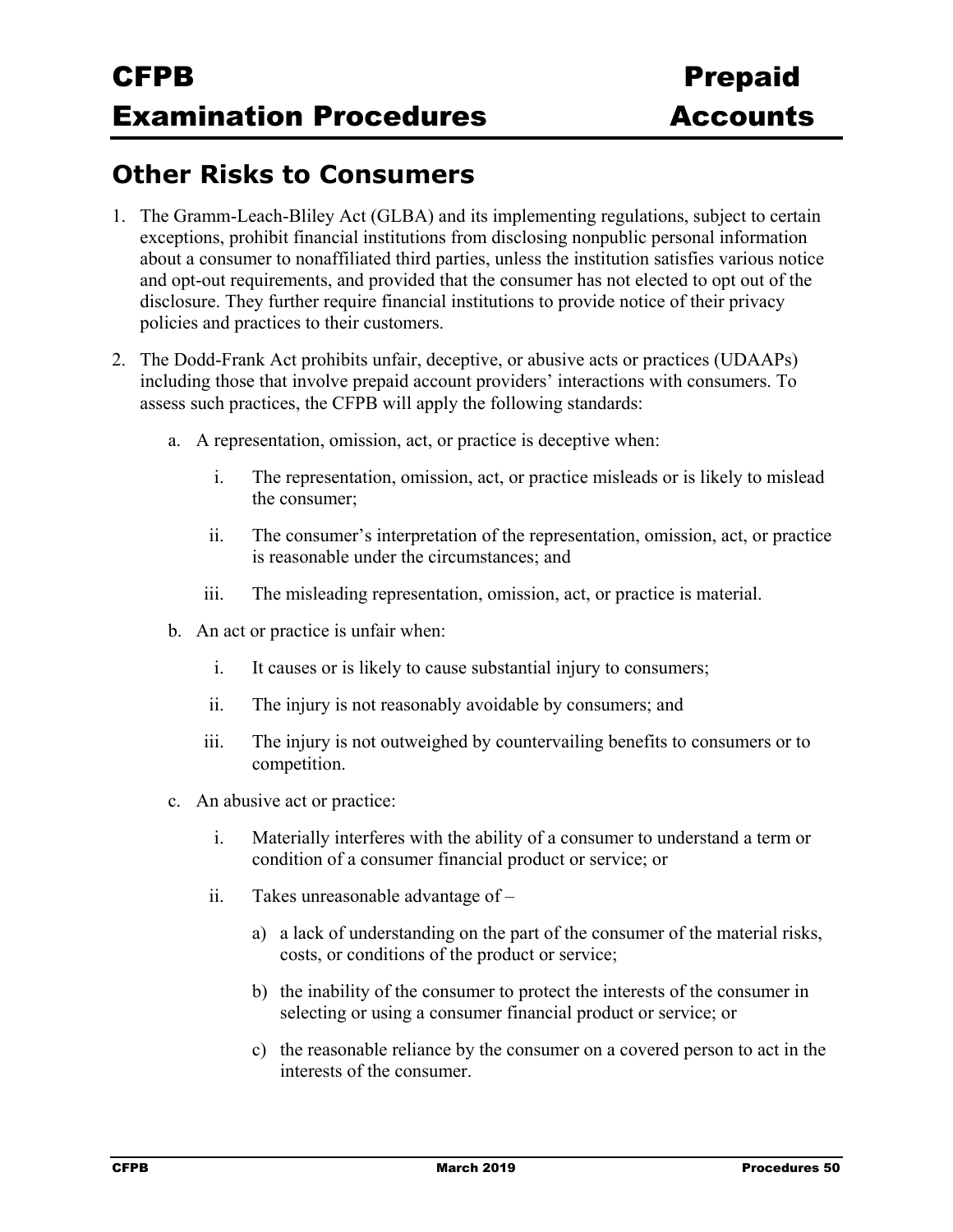Examiners should refer to the CFPB's examination procedures regarding UDAAPs for more information about these legal standards and the CFPB's approach to examining for UDAAPs. The particular facts in a case are crucial to a determination of unfair, deceptive, or abusive acts or practices. Consequently, examiners should consult with headquarters to determine whether the applicable legal standards have been met before a UDAAP violation is cited.

### **Model clauses and forms - Appendix A**

Appendix A of Regulation E contains model clauses and forms that entities may use to comply with the disclosure requirements of Regulation E. Subject to specific requirements of the Prepaid Rule, use of the model clauses and forms is optional and an institution that uses these clauses accurately to reflect its service is protected from civil and criminal liability under Sections 916 and 917 of the EFTA.

The model clauses and forms specifically for prepaid accounts are:

A-5 – Model Clauses for Government Agencies (1005.15(e)(1) and (2))

A-7 – Model Clauses for Financial Institutions Offering Prepaid Accounts (1005.18(d) and  $(e)(3)$ 

A-10(a) – Model Form for Short Form Disclosures for Government Benefit Accounts  $(1005.15(c)$  and  $1005.18(b)(2)$ ,  $(3)$ ,  $(6)$ , and  $(7)$ )

A-10(b) – Model Form for Short Form Disclosures for Payroll Card Accounts (1005.18(b)(2), (3), (6), and (7))

A-10(c) – Model Form for Short Form Disclosures for Prepaid Accounts Example 1  $(1005.18(b)(2), (3), (6), and (7))$ 

A-10(d) – Model Form for Short Form Disclosures for Prepaid Accounts Example 2  $(1005.18(b)(2), (3), (6), and (7))$ 

A-10(e) – Model Form for Short Form Disclosures for Prepaid Accounts With Multiple Service Plans (1005.18(b)(2), (3), (6), and (7))

A-10(f) – Sample Form for Long Form Disclosures and Prepaid Accounts (1005.18(b)(4), (6), (6), and (7))